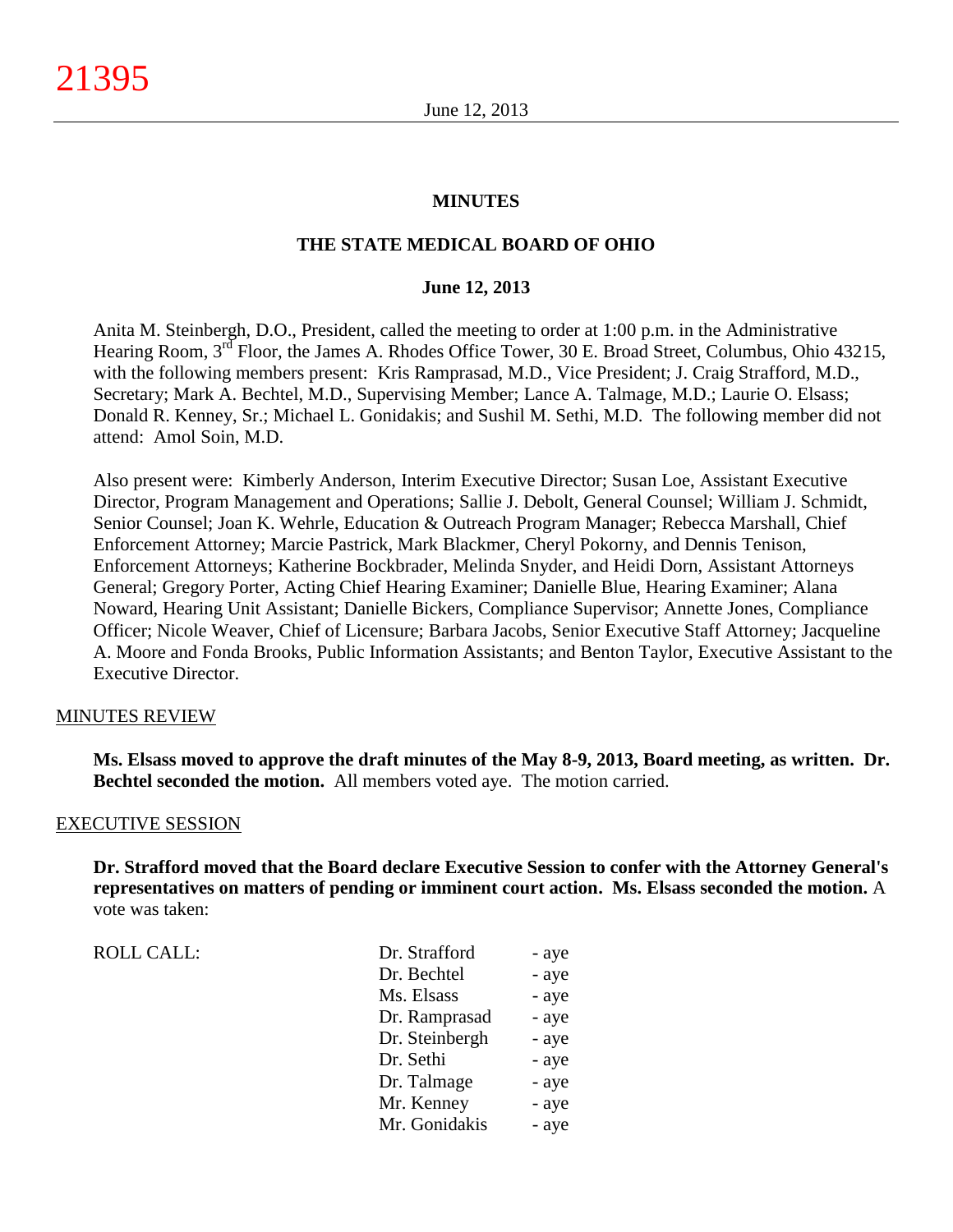The motion carried.

Pursuant to Section 121.22(G)(3), Ohio Revised Code, the Board went into executive session with Ms. Anderson, Ms. Loe, Ms. Debolt, Ms. Wehrle, Ms. Marshall, the Enforcement Attorneys, the Assistant Attorneys General, Ms. Bickers, Ms. Jones, Ms. Weaver, Ms. Jacobs, Ms. Moore, Ms. Brooks, and Mr. Taylor in attendance.

The Board returned to public session.

## APPLICANTS FOR LICENSURE

**Dr. Talmage moved to approve for licensure, contingent upon all requested documents being received and approved in accordance with licensure protocols, the physician applicants listed in Exhibit "A," the physician assistant applicants listed in Exhibit "B," the massage therapy applicants listed in Exhibit "C," the acupuncturist applicants listed in Exhibit "D," the anesthesiologist assistant applicants listed in Exhibit "E," the Oriental medicine practitioner applicants listed in Exhibit "F," and to grant Certificates of Good Standing to the limited branch schools listed in exhibit "G." Dr. Bechtel seconded the motion.** A vote was taken:

| <b>ROLL CALL:</b> | Dr. Strafford  | - aye |
|-------------------|----------------|-------|
|                   | Dr. Bechtel    | - aye |
|                   | Ms. Elsass     | - aye |
|                   | Dr. Ramprasad  | - aye |
|                   | Dr. Steinbergh | - aye |
|                   | Dr. Sethi      | - aye |
|                   | Dr. Talmage    | - aye |
|                   | Mr. Kenney     | - aye |
|                   | Mr. Gonidakis  | - aye |

The motion carried.

## REPORTS AND RECOMMENDATIONS

Dr. Steinbergh announced that the Board would now consider the Reports and Recommendations appearing on its agenda.

Dr. Steinbergh asked whether each member of the Board had received, read and considered the hearing records; the Findings of Fact, Conclusions of Law, Proposed Orders, and any objections filed in the matters of: Brenda L. Banks, M.D.; and Anyse Storey, M.D.

A roll call was taken: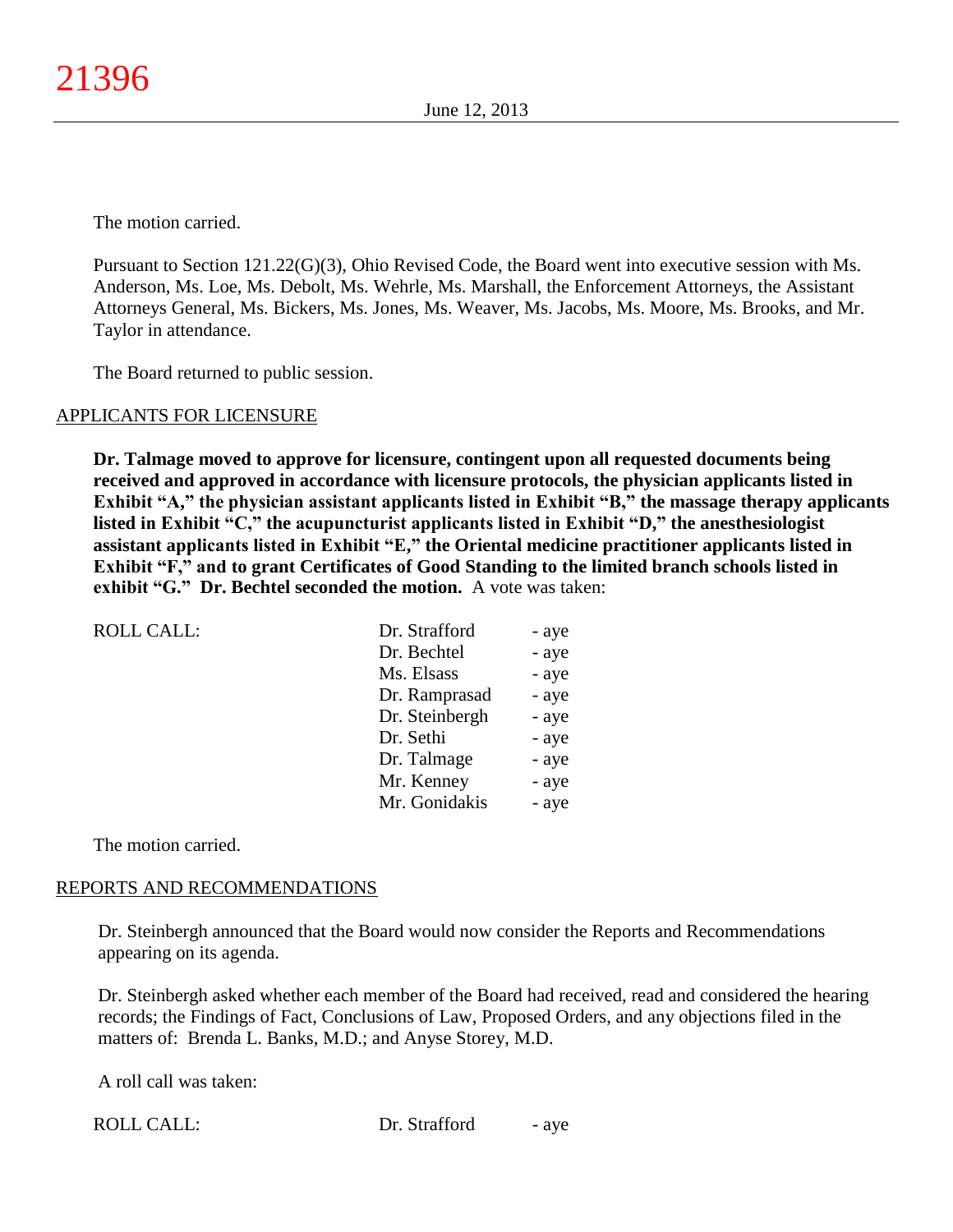| Dr. Bechtel    | - aye |
|----------------|-------|
| Ms. Elsass     | - aye |
| Dr. Ramprasad  | - aye |
| Dr. Steinbergh | - aye |
| Dr. Sethi      | - aye |
| Dr. Talmage    | - aye |
| Mr. Kenney     | - aye |
| Mr. Gonidakis  | - aye |

Dr. Steinbergh asked whether each member of the Board understands that the disciplinary guidelines do not limit any sanction to be imposed, and that the range of sanctions available in each matter runs from dismissal to permanent revocation or permanent denial. A roll call was taken:

| <b>ROLL CALL:</b> | Dr. Strafford  | - aye |
|-------------------|----------------|-------|
|                   | Dr. Bechtel    | - aye |
|                   | Ms. Elsass     | - aye |
|                   | Dr. Ramprasad  | - aye |
|                   | Dr. Steinbergh | - aye |
|                   | Dr. Sethi      | - aye |
|                   | Dr. Talmage    | - aye |
|                   | Mr. Kenney     | - aye |
|                   | Mr. Gonidakis  | - aye |
|                   |                |       |

Dr. Steinbergh noted that, in accordance with the provision in section 4731.22(F)(2), Ohio Revised Code, specifying that no member of the Board who supervises the investigation of a case shall participate in further adjudication of the case, the Secretary and Supervising Member must abstain from further participation in the adjudication of any disciplinary matters. In the matter before the Board today, Dr. Strafford served as Secretary and Dr. Bechtel served as Supervising Member. Also, Dr. Talmage served as Secretary and/or Acting Supervising Member in the case of Dr. Banks.

Dr. Steinbergh reminded all parties that no oral motions may be made during these proceedings.

The original Reports and Recommendations shall be maintained in the exhibits section of this Journal.

## BRENDA L. BANKS, M.D., Case No. 13-CRF-001

Dr. Steinbergh directed the Board's attention to the matter of Brenda L. Banks, M.D. She advised that no objections were filed. Ms. Blue was the Hearing Examiner.

Dr. Steinbergh continued that a request to address the Board has been timely filed on behalf of Dr. Banks. Five minutes will be allowed for that address.

Dr. Banks was represented by her attorney, John Irwin, M.D.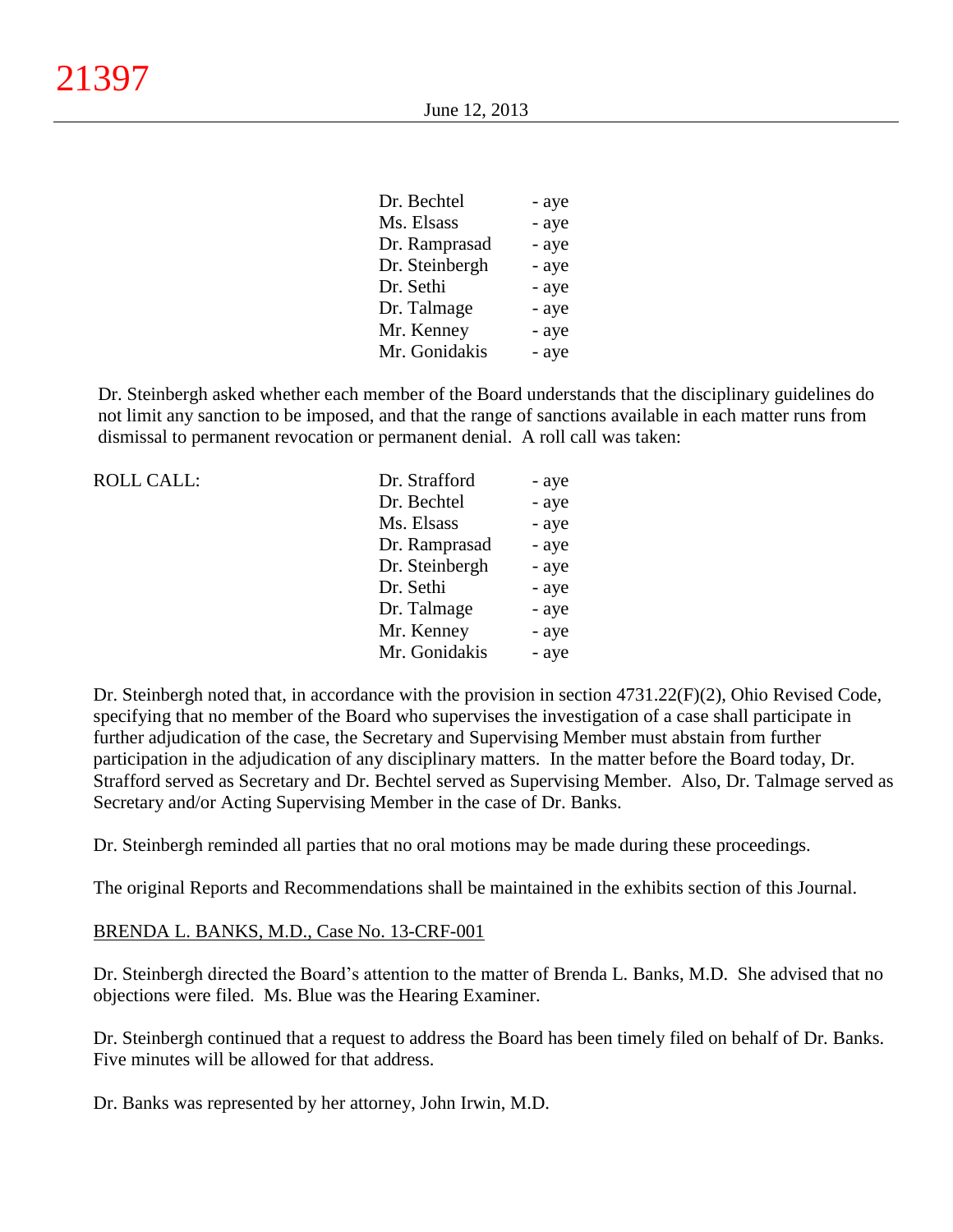Dr. Irwin stated that Dr. Banks is currently incarcerated at a federal correctional institution in West Virginia. Dr. Irwin stated that when Dr. Banks was before the Board in 2008, the Board mercifully stayed a permanent revocation of her medical license and imposed an indefinite suspension instead. That matter arose from Dr. Banks' involvement in the distribution of narcotics.

Dr. Irwin continued that the Board cited Dr. Banks a second time following her plea of guilty and conviction in federal court, for which she was sentenced to 48 months of imprisonment. Dr. Irwin stated that the purpose of requesting a hearing on the second citation was to point out the fact that Dr. Banks' conviction and the basis of the second citation, in essence, related to the same offensive conduct that the Board had considered in the first disciplinary action. Dr. Irwin asked the Board to be merciful once again and impose the same disciplinary action as in the first action. Dr. Irwin acknowledged that the Board has the authority to impose new disciplinary action as a result of Dr. Banks' federal conviction, but reiterated that the conviction related to the exact same misconduct as in the original discipline.

Dr. Irwin stated that he has represented hundreds, if not thousands, of physicians in his practice, some of whom have been incarcerated. Dr. Irwin stated that those who have no hope of redemption, of regaining any stature in their own minds or that of the community, do very poorly in prison. These individuals are often radicalized and do not come out of prison well. However, Dr. Irwin stated that those with the slightest hope of redemption and regaining their professional abilities at some point in the future have a reason to live and survive in prison. Dr. Irwin stated that these individuals do very well. Dr. Irwin stated that Dr. Banks is repentant, remorseful, and wishes to redeem herself. Dr. Irwin stated that if there is an opportunity, however remote, for Dr. Banks to come back to the Board following her imprisonment and prove herself worthy of relicensure by any means deemed appropriate by the Board, then the Board will have granted her some hope to survive.

Dr. Steinbergh asked if the Assistant Attorney General would like to respond. Ms. Dorn stated that she would like to respond.

Ms. Dorn opined that this case does not merit giving Dr. Banks a third chance. Ms. Dorn stated that the case currently before the Board is not one that the Board has taken action on under the same circumstances. Ms. Dorn stated that the first case before the Board involved Dr. Banks' surrender of her Drug Enforcement Administration (DEA) certificate; the Board did not allege any criminal conduct in that case. In fact, Dr. Banks denied any wrongdoing in that case and her attorney argued that Dr. Banks was "in the dark" as far as allegations of criminal conduct.

Conversely, this current case is based on Dr. Banks' December 5, 2012 plea of guilty and being found guilty in federal court for a felony count of acquiring and possessing a controlled substance by deception. Ms. Dorn stated that she could not say it any better than the judge in the federal case, who said:

Dr. Banks played a crucial role in the operation of the Sadler's pain clinic over several years. The evidence introduced at the Sadler's trial confirmed Dr. Banks' important role. By permitting the Sadlers to use her DEA license, Dr. Banks was responsible for large quantities of controlled substances, primarily hydrocodone and oxycodone, that were dispensed through the clinic. Dr. Banks prescribed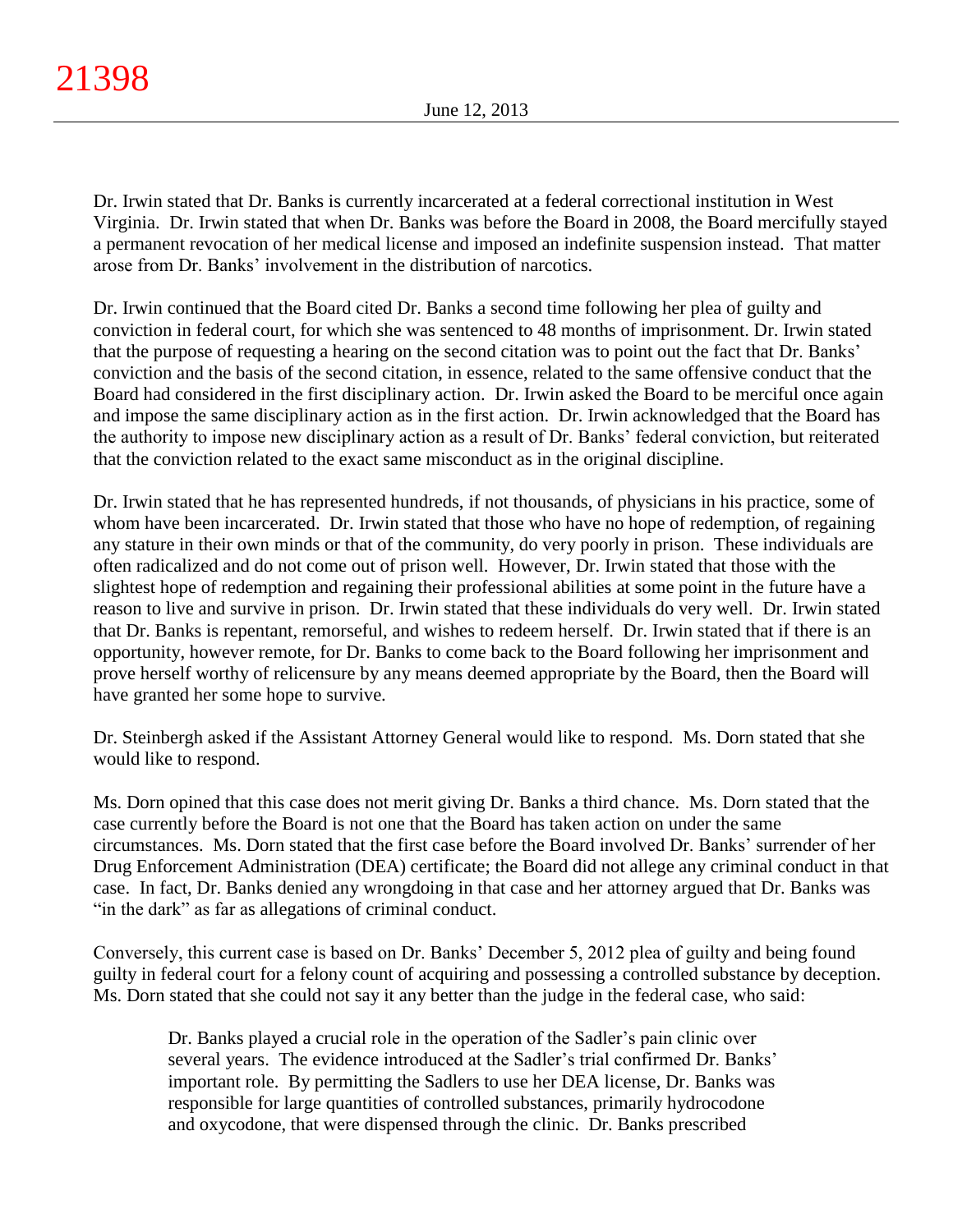these drugs to so-called patients of the clinic whom she should have known were addicts and were improperly seeking access to narcotics. She should have known, but she overlooked it, ignored it, actively neglected to inquire. Without Dr. Banks' willing participation in the Sadlers' ongoing operation of the clinic, they would not have been able to obtain the controlled substances.

Ms. Dorn stated that this is a case of someone who has misused her license to practice medicine in a way that truly affected a community. Ms. Dorn stated that Dr. Banks should not be allowed to continue the practice of medicine. Ms. Dorn opined that the federal judge summarized it aptly when she said, "it is amazing that one person could be responsible for so much destruction."

Ms. Dorn stated that, based on these facts and the fact that Dr. Banks pleaded guilty to drug charges in federal court, she agrees with the Report and Recommendation and opined that Dr. Bank's medical license should be permanently revoked.

# **Dr. Ramprasad moved to approve and confirm Ms. Blue's Findings of Fact, Conclusions of Law, and Proposed Order in the matter of Brenda L. Banks, M.D. Mr. Kenney seconded the motion.**

Dr. Steinbergh stated that she would now entertain discussion in the above matter.

Dr. Ramprasad stated that on April 27, 2012, Dr. Banks entered into a plea agreement in which she pleaded guilty to a felony charge. The court accepted the plea agreement and found Dr. Banks guilty of one count of Acquiring or Possessing a Controlled Substance by Deception. As part of the plea agreement, Dr. Banks acknowledged that, among other things, she permitted the owners and operators of the Ohio Medical Pain Management Clinic to order approximately 219,860 dosage units of controlled substances from two different distributors. Dr. Banks and the owners then distributed the medications among themselves to facilitate illegal resale to others by clinic employees. The controlled substances were ordered fraudulently through the use of fake identities at the clinic and by misrepresenting the purposes of the order to the distributors.

Dr. Ramprasad stated that Dr. Banks played a crucial role in operating the pain clinic over several years by permitting her DEA license to be used to obtain drugs. Dr. Ramprasad stated that Dr. Banks was responsible for large quantities of controlled substances, primarily hydrocodone and oxycodone, being dispensed through the clinic. Dr. Ramprasad stated that Dr. Banks adversely affected many lives and participated in the distribution of drugs over a four to five year period.

Dr. Ramprasad stated that he agrees with the Findings of Fact, Conclusions of Law, and the proposed order of permanent revocation.

A vote was taken on Dr. Ramprasad's motion to approve:

| ROLL CALL: | Dr. Strafford | - abstain |
|------------|---------------|-----------|
|            | Dr. Bechtel   | - abstain |
|            | Ms. Elsass    | - ave     |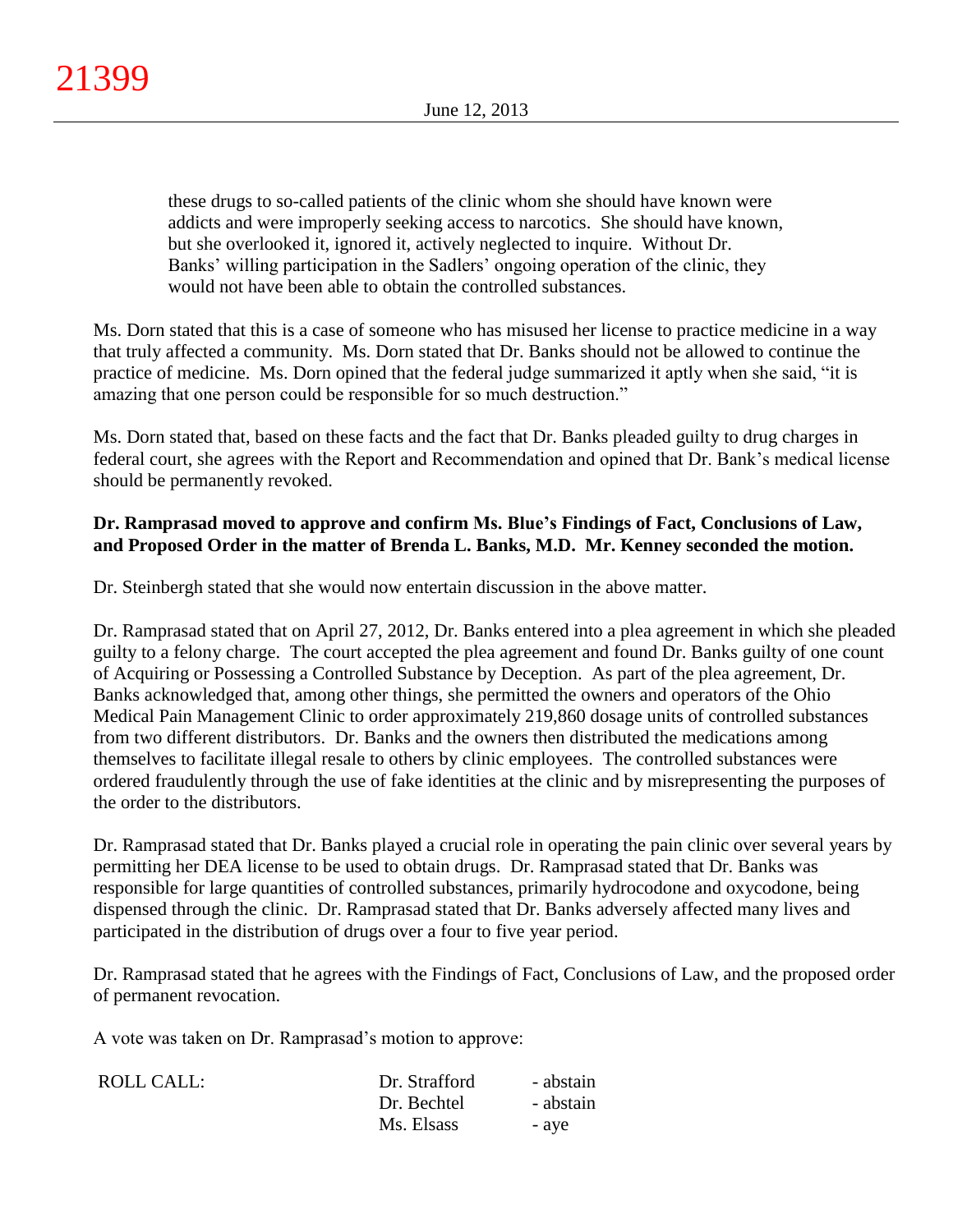| Dr. Ramprasad  | - aye     |
|----------------|-----------|
| Dr. Steinbergh | - aye     |
| Dr. Sethi      | - aye     |
| Dr. Talmage    | - abstain |
| Mr. Kenney     | - aye     |
| Mr. Gonidakis  | - aye     |
|                |           |

The motion to approve carried.

### ANYSE J. STOREY, M.D., Case No. 13-CRF-005

Dr. Steinbergh directed the Board's attention to the matter of Anyse J. Storey, M.D. She advised that no objections were filed. Ms. Blue was the Hearing Examiner.

## **Dr. Ramprasad moved to approve and confirm Ms. Blue's Findings of Fact, Conclusions of Law, and Proposed Order in the matter of Anyse J. Storey, M.D. Mr. Kenney seconded the motion.**

Dr. Steinbergh stated that she would now entertain discussion in the above matter.

Dr. Steinbergh stated that Dr. Storey, a urologist in Toledo, was summarily suspended by the Board on January 9, 2013, while she was undergoing a 28-day inpatient treatment program.

Dr. Steinbergh stated that at 7:30 am on December 6, 2012, Dr. Storey and a junior resident performed a cystoscopy and placed a stent in a patient without incident at Toledo Hospital. The operative time was about 30 to 45 minutes. At approximately 12:30 pm that day, Dr. Storey was informed by Brian Kaminski, D.O., President of Medical Staff at Toledo Hospital, that a nurse from her 7:30 am surgery had filed an incident report against her. The nurse had indicated that Dr. Storey had a wobbly gait, her breath smelled like wintergreen, and she had a bruise on her right forearm. Dr. Kaminski also mentioned that another incident report had been filed against Dr. Storey approximately two years previously and no action had been taken at that time. Dr. Storey denied consuming any alcohol on the evening of December 5 or the morning of Dec. 6 and denied taking any pain medication. Dr. Storey testified that she offered to immediately have her blood drawn and provide a urine specimen to Dr. Kaminski, but he declined her offer and advised her to cancel her cases at Toledo Hospital for the next day.

Dr. Steinbergh noted that, regarding the nurse's allegations, Dr. Storey stated that she had used peppermint-flavored mouthwash that morning and she occasionally limps due to osteoarthritis in her right knee. Dr. Storey further stated that she had not been aware of the bruise on her forearm, but surmised that she had bruised it while recently moving into her new home. Dr. Steinbergh stated that there is no evidence that there was an unusual or aggravated relationship between Dr. Storey and the nurse who filed the two incident reports and that they rarely worked together.

Dr. Steinbergh continued that, at Dr. Kaminski's request, Dr. Storey agreed to voluntarily give up her privileges at Toledo Hospital pending investigation of the reported incident. On December 11, 2012, Dr. Kaminski informed Dr. Storey that the hospital's Disruptive Impaired Practitioner Committee had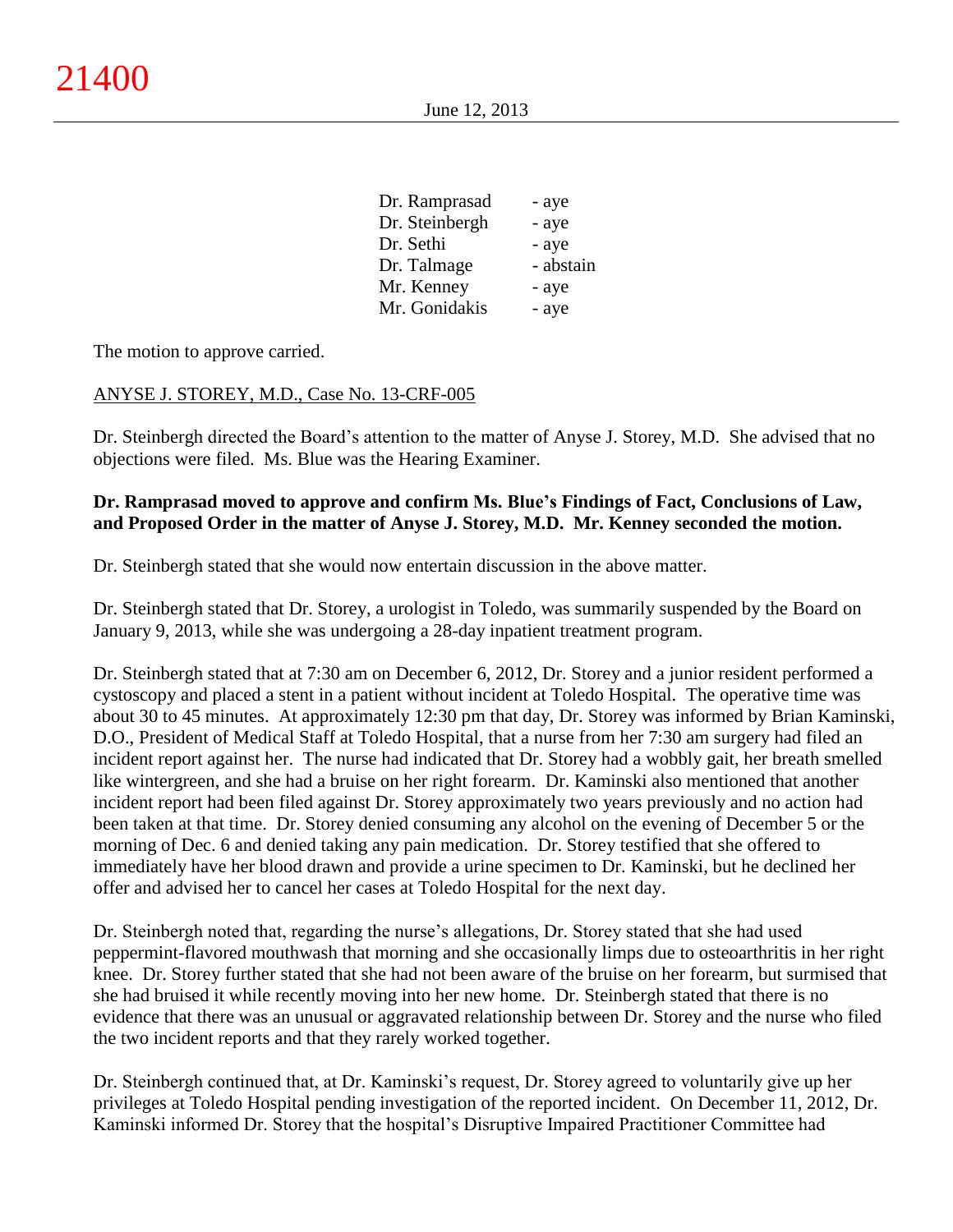recommended that she be evaluated for possible impairment by Arrowhead Behavioral Health. The committee had also recommended that Dr. Storey be evaluated by a board-certified neurologist. Dr. Storey complied with the committee's recommendations.

By December 13, 2012, Dr. Storey became aware that the staff at Toledo Hospital had released this information to other hospitals in the area, which would affect Dr. Storey's privileges at those hospitals. This news devastated Dr. Storey and she became very emotional because this would literally close her practice. Two of Dr. Storey's staff members came to her aid. One staff member, who had been prescribed a sedative benzodiazepine, offered some of her medication to Dr. Storey. Dr. Storey testified that she accepted the sedative, which was detected in subsequent evaluations. This led to the belief that Dr. Storey may be abusing drugs.

Dr. Steinbergh stated that on December 17, 2012, Dr. Storey had a very normal neurological examination by Khalid Mahmood, M.D., a board-certified neurologist. Dr. Mahmood knew Dr. Storey and knew her to always have a limp due to her arthritis. Dr. Mahmood had always felt that Dr. Storey was very professional and he never saw any problems with her practice. The neurological examination found no concerns.

Also on December 17, 2012, Dr. Storey was evaluated by a team at Arrowhead, who felt that she was impaired and recommended 28 days of inpatient treatment, which Dr. Storey complied with. Dr. Storey also reported that she consumed about two glasses of wine with dinner up to four times per week. Dr. Storey denied any history of blackouts, withdrawal seizures, or consequences from her drinking. Dr. Storey stated that she only drank on nights when she was not on call.

Dr. Steinbergh stated that during her 28-day inpatient treatment, Dr. Storey underwent s psychiatric evaluation by Kenneth Adler, M.D., a psychiatrist and addictionologist. Dr. Adler subsequently diagnosed Dr. Storey with alcohol and benzodiazepine abuse. Dr. Steinbergh noted that, according to Dr. Storey's testimony, she did not see any physician at Arrowhead until she saw Dr. Adler three days into her treatment.

Dr. Steinbergh stated that during the hearing, Dr. Adler, acting as the State's witness, was not certain that his diagnosis of Dr. Storey was appropriate. Two experts testified on behalf of Dr. Storey, Craig Pratt, M.D., and Lurley Archambeau, M.D., both of whom are board-certified psychiatrists as well as addictionologists. Both Dr. Archambeau and Dr. Pratt testified that Dr. Storey was not impaired, though they recognized that Dr. Storey exercised poor judgment by taking benzodiazepines from someone not licensed to prescribe to her. Dr. Storey took that medication for purposes of being sedated from her anxiety over this situation, which was very aggravating.

Dr. Steinbergh stated that she agrees with the Findings of Fact and Conclusions of Law. Dr. Steinbergh opined that the Board was substantially justified in issuing the Notice of Summary Suspension because of Dr. Adler's report to the Board. Dr. Steinbergh stated that she agrees with the proposed order of dismissal.

Dr. Talmage stated that, although Dr. Adler has been described as an addictionologist, he testified in hearing that he is a general psychiatrist and is not an addictionologist. Dr. Talmage opined that this further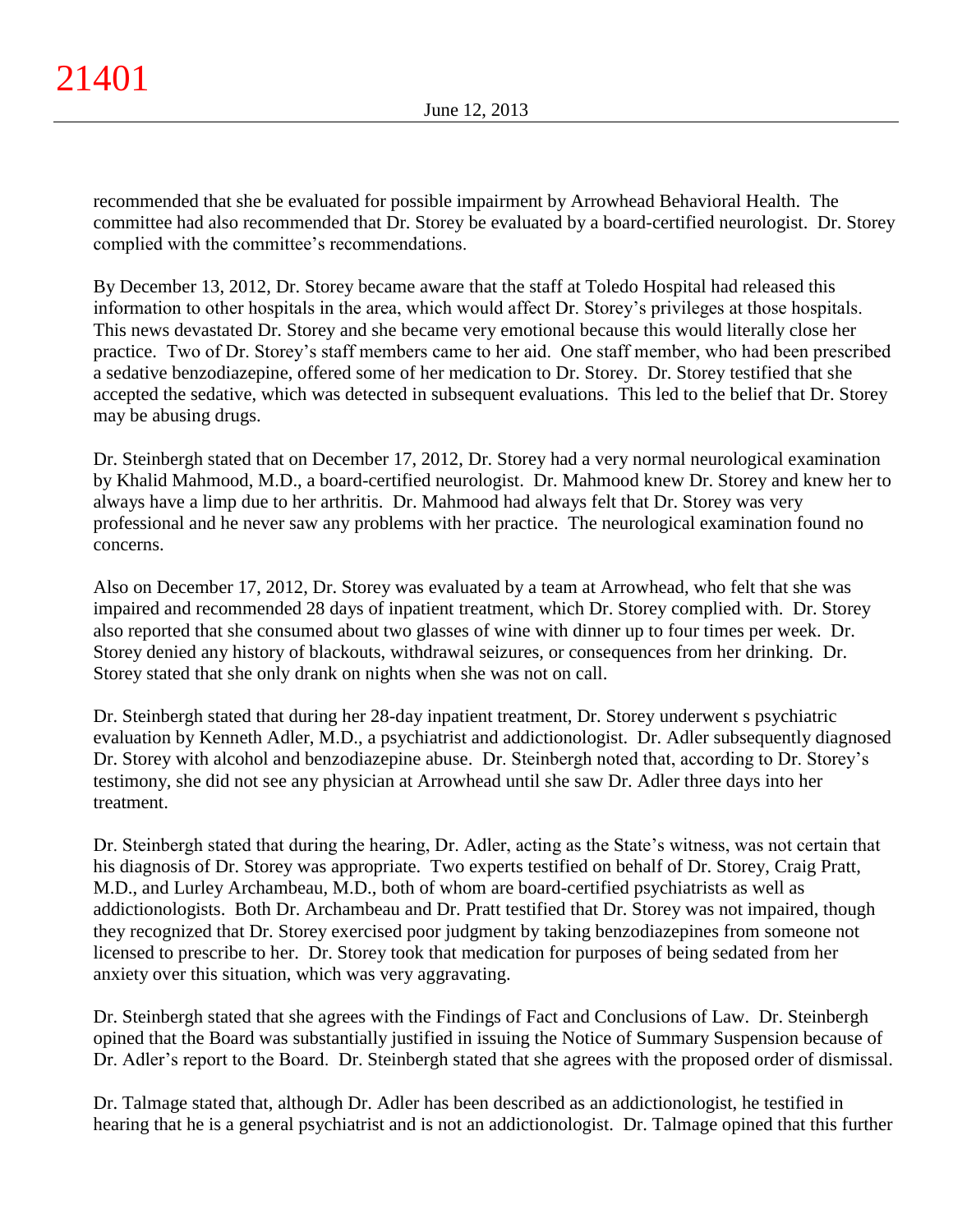discounts Dr. Adler's testimony in the face of two recognized addictionologists.

A vote was taken on Dr. Ramprasad's motion to approve:

 $ROLL CALL$ :

| Dr. Strafford  | - abstain |
|----------------|-----------|
| Dr. Bechtel    | - abstain |
| Ms. Elsass     | - aye     |
| Dr. Ramprasad  | - aye     |
| Dr. Steinbergh | - aye     |
| Dr. Sethi      | - aye     |
| Dr. Talmage    | - aye     |
| Mr. Kenney     | - aye     |
| Mr. Gonidakis  | - aye     |

The motion to approve carried.

## FINDINGS, ORDERS, AND JOURNAL ENTRIES

Dr. Steinbergh advised that in the following matters, the Board issued Notices of Opportunity for Hearing, and documentation of service was received for each. There were no requests for hearing filed, and more than 30 days have elapsed since the mailing of the Notices.The matters are therefore before the Board for final disposition. Dr. Steinbergh stated that these items are not disciplinary in nature, and therefore all Board members may vote.

## JEFFREY JOHNSON BARROWS, D.O., Case No. 13-CRF-028

**Dr. Bechtel moved to find that the allegations as set forth in the April 16, 2013 Notice in the matter of Dr. Barrows have been proven to be true by a preponderance of the evidence, and that the Board enter an Order, effective upon mailing, approving his application for restoration of his license to practice osteopathic medicine and surgery in the state of Ohio, provided that Dr. Barrows takes and passes the Comprehensive Osteopathic Medical Variable-Purpose Examination (COMVEX) or the American Osteopathic Association (AOA) obstetrics and gynecology examination within one year of April 16, 2013. Dr. Strafford seconded the motion.**

Dr. Steinbergh stated that she would now entertain discussion in the above matter.

Mr. Kenney stated that Dr. Barrows was first licensed by the Medical Board in 1979. In February 2011, Dr. Barrows requested that his licensed be placed in emeritus status and his request was granted. In March 2013, Dr. Barrows applied for restoration of his license and that application remains pending.

Mr. Kenney recommended approval of Dr. Barrow's application, pending successful completion of the COMVEX or the AOA obstetrics and gynecology examination within one year of April 16, 2013.

A vote was taken on Dr. Bechtel's motion: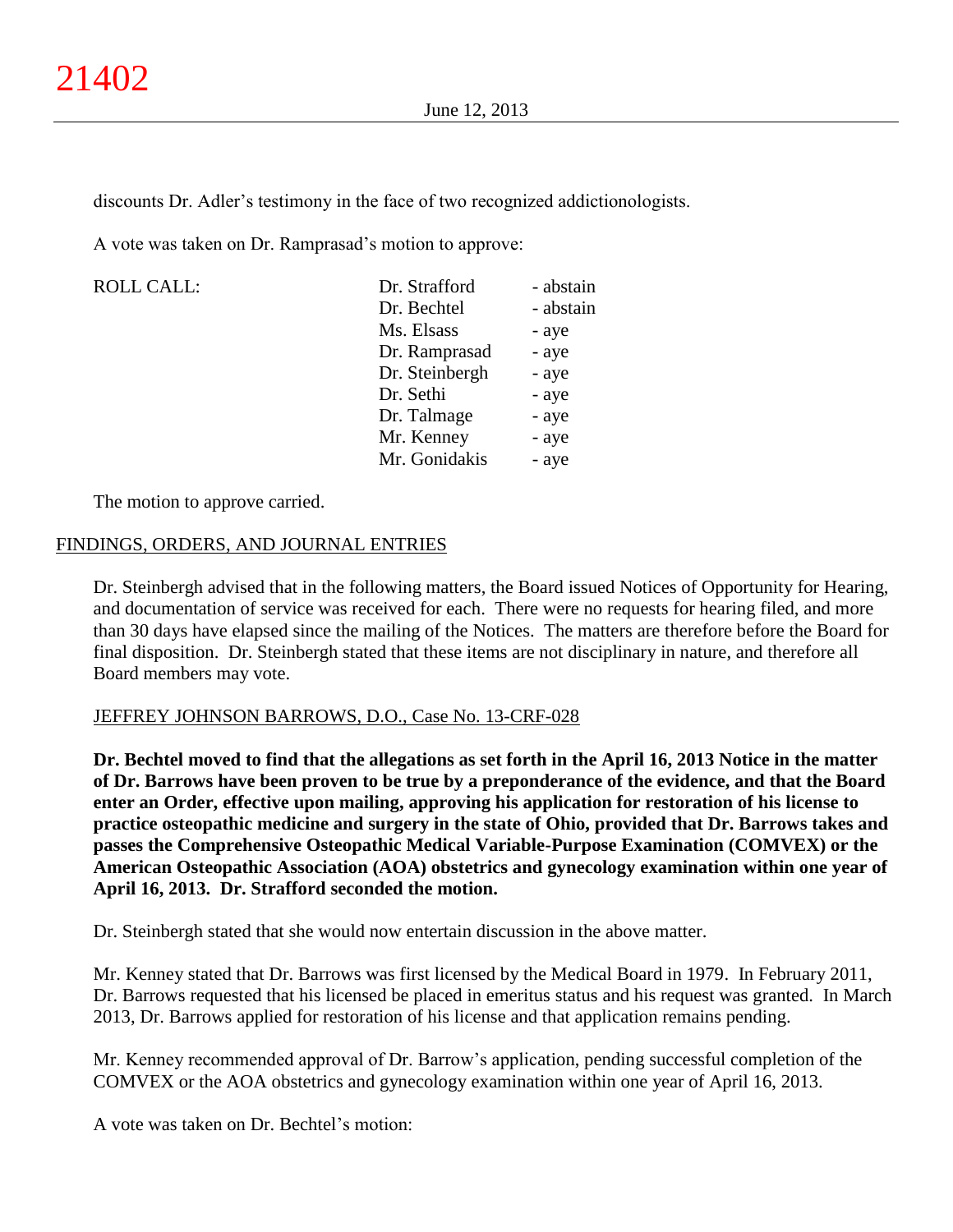# $ROLL CALL$ :

| Dr. Strafford  | - aye |
|----------------|-------|
| Dr. Bechtel    | - aye |
| Ms. Elsass     | - aye |
| Dr. Ramprasad  | - aye |
| Dr. Steinbergh | - aye |
| Dr. Sethi      | - aye |
| Dr. Talmage    | - aye |
| Mr. Kenney     | - aye |
| Mr. Gonidakis  | - aye |
|                |       |

The motion carried.

### TERESA LORRAINE COOPER, Case No. 13-CRF-031

**Dr. Talmage moved to find that the allegations as set forth in the April 22, 2013 Notice in the matter of Ms. Cooper have been proven to be true by a preponderance of the evidence, and that the Board enter an Order, effective upon mailing, denying her application for a license to practice massage therapy in the state of Ohio. Dr. Bechtel seconded the motion.**

Dr. Steinbergh stated that she would now entertain discussion in the above matter.

Dr. Talmage stated that there are three methods by which an application for a massage therapy license can be approved: Graduating from an approved massage therapy school; graduating from a school in which the applicant received 750 hours of instruction over a nine-month period; or holding a massage therapy license in another state for at least the previous five years. Dr. Talmage stated that Ms. Cooper did not attend an approved massage therapy school, only received 600 hours of instruction over a 6 month period, and has only been licensed as a massage therapist in North Carolina since July 2012. Therefore, Ms. Cooper does not meet the requirements for licensure in Ohio.

A vote was taken on Dr. Talmage's motion:

 $ROLL CALL$ :

| Dr. Strafford  | - aye |
|----------------|-------|
| Dr. Bechtel    | - aye |
| Ms. Elsass     | - aye |
| Dr. Ramprasad  | - aye |
| Dr. Steinbergh | - aye |
| Dr. Sethi      | - aye |
| Dr. Talmage    | - aye |
| Mr. Kenney     | - aye |
| Mr. Gonidakis  | - aye |

The motion carried.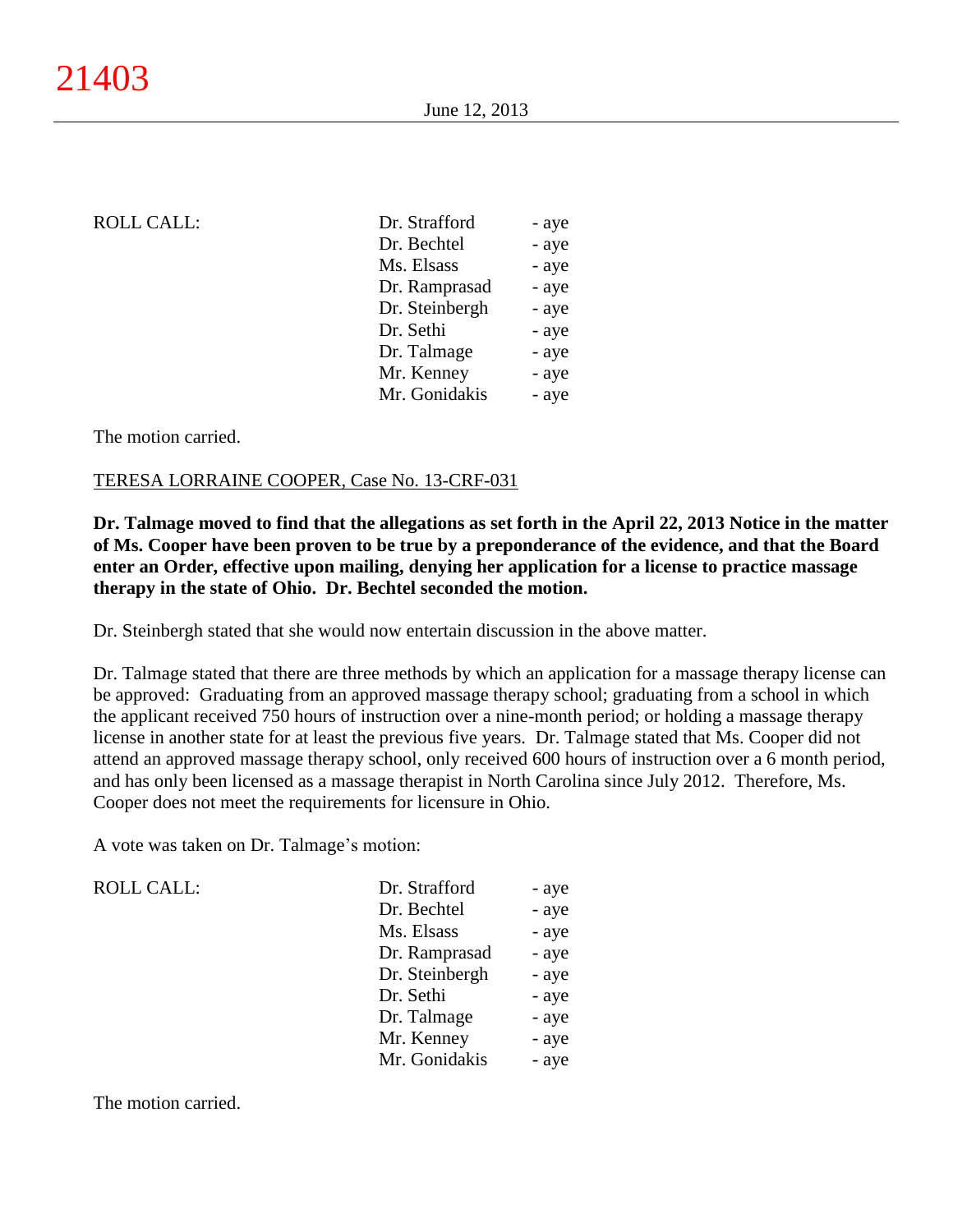# KARA LEE DELASHMIT, C.T., Case No. 13-CRF-029

**Dr. Ramprasad moved to find that the allegations as set forth in the April 15, 2013 Notice in the matter of Ms. DeLashmit have been proven to be true by a preponderance of the evidence, and that the Board enter an Order, effective upon mailing, approving her application for restoration of her license to practice cosmetic therapy in the state of Ohio, provided that Ms. DeLashmit takes and passes the Cosmetic Therapy practical examination within six months of April 15, 2013. Dr. Bechtel seconded the motion.**

Dr. Steinbergh stated that she would now entertain discussion in the above matter.

Mr. Gonidakis stated that Ms. Delashmit has applied to restore her cosmetic therapy license, which expired in 2009. Ms. Delashmit has not been engaged in the practice of cosmetic therapy for more than two years. Mr. Gonidakis stated that he agrees with the proposed order.

A vote was taken on Dr. Ramprasad's motion:

| <b>ROLL CALL:</b> | Dr. Strafford  | - aye |
|-------------------|----------------|-------|
|                   | Dr. Bechtel    | - aye |
|                   | Ms. Elsass     | - aye |
|                   | Dr. Ramprasad  | - aye |
|                   | Dr. Steinbergh | - aye |
|                   | Dr. Sethi      | - aye |
|                   | Dr. Talmage    | - aye |
|                   | Mr. Kenney     | - aye |
|                   | Mr. Gonidakis  | - aye |
|                   |                |       |

The motion carried.

## NICOLE ANN ELLIS, M.T., Case No. 13-CRF-027

**Ms. Elsass moved to find that the allegations as set forth in the April 15, 2013 Notice in the matter of Ms. Ellis have been proven to be true by a preponderance of the evidence, and that the Board enter an Order, effective upon mailing, approving her application for restoration of her license to practice massage therapy in the state of Ohio, provided that Ms. Ellis takes and passes the Massage and Bodywork Licensing Examination (MBLEX) within six months of April 15, 2013. Dr. Talmage seconded the motion.**

Dr. Steinbergh stated that she would now entertain discussion in the above matter.

Ms. Elsass stated that Ms. Ellis' massage therapy license lapsed in August 2009 for non-renewal. Ms. Ellis submitted an application for restoration in 2013, which is still pending. Ms. Ellis has not been engaged in the practice of massage therapy in more than two years.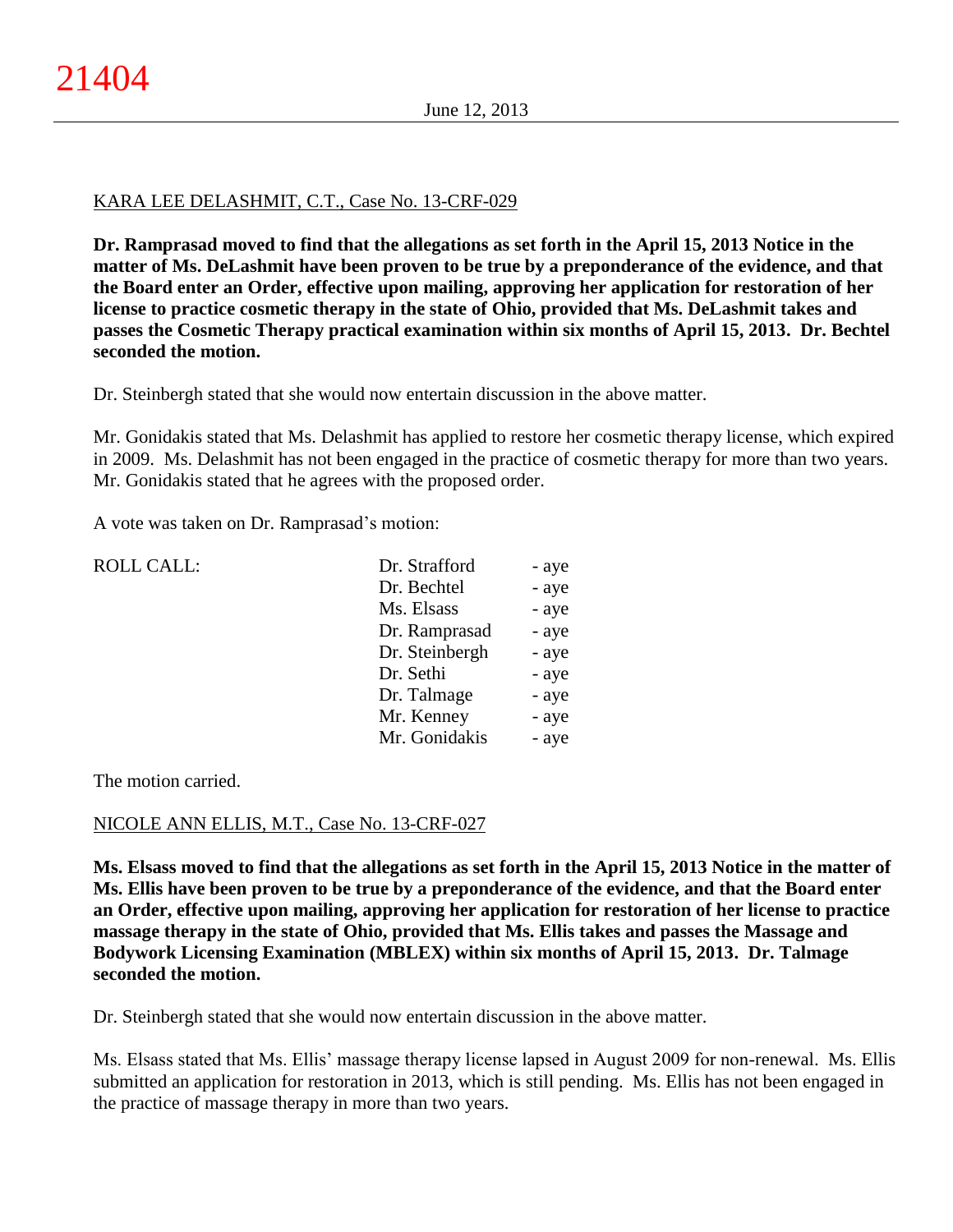A vote was taken on Ms. Elsass' motion:

| <b>ROLL CALL:</b> | Dr. Strafford  | - aye |
|-------------------|----------------|-------|
|                   | Dr. Bechtel    | - aye |
|                   | Ms. Elsass     | - aye |
|                   | Dr. Ramprasad  | - aye |
|                   | Dr. Steinbergh | - aye |
|                   | Dr. Sethi      | - aye |
|                   | Dr. Talmage    | - aye |
|                   | Mr. Kenney     | - aye |
|                   | Mr. Gonidakis  | - aye |
|                   |                |       |

The motion carried.

## SHANNON MICHELLE PRATT, Case No. 13-CRF-017

**Dr. Talmage moved to find that the allegations as set forth in the March 18, 2013 Notice in the matter of Ms. Pratt have been proven to be true by a preponderance of the evidence, and that the Board enter an Order, effective upon mailing, denying her application for a license to practice massage therapy in the state of Ohio. Dr. Ramprasad seconded the motion.**

Dr. Steinbergh stated that she would now entertain discussion in the above matter.

Dr. Talmage stated that Ms. Pratt graduated in 2009 from a school not approved by the State Medical Board of Ohio. Ms. Pratt had only 500 hours of instruction over an 8-month period, which does not meet the Board's standards. Mr. Pratt was issued a massage therapy license in Texas in April 2012, which is below the Board's requirement that an out-of-state massage therapy license be held for five years to be licensed in Ohio. Dr. Talmage stated that it would be appropriate to deny Ms. Pratt's application.

A vote was taken on Dr. Talmage's motion:

| <b>ROLL CALL:</b> | Dr. Strafford  | - aye |
|-------------------|----------------|-------|
|                   | Dr. Bechtel    | - aye |
|                   | Ms. Elsass     | - aye |
|                   | Dr. Ramprasad  | - aye |
|                   | Dr. Steinbergh | - aye |
|                   | Dr. Sethi      | - aye |
|                   | Dr. Talmage    | - aye |
|                   | Mr. Kenney     | - aye |
|                   | Mr. Gonidakis  | - aye |
|                   |                |       |

The motion carried.

### CITATIONS, PROPOSED DENIALS, DISMISSALS, ORDERS OF SUMMARY SUSPENSION & NOTICES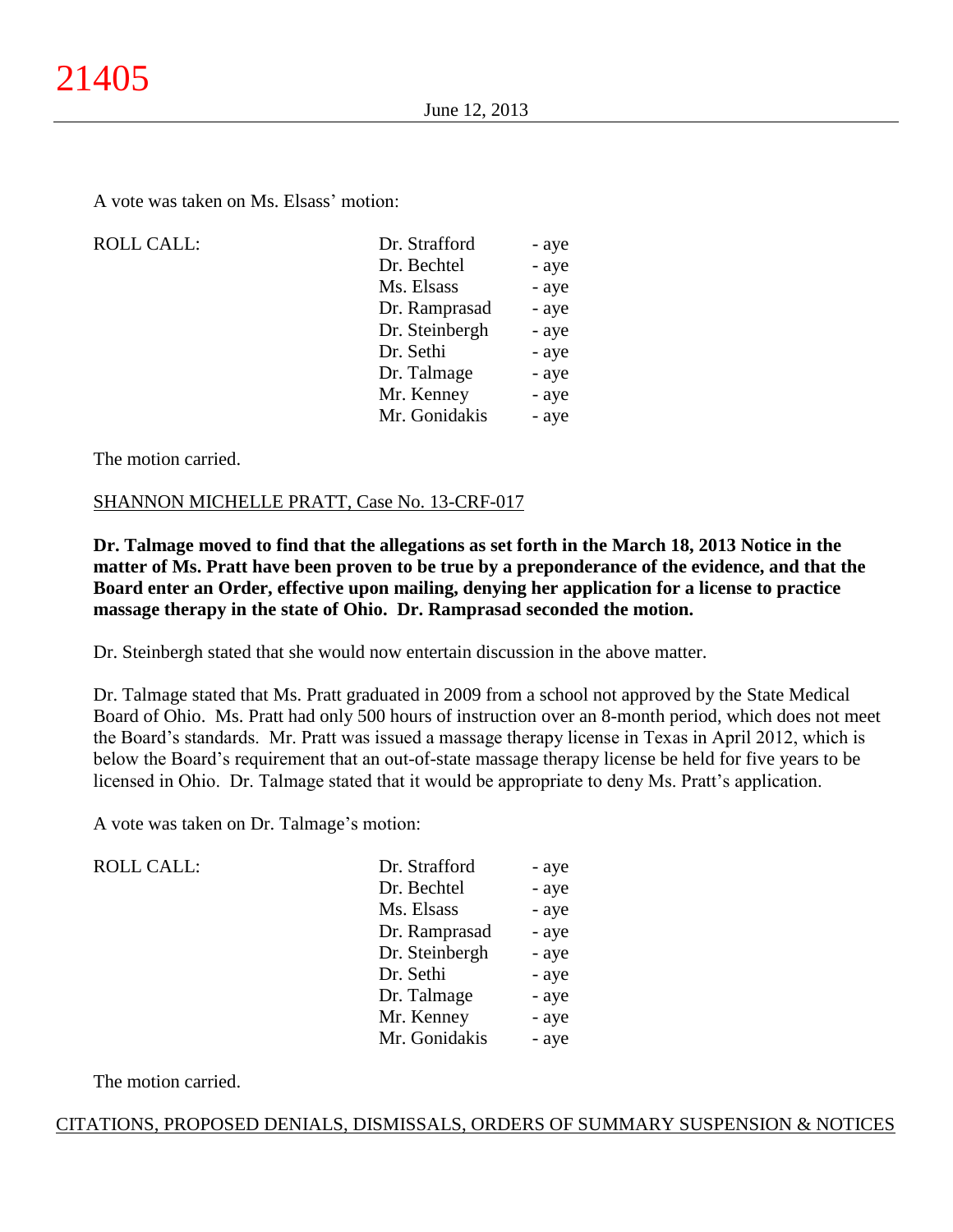### OF IMMEDIATE SUSPENSION

## OBIANUJU GENEVIEVE AGUOLU, M.D. – CITATION LETTER

At this time the Board read and considered the proposed Citation Letter in the above matter, a copy of which shall be maintained in the exhibits section of this Journal.

**Dr. Ramprasad moved to send the Citation Letter to Dr. Aguolu. Ms. Elsass seconded the motion.** A vote was taken:

| <b>ROLL CALL:</b> | Dr. Strafford  | - abstain |
|-------------------|----------------|-----------|
|                   | Dr. Bechtel    | - abstain |
|                   | Ms. Elsass     | - aye     |
|                   | Dr. Ramprasad  | - aye     |
|                   | Dr. Steinbergh | - aye     |
|                   | Dr. Sethi      | - aye     |
|                   | Dr. Talmage    | - aye     |
|                   | Mr. Kenney     | - aye     |
|                   | Mr. Gonidakis  | - aye     |
|                   |                |           |

The motion to send carried.

## ABDULRAHIM AL-AWASHEZ, M.D. - CITATION LETTER

At this time the Board read and considered the proposed Citation Letter in the above matter, a copy of which shall be maintained in the exhibits section of this Journal.

**Dr. Ramprasad moved to send the Citation Letter to Dr. Al-Awashez. Ms. Elsass seconded the motion.** A vote was taken:

ROLL CALL: Dr. Strafford - abstain Dr. Bechtel - abstain Ms. Elsass - aye Dr. Ramprasad - aye Dr. Steinbergh - aye Dr. Sethi - aye Dr. Talmage - aye Mr. Kenney - aye Mr. Gonidakis - aye

The motion to send carried.

## TONI LOUISE CARMAN, M.D. - CITATION LETTER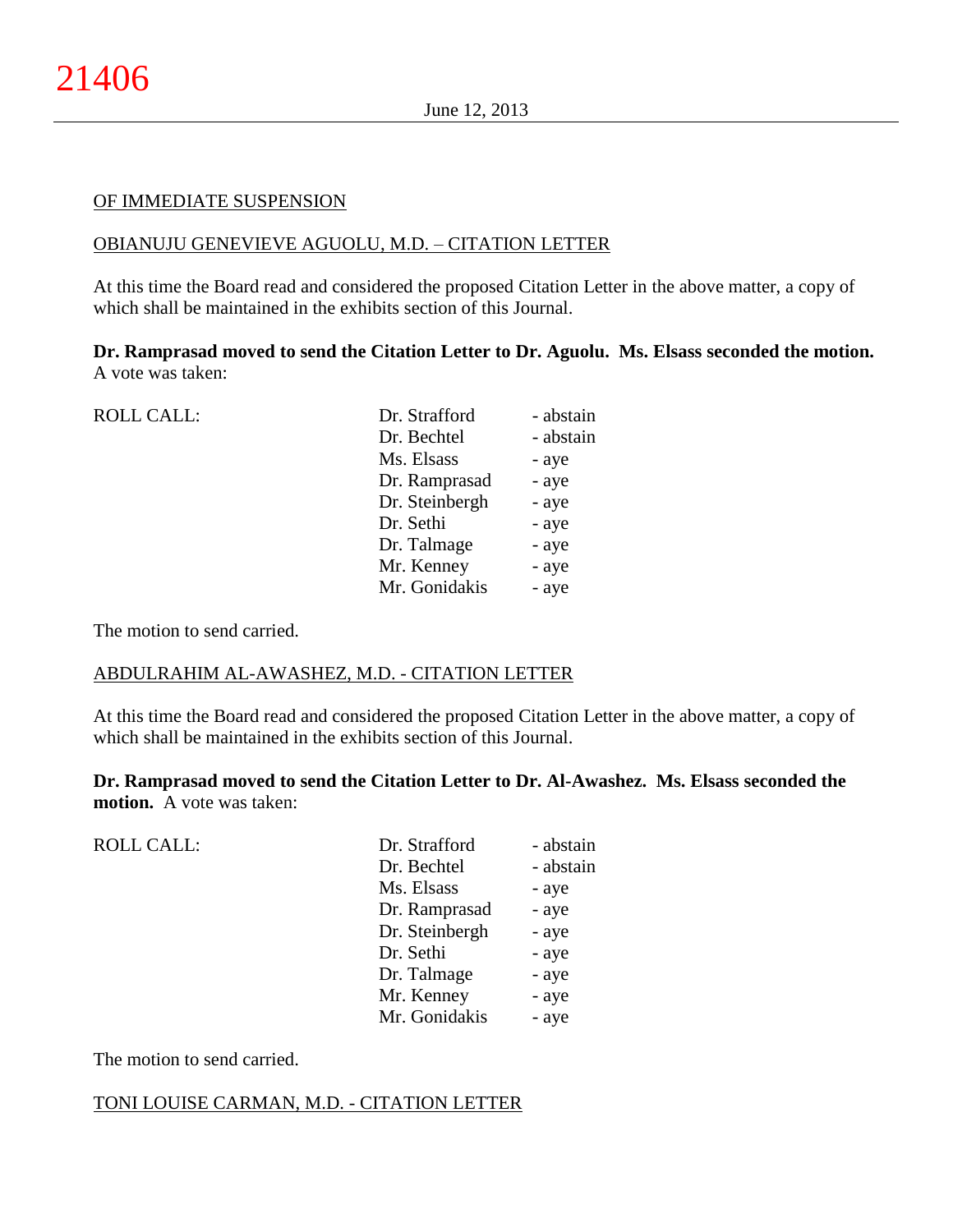At this time the Board read and considered the proposed Citation Letter in the above matter, a copy of which shall be maintained in the exhibits section of this Journal.

**Dr. Ramprasad moved to send the Citation Letter to Dr. Carman. Ms. Elsass seconded the motion.** A vote was taken:

| <b>ROLL CALL:</b> | Dr. Strafford  | - abstain |
|-------------------|----------------|-----------|
|                   | Dr. Bechtel    | - abstain |
|                   | Ms. Elsass     | - aye     |
|                   | Dr. Ramprasad  | - aye     |
|                   | Dr. Steinbergh | - aye     |
|                   | Dr. Sethi      | - aye     |
|                   | Dr. Talmage    | - abstain |
|                   | Mr. Kenney     | - aye     |
|                   | Mr. Gonidakis  | - aye     |

The motion to send carried.

## TONY E. NOLAND – CITATION LETTER

At this time the Board read and considered the proposed Citation Letter in the above matter, a copy of which shall be maintained in the exhibits section of this Journal.

**Dr. Ramprasad moved to send the Citation Letter to Mr. Noland. Ms. Elsass seconded the motion.** A vote was taken:

| <b>ROLL CALL:</b> | Dr. Strafford  | - abstain |
|-------------------|----------------|-----------|
|                   | Dr. Bechtel    | - abstain |
|                   | Ms. Elsass     | - aye     |
|                   | Dr. Ramprasad  | - aye     |
|                   | Dr. Steinbergh | - aye     |
|                   | Dr. Sethi      | - aye     |
|                   | Dr. Talmage    | - aye     |
|                   | Mr. Kenney     | - aye     |
|                   | Mr. Gonidakis  | - aye     |
|                   |                |           |

The motion to send carried.

# DEBORAH S. LUBITZ, M.D. – CITATION LETTER

At this time the Board read and considered the proposed Citation Letter in the above matter, a copy of which shall be maintained in the exhibits section of this Journal.

### **Ms. Elsass moved to send the Citation Letter to Dr. Lubitz. Dr. Ramprasad seconded the motion.** A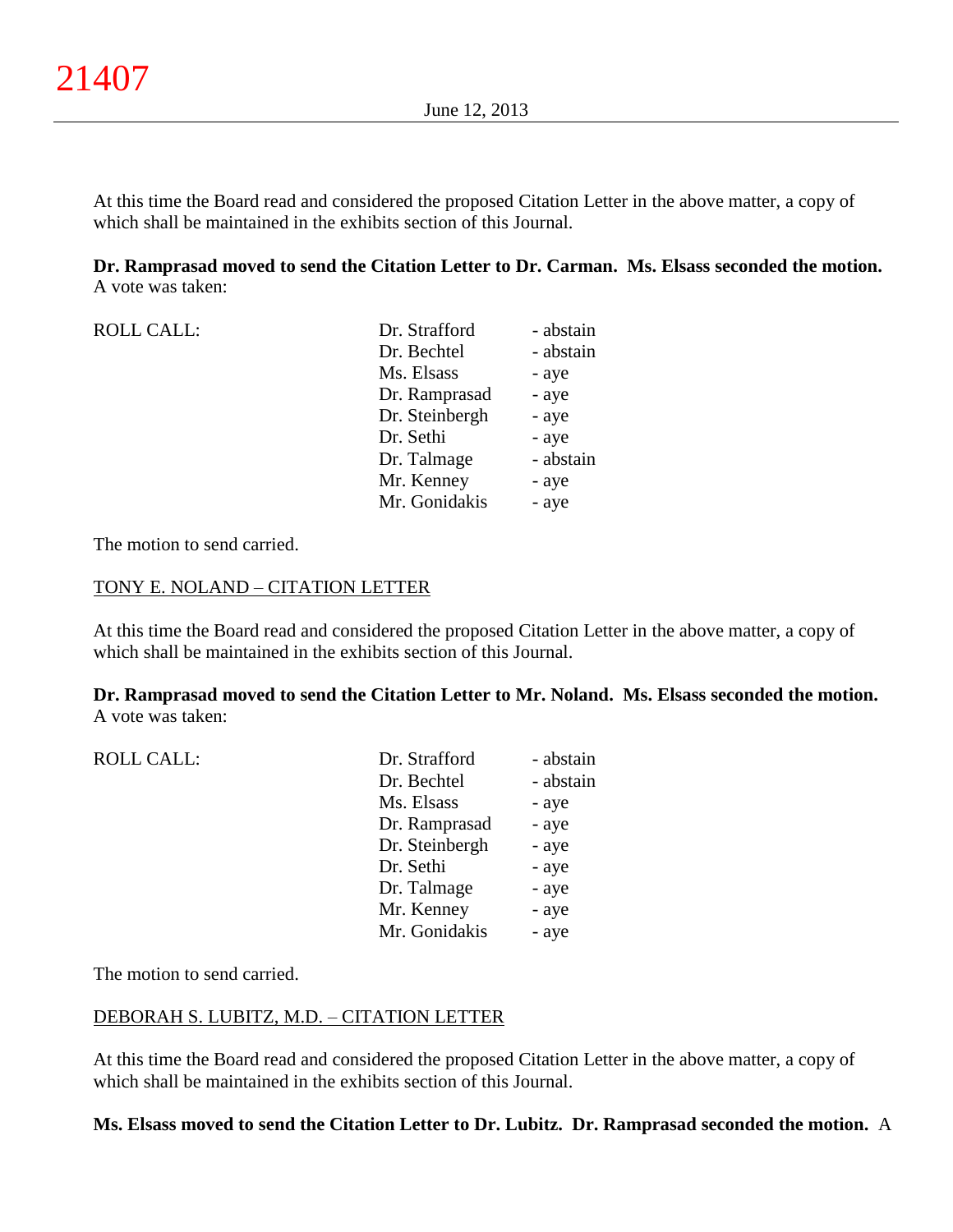vote was taken:

ROLL CALL:

| - abstain |
|-----------|
|           |
|           |
|           |
|           |
|           |
| - abstain |
|           |
|           |
|           |

The motion to send carried.

## DONALD R. SAVAGE, JR., M.D. – CITATION LETTER

At this time the Board read and considered the proposed Citation Letter in the above matter, a copy of which shall be maintained in the exhibits section of this Journal.

**Dr. Ramprasad moved to send the Citation Letter to Dr. Savage. Ms. Elsass seconded the motion.** A vote was taken:

| <b>ROLL CALL:</b> | Dr. Strafford  | - abstain |
|-------------------|----------------|-----------|
|                   | Dr. Bechtel    | - abstain |
|                   | Ms. Elsass     | - aye     |
|                   | Dr. Ramprasad  | - aye     |
|                   | Dr. Steinbergh | - aye     |
|                   | Dr. Sethi      | - aye     |
|                   | Dr. Talmage    | - abstain |
|                   | Mr. Kenney     | - aye     |
|                   | Mr. Gonidakis  | - aye     |
|                   |                |           |

The motion to send carried.

CASEY R. SHERBOURNE – CITATION LETTER

At this time the Board read and considered the proposed Citation Letter in the above matter, a copy of which shall be maintained in the exhibits section of this Journal.

**Dr. Ramprasad moved to send the Citation Letter to Ms. Sherbourne. Ms. Elsass seconded the motion.** A vote was taken:

| <b>ROLL CALL:</b> | Dr. Strafford | - abstain |
|-------------------|---------------|-----------|
|                   | Dr. Bechtel   | - abstain |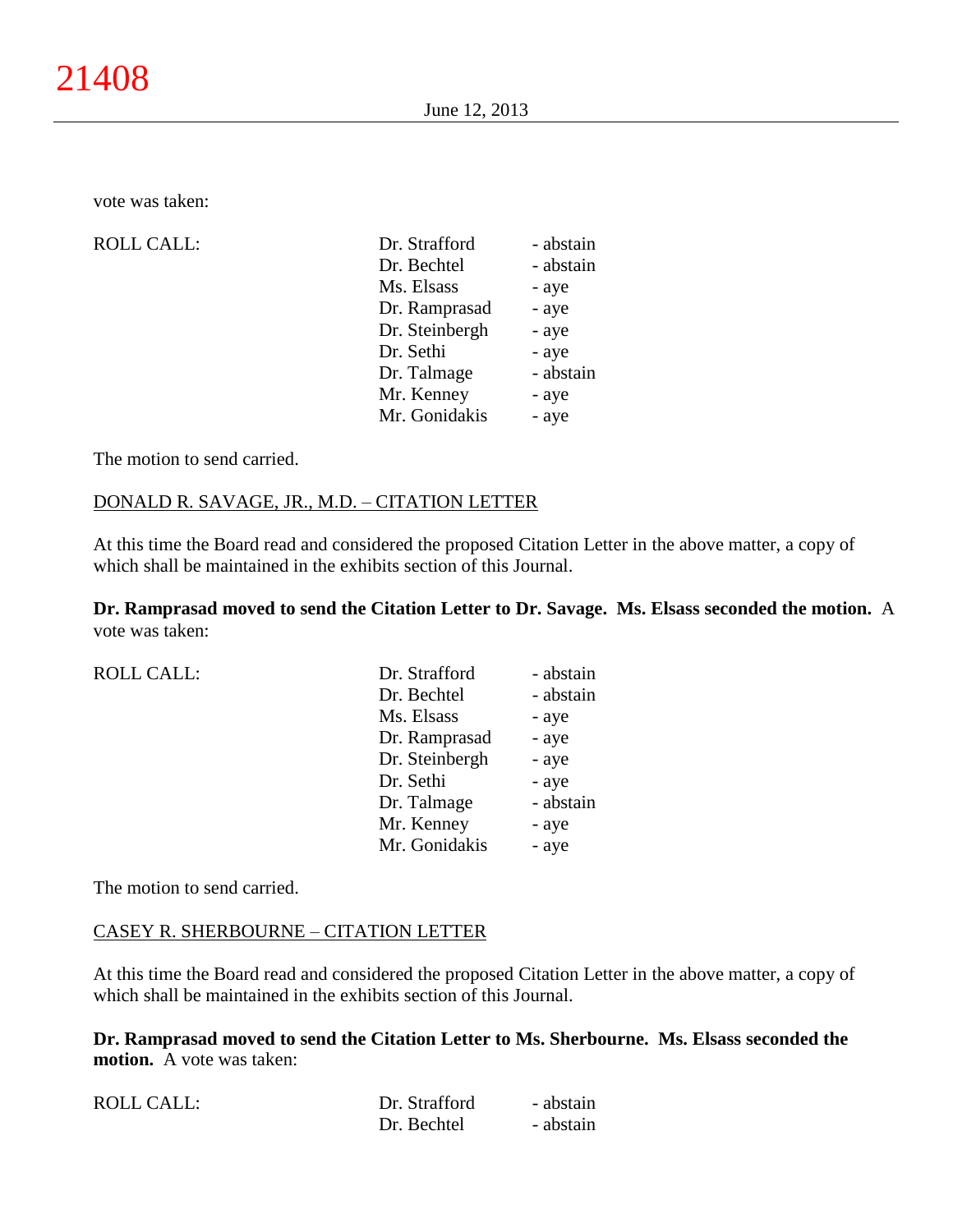| Ms. Elsass     | - aye |
|----------------|-------|
| Dr. Ramprasad  | - aye |
| Dr. Steinbergh | - aye |
| Dr. Sethi      | - aye |
| Dr. Talmage    | - aye |
| Mr. Kenney     | - aye |
| Mr. Gonidakis  | - aye |

The motion to send carried.

### RATIFICATION OF SETTLEMENT AGREEMENTS

# REGIS BURLAS, D.O. – SUPERSEDING STEP I CONSENT AGREEMENT

## **Dr. Ramprasad moved to ratify the Proposed Superseding Step I Consent Agreement with Dr. Burlas. Ms. Elsass seconded the motion.** A vote was taken:

ROLL CALL:

| Dr. Strafford  | - abstain |
|----------------|-----------|
| Dr. Bechtel    | - abstain |
| Ms. Elsass     | - aye     |
| Dr. Ramprasad  | - aye     |
| Dr. Steinbergh | - aye     |
| Dr. Sethi      | - aye     |
| Dr. Talmage    | - abstain |
| Mr. Kenney     | - aye     |
| Mr. Gonidakis  | - aye     |

The motion to ratify carried.

# ALBERT J. WEISBROT, M.D. – CONSENT AGREEMENT

**Dr. Ramprasad moved to ratify the Proposed Consent Agreement with Dr. Weisbrot. Ms. Elsass seconded the motion.** A vote was taken:

ROLL CALL:

| Dr. Strafford  | - abstain |
|----------------|-----------|
| Dr. Bechtel    | - abstain |
| Ms. Elsass     | - aye     |
| Dr. Ramprasad  | - aye     |
| Dr. Steinbergh | - aye     |
| Dr. Sethi      | - aye     |
| Dr. Talmage    | - abstain |
| Mr. Kenney     | - aye     |
| Mr. Gonidakis  | - aye     |
|                |           |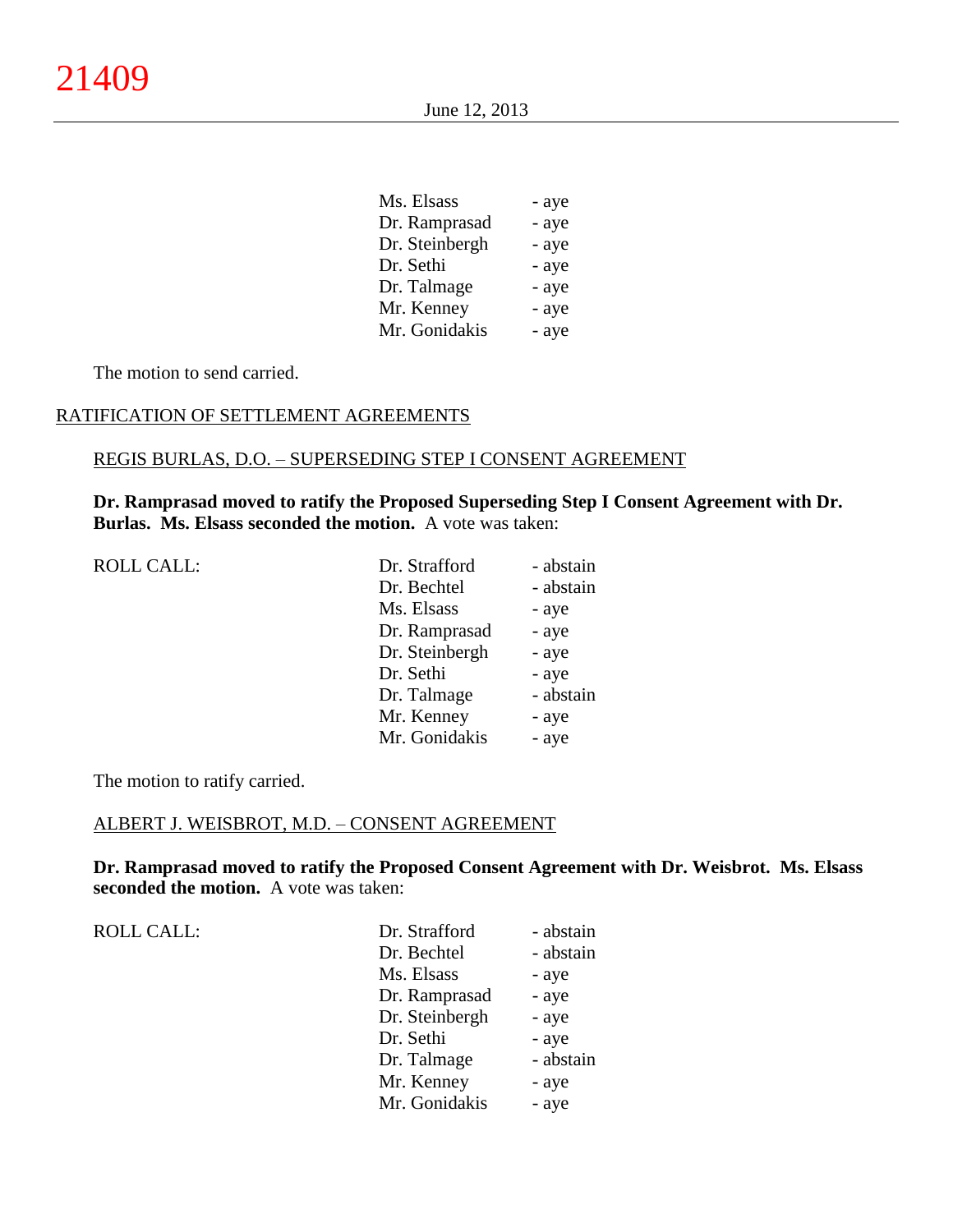The motion to ratify carried.

### PHILICIA S. DUNCAN, M.D. – STEP I CONSENT AGREEMENT

# **Dr. Ramprasad moved to ratify the Proposed Step I Consent Agreement with Dr. Duncan. Ms. Elsass seconded the motion.** A vote was taken:

| <b>ROLL CALL:</b> | Dr. Strafford  | - abstain |
|-------------------|----------------|-----------|
|                   | Dr. Bechtel    | - abstain |
|                   | Ms. Elsass     | - aye     |
|                   | Dr. Ramprasad  | - aye     |
|                   | Dr. Steinbergh | - aye     |
|                   | Dr. Sethi      | - aye     |
|                   | Dr. Talmage    | - abstain |
|                   | Mr. Kenney     | - aye     |
|                   | Mr. Gonidakis  | - aye     |

The motion to ratify carried.

### YASHWANT B. GIRI, M.D. – PERMANENT SURRENDER OF CERTIFICATE

**Dr. Ramprasad moved to ratify the Proposed Permanent Surrender with Dr. Giri. Ms. Elsass seconded the motion.** A vote was taken:

| <b>ROLL CALL:</b> | Dr. Strafford  | - abstain |
|-------------------|----------------|-----------|
|                   | Dr. Bechtel    | - abstain |
|                   | Ms. Elsass     | - aye     |
|                   | Dr. Ramprasad  | - aye     |
|                   | Dr. Steinbergh | - aye     |
|                   | Dr. Sethi      | - aye     |
|                   | Dr. Talmage    | - abstain |
|                   | Mr. Kenney     | - aye     |
|                   | Mr. Gonidakis  | - aye     |

The motion to ratify carried.

### I. PRAVEEN KUMAR, M.D. – CONSENT AGREEMENT

**Dr. Ramprasad moved to ratify the Proposed Consent Agreement with Dr. Kumar. Ms. Elsass seconded the motion.** A vote was taken:

| ROLL CALL: | Dr. Strafford | - abstain |
|------------|---------------|-----------|
|            | Dr. Bechtel   | - abstain |
|            | Ms. Elsass    | - ave     |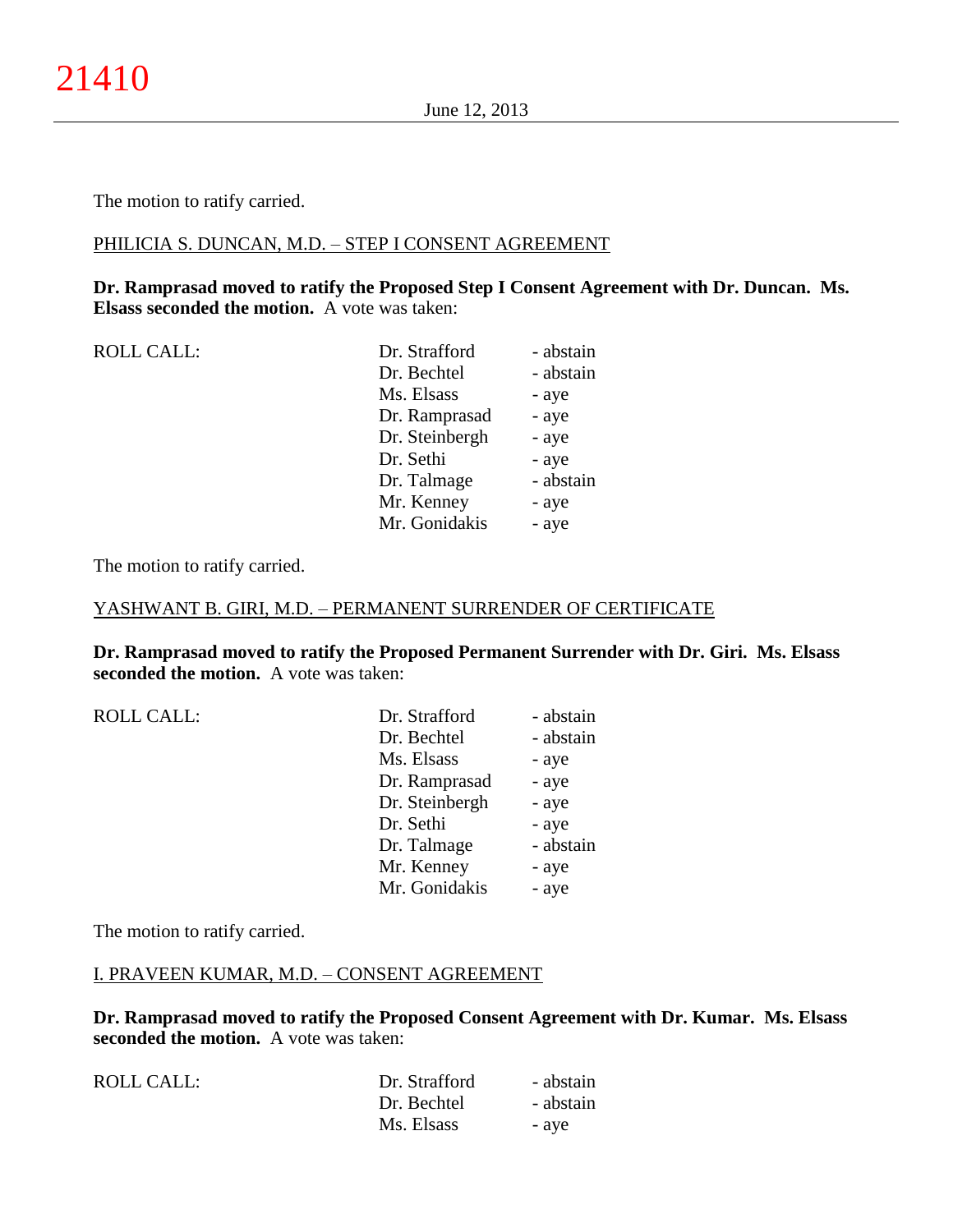| Dr. Ramprasad  | - aye     |
|----------------|-----------|
| Dr. Steinbergh | - aye     |
| Dr. Sethi      | - aye     |
| Dr. Talmage    | - abstain |
| Mr. Kenney     | - aye     |
| Mr. Gonidakis  | - aye     |

The motion to ratify carried.

### VINCENT J. KEISER, M.D. – STEP I CONSENT AGREEMENT

**Dr. Ramprasad moved to ratify the Proposed Step I Consent Agreement with Dr. Keiser. Ms. Elsass seconded the motion.** A vote was taken:

| Dr. Strafford  | - abstain |
|----------------|-----------|
| Dr. Bechtel    | - abstain |
| Ms. Elsass     | - aye     |
| Dr. Ramprasad  | - aye     |
| Dr. Steinbergh | - aye     |
| Dr. Sethi      | - aye     |
| Dr. Talmage    | - aye     |
| Mr. Kenney     | - abstain |
| Mr. Gonidakis  | - aye     |
|                |           |

The motion to ratify carried.

### WENDY A. MILLIS, M.D. – STEP II CONSENT AGREEMENT

**Ms. Elsass moved to ratify the Proposed Step II Consent Agreement with Dr. Millis. Dr. Ramprasad seconded the motion.** A vote was taken:

| <b>ROLL CALL:</b> | Dr. Strafford  | - abstain |
|-------------------|----------------|-----------|
|                   | Dr. Bechtel    | - abstain |
|                   | Ms. Elsass     | - aye     |
|                   | Dr. Ramprasad  | - aye     |
|                   | Dr. Steinbergh | - aye     |
|                   | Dr. Sethi      | - aye     |
|                   | Dr. Talmage    | - aye     |
|                   | Mr. Kenney     | - aye     |
|                   | Mr. Gonidakis  | - aye     |
|                   |                |           |

The motion to ratify carried.

# WILLIAM FRANCIS POPOVICH, M.D. – STEP II CONSENT AGREEMENT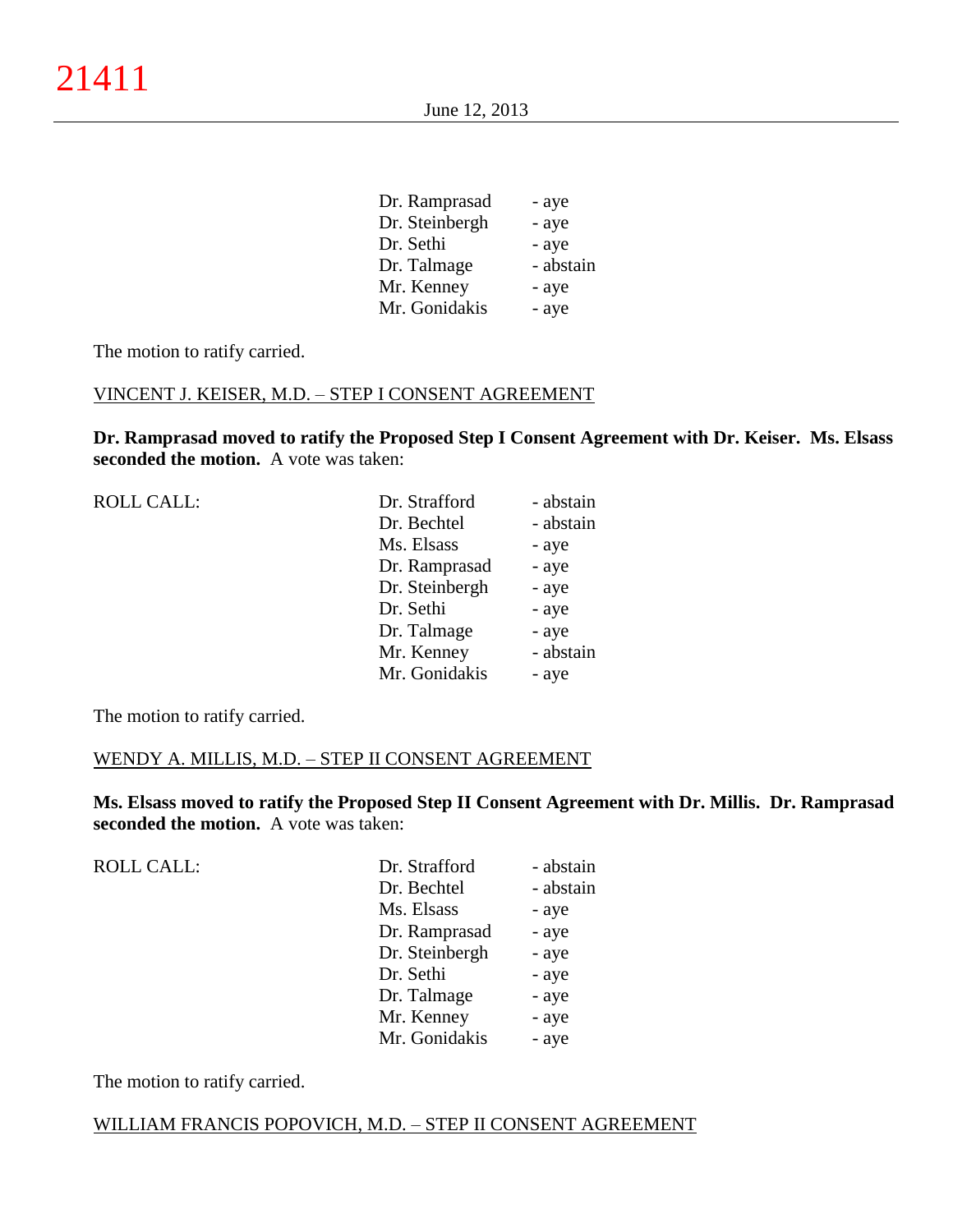**Dr. Ramprasad moved to ratify the Proposed Step II Consent Agreement with Dr. Popovich. Ms. Elsass seconded the motion.** A vote was taken:

ROLL CALL:

| Dr. Strafford  | - abstain |
|----------------|-----------|
| Dr. Bechtel    | - abstain |
| Ms. Elsass     | - aye     |
| Dr. Ramprasad  | - aye     |
| Dr. Steinbergh | - aye     |
| Dr. Sethi      | - aye     |
| Dr. Talmage    | - abstain |
| Mr. Kenney     | - aye     |
| Mr. Gonidakis  | - aye     |

The motion to ratify carried.

Dr. Ramprasad asked, when a physician is required to obtain evaluations from two physicians before returning to practice, if the two physicians are also the treating physicians. Ms. Marshall replied that it depends on the wording of the consent agreement, but typically one of the assessors is allowed to be the treating physician unless the Secretary and Supervising Member has reason to not approve that.

Mr. Kenney asked if the assessors have personal liability to the Board or anyone else. Ms. Marshall replied that the assessors have the same liability as they have in practicing medicine in general. Mr. Kenney asked if the assessors have a contractual liability to the Board for giving information that causes the Board to vote in a certain way. Ms. Marshall stated that there is no contractual obligation because the assessors are approved by the Board as being appropriate. Ms. Marshall stated that as long as the assessor acts in good faith, there should be no liability. Mr. Kenney asked about cases in which the assessor acts in good faith, but is incorrect and the physician relapses. Ms. Marshall replied that it depends on the facts and whether the assessor made the opinion in good faith. Ms. Marshall noted that the Board occasionally receives evaluations in which the physician is not approved to return to practice.

### EMMETT EDWIN WHITAKER, III, M.D. – PROBATIONARY CONSENT AGREEMENT

**Dr. Ramprasad moved to ratify the Proposed Probationary Consent Agreement with Dr. Whitaker. Ms. Elsass seconded the motion.** A vote was taken:

| <b>ROLL CALL:</b> | Dr. Strafford  | - abstain |
|-------------------|----------------|-----------|
|                   | Dr. Bechtel    | - abstain |
|                   | Ms. Elsass     | - aye     |
|                   | Dr. Ramprasad  | - aye     |
|                   | Dr. Steinbergh | - aye     |
|                   | Dr. Sethi      | - aye     |
|                   | Dr. Talmage    | - aye     |
|                   | Mr. Kenney     | - aye     |
|                   |                |           |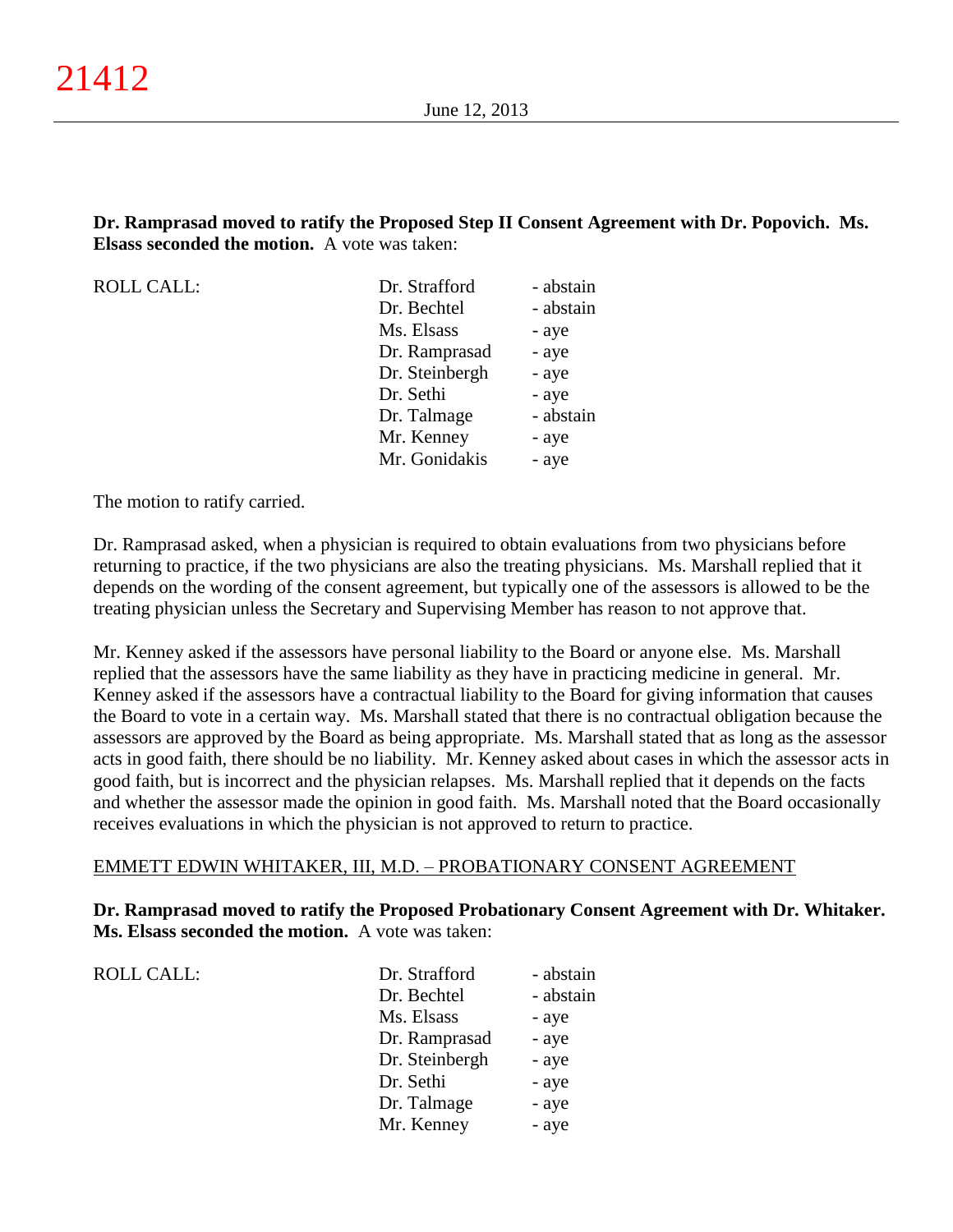Mr. Gonidakis - aye

The motion to ratify carried.

### BDL, M.D. – CONSENT AGREEMENT

**Dr. Ramprasad moved to ratify the Proposed Consent Agreement with BDL, M.D. Ms. Elsass seconded the motion.** A vote was taken:

ROLL CALL: Dr. Strafford - abstain

| ы. энапон      | - аныаш   |
|----------------|-----------|
| Dr. Bechtel    | - abstain |
| Ms. Elsass     | - aye     |
| Dr. Ramprasad  | - aye     |
| Dr. Steinbergh | - aye     |
| Dr. Sethi      | - aye     |
| Dr. Talmage    | - abstain |
| Mr. Kenney     | - aye     |
| Mr. Gonidakis  | - nay     |
|                |           |

The motion to ratify did not carry.

Mr. Gonidakis stated that he is not certain as to why this proposed Consent Agreement goes below the Board disciplinary guidelines. Ms. Marshall stated that she cannot discuss this particular case, but stated that when the Secretary and Supervising Member set discipline, some of the things they look at are potentially mitigating circumstances. Ms. Marshall stated that in this case, the conduct in question is several years old and there is no indication of any other problem or a pattern of behavior. Ms. Marshall stated that the conduct was limited to one patient and the physician went to Vanderbilt University to voluntarily take a comprehensive course. Mr. Gonidakis thanked Ms. Marshall for that information.

## MICHELE HANLON, L.M.T.. – CONSENT AGREEMENT

# **Ms. Elsass moved to ratify the Proposed Consent Agreement with Ms. Hanlon. Dr. Ramprasad seconded the motion.**

Dr. Steinbergh stated that she will now entertain discussion in the above matter.

Dr. Talmage commented that it is noted that the practitioner was "unaware" that her license was expired, as it does in other agreements of this nature. Dr. Talmage opined that this is disingenuous and anyone with a license should be aware if it expires. Dr. Talmage stated that the fact that she continued to practice without a license was not accidental, it was careless. Dr. Talmage opined that the word "unaware" is a poor choice of terms and asked that it be eliminated in future agreements.

Dr. Ramprasad exited the meeting at this time.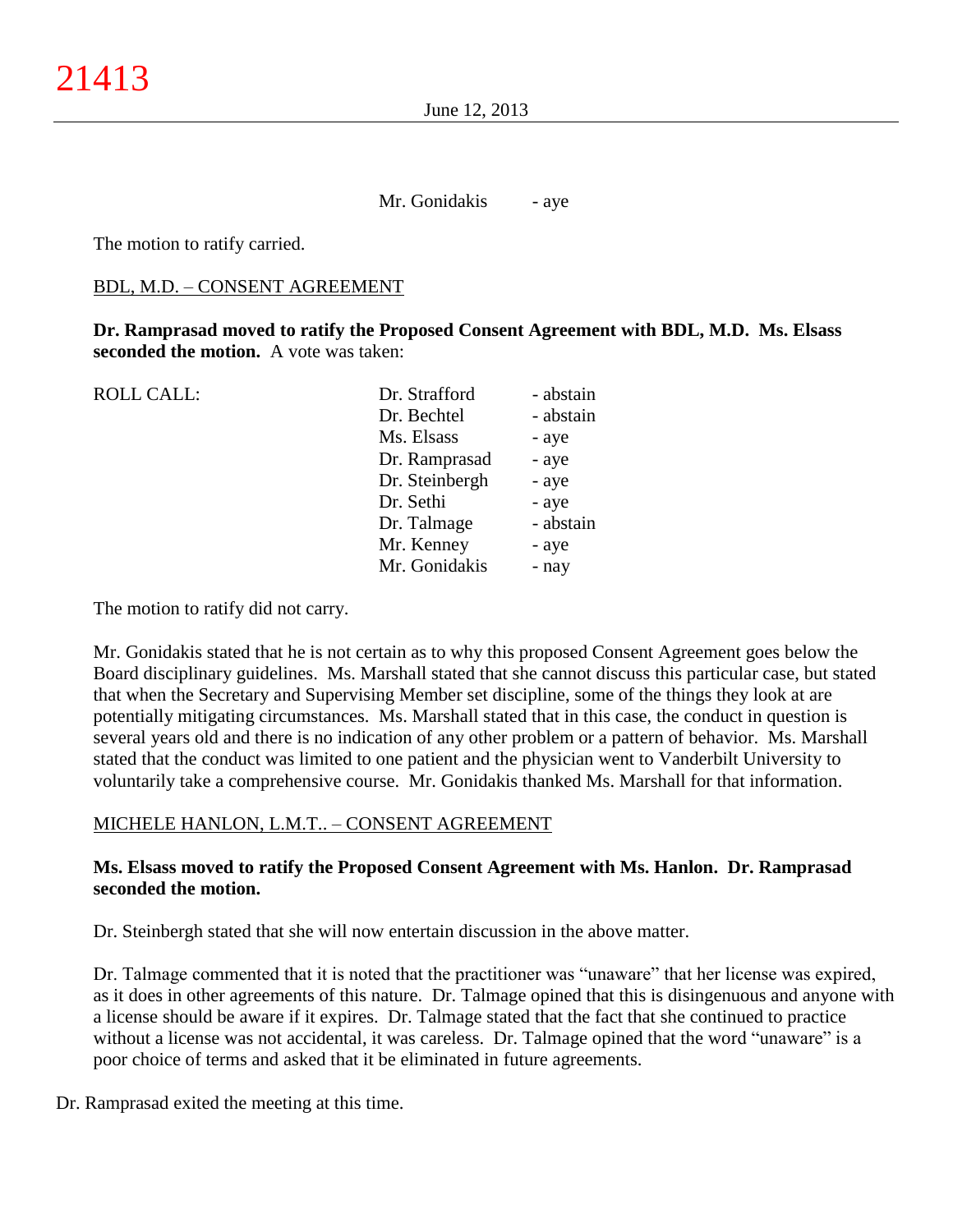Ms. Marshall agreed that the word "unaware" can be removed in future agreements of this nature. Ms. Marshall stated that practitioners in this situation almost universally claim that they did not know that they had not renewed their license.

Dr. Sethi suggested that the Board turn down the proposed Consent Agreement and let the practitioner reapply. That way, she will never forget to renew her license. Ms. Marshall stated that the practitioner currently has an application pending that must be dealt with. Ms. Marshall stated that if the Board rejects the proposed Consent Agreement, the application will remain pending and the case will have to be handled in some other manner, at the direction of the Secretary and Supervising Member.

Dr. Talmage agreed with the proposed Consent Agreement, which will restore the practitioner's massage therapy license, suspend it for 60 days, and impose probationary terms for a minimum of two years. Dr. Talmage stated that he only wanted to see the wording of such agreements changed in the future.

Dr. Steinbergh stated that, although she gave approval as President to this agreement, she feels that the Board is much more lenient in these matters than it had been in the past. Dr. Steinbergh stated that it is unacceptable to her when a massage therapist practices unlicensed for two or three years because they forgot to renew. Dr. Steinbergh stated that if a physician was in a similar situation, the Board would not be having the same discussion. Dr. Steinbergh stated that individuals licensed by the Board must have respect for their license.

Dr. Strafford stated that as Secretary and Supervising Member, he and Dr. Bechtel have looked into these situations regarding the unlicensed practice of massage therapy with some diligence in recent months. One response he frequently hears is that, unlike physicians, massage therapists move frequently and often only practice massage therapy on a part-time basis. The renewal application is mailed to them by the Board six months in advance and it is often forgotten. Dr. Strafford stated that if the Board directs him and Dr. Bechtel to be more intent with the letter of the rule, then they will do that when approving consent agreements to come before the Board.

Mr. Kenney stated that massage therapist should covet their licenses and act accordingly. Otherwise, Mr. Kenney felt that there should be more of a penalty than what is in this proposed Consent Agreement.

A vote was taken on Ms. Elsass's motion to ratify:

| <b>ROLL CALL:</b> | Dr. Strafford  | - abstain |
|-------------------|----------------|-----------|
|                   | Dr. Bechtel    | - abstain |
|                   | Ms. Elsass     | - aye     |
|                   | Dr. Steinbergh | - aye     |
|                   | Dr. Sethi      | - nay     |
|                   | Dr. Talmage    | - aye     |
|                   | Mr. Kenney     | - aye     |
|                   | Mr. Gonidakis  | - aye     |

The motion to ratify did not carry.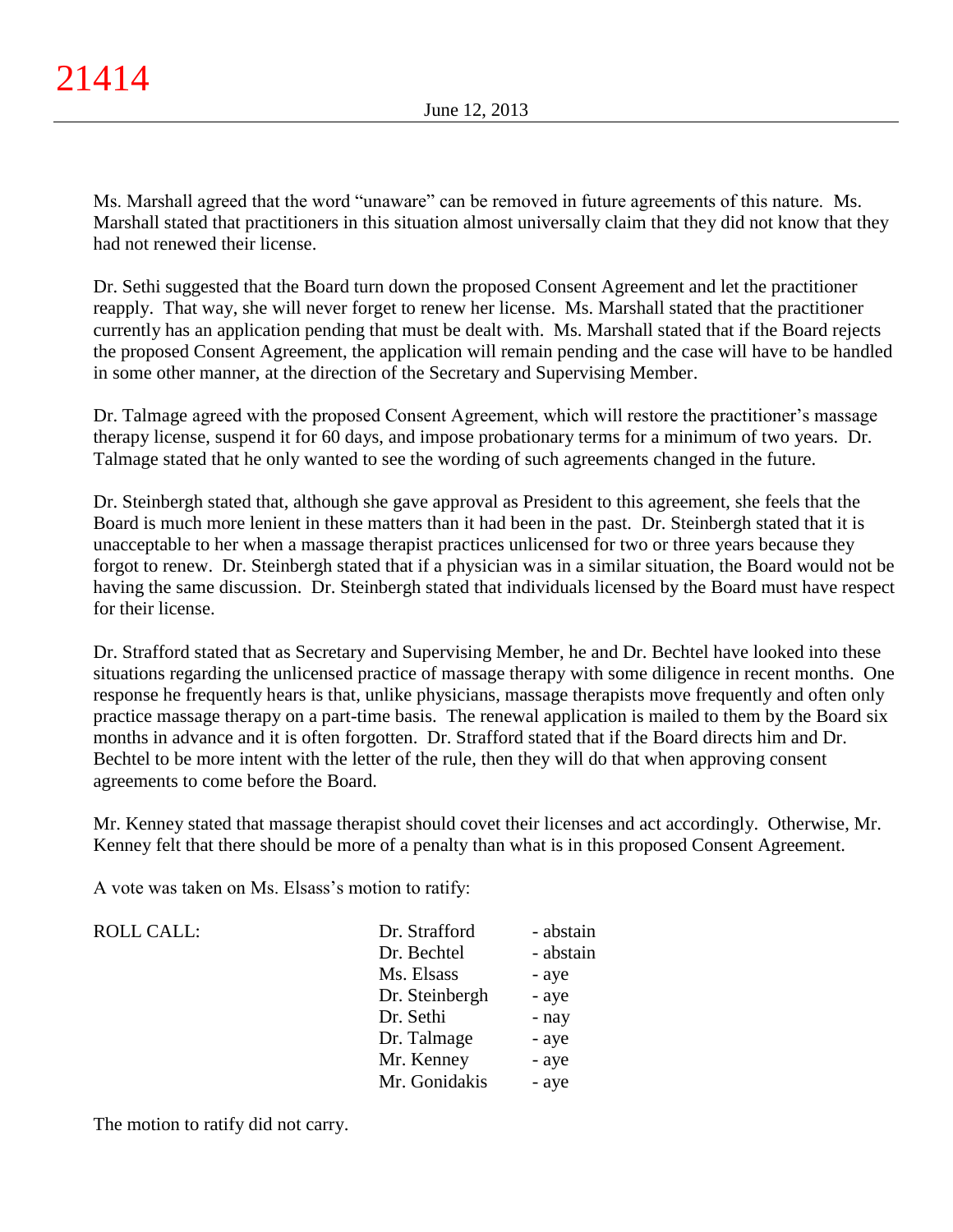### Dr. Ramprasad returned to the meeting at this time.

**Ms. Elsass moved to reconsider the proposed Consent Agreement with Michele Hanlon, L.M.T. Dr. Talmage seconded the motion.** A vote was taken:

| <b>ROLL CALL:</b> | Dr. Strafford  | - abstain |
|-------------------|----------------|-----------|
|                   | Dr. Bechtel    | - abstain |
|                   | Ms. Elsass     | - aye     |
|                   | Dr. Ramprasad  | - aye     |
|                   | Dr. Steinbergh | - aye     |
|                   | Dr. Sethi      | - nay     |
|                   | Dr. Talmage    | - aye     |
|                   | Mr. Kenney     | - aye     |
|                   | Mr. Gonidakis  | - aye     |

The motion to reconsider carried.

# **Ms. Elsass moved to ratify the Proposed Consent Agreement with Ms. Hanlon. Dr. Ramprasad seconded the motion.**

Dr. Steinbergh stated that she will now entertain discussion in the above matter.

Mr. Kenney asked to hear why Dr. Sethi voted against ratification to see if he might agree with Dr. Sethi. Dr. Sethi opined that massage therapists should show respect to their license and know what is required. Dr. Sethi stated that it is unacceptable to practice beyond the expiration of the license. Ms. Marshall noted that, if the Board ratifies the agreement, it is a public action that is posted on the Board's website and reported to anyplace the practitioner may work or have privileges, so there are consequences to this action.

Ms. Anderson stated that some years ago, there were several citations issued in cases involving the unlicensed practice of massage therapy. When the first one came before the Board, the Board issued a Board Order with the same sanction as is seen in the current proposed Consent Agreement. The same or similar sanctions were imposed in the other cases. Since that time, it was much more expedient for the Board staff and the Board to handle these situations in a negotiated consent agreement with that sanction. However, it appears that the current Board is less comfortable with that, and the staff can adjust accordingly. Dr. Steinbergh agreed that as the Board membership changes, the Board's opinion also changes and can provide guidance to the Secretary and Supervising Member.

Dr. Talmage commented that it is not accurate to suggest that the proposed Consent Agreement is without consequence. Dr. Talmage noted that the practitioner has not practiced since she admitted to not being licensed, and this agreement will suspend her license for an additional two months. Dr. Talmage stated that this represents a significant economic consequence, and whether it is a sufficient consequence is for the Board to discuss and decide.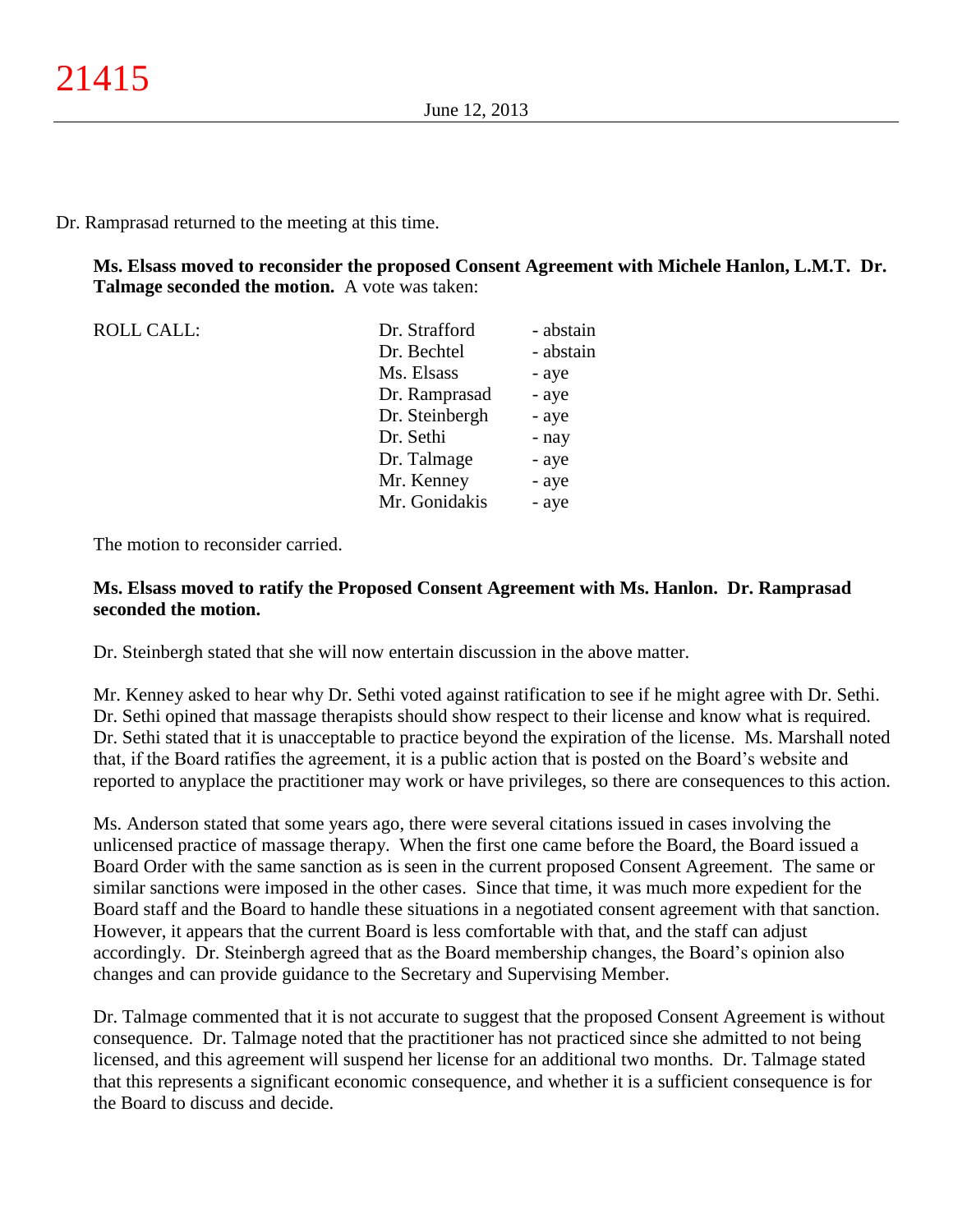Mr. Kenney asked if the best way to indicate that the Board is not satisfied with these agreements is to reject this proposed Consent Agreement. Ms. Marshall replied that the Board has provided a lot of input for both the staff and the Secretary and Supervising Member and that the staff always strives to give the Board what it wants. Ms. Marshall stated that the message has been received, whether the Board chooses to ratify this proposed Consent Agreement or not.

Ms. Marshall stated that this proposed Consent Agreement is below the Board's disciplinary guidelines because practicing massage therapy without a license is a felony, and the disciplinary guidelines for committing a felony in the course of practice is permanent revocation or permanent surrender. Ms. Marshall asked for further guidance, noting that it will be very difficult to negotiate consent agreements if the staff cannot go offer a sanction less than permanent surrender.

Dr. Steinbergh opined that this topic should be discussed in a committee and presented to the Board for further discussion. Ms. Anderson suggested that the Group 2 Committee would be appropriate, as this discussion may result in a revision of the disciplinary guidelines.

Mr. Gonidakis opined that this current proposed Consent Agreement should be ratified rather than rejected just to make a point.

A vote was taken on Ms. Elsass' motion to ratify:

| <b>ROLL CALL:</b> | Dr. Strafford  | - abstain |
|-------------------|----------------|-----------|
|                   | Dr. Bechtel    | - abstain |
|                   | Ms. Elsass     | - aye     |
|                   | Dr. Ramprasad  | - aye     |
|                   | Dr. Steinbergh | - aye     |
|                   | Dr. Sethi      | - aye     |
|                   | Dr. Talmage    | - aye     |
|                   | Mr. Kenney     | - aye     |
|                   | Mr. Gonidakis  | - aye     |
|                   |                |           |

The motion to ratify carried.

## KENDRA N. VON DER EMBSE, D.O. – STEP I CONSENT AGREEMENT

**Dr. Talmage moved to ratify the Proposed Step I Consent Agreement with Dr. Von Der Embse. Dr. Ramprasad seconded the motion.** A vote was taken:

| - abstain |
|-----------|
| - abstain |
| - aye     |
| - aye     |
| - abstain |
| - aye     |
|           |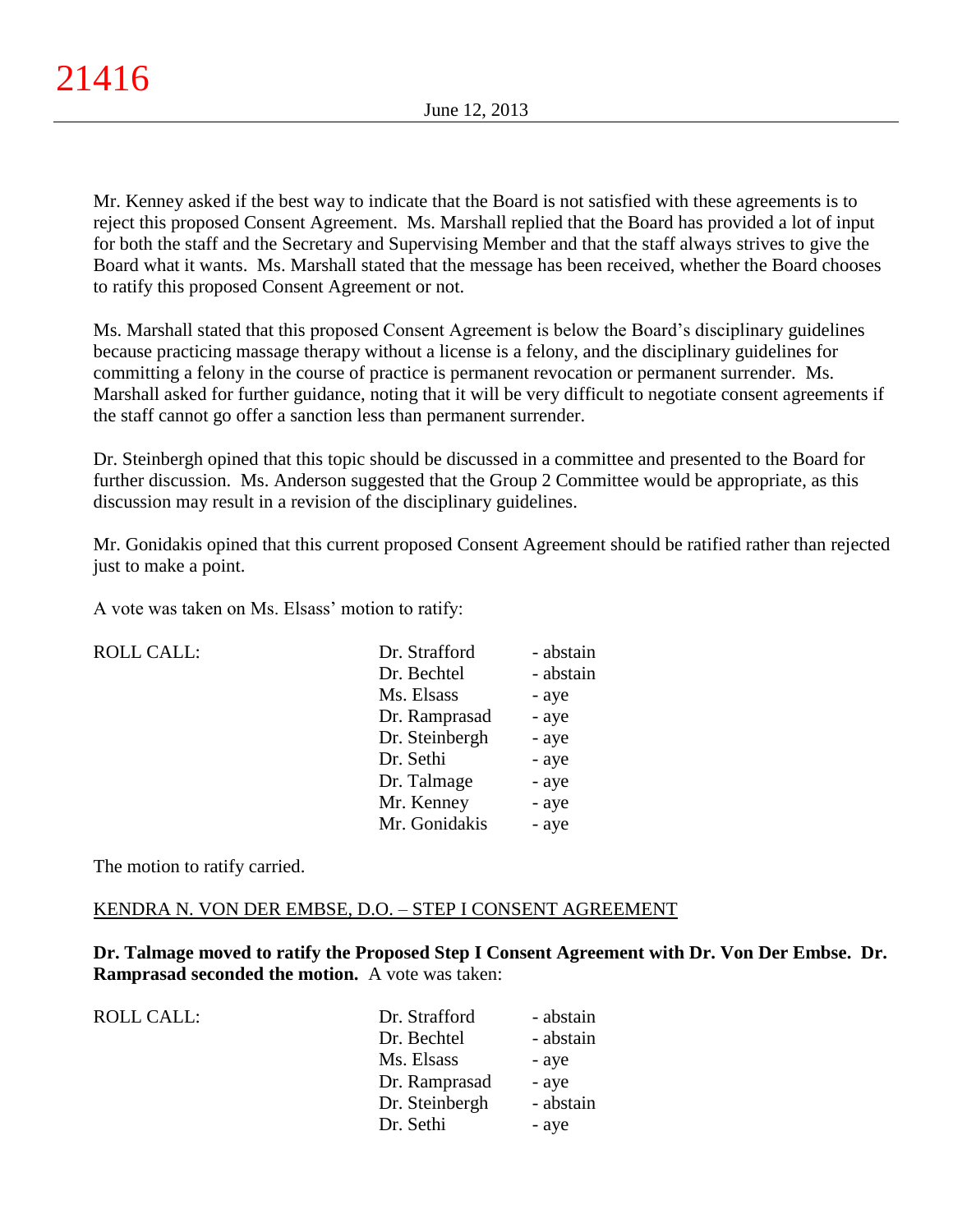| Dr. Talmage   | - aye |
|---------------|-------|
| Mr. Kenney    | - aye |
| Mr. Gonidakis | - ave |

The motion to ratify carried.

**Ms. Elsass moved to table this topic in case of possible additional settlement agreements. Dr. Ramprasad seconded the motion.** All members voted aye. The motion carried.

### REINSTATEMENT REQUEST

### BRUCE S. KAY, M.D.

Dr. Ramprasad stated that he has great concerns about Dr. Kay and his assessment. Dr. Ramprasad stated that Dr. Kay performed in the bottom 4% of the projected scores. The evaluation findings stated that Dr. Kay's overall judgment appears to be "fair." On his test, Dr. Kay was able to recite six digits forwards inconsistently and five digits backwards inconsistently. On rapid visual scanning and symbol substitution, Dr. Kay scored in the average range. Dr. Ramprasad acknowledged that Dr. Kay passed the evaluation, but just barely. Dr. Ramprasad opined that Dr. Kay's practice plan should be well-structured with regards to monitoring and chart review, and he may need more frequent office conferences.

Dr. Steinbergh agreed with Dr. Ramprasad. Dr. Steinbergh stated that this concerns minimal standards of practice, and that is essentially what the evaluation findings show. Dr. Steinbergh commented that she was pleased with the thoroughness of the evaluation and the summary.

**Dr. Ramprasad moved that the request for the reinstatement of the license of Bruce S. Kay, M.D., be approved, subject to the probationary terms and conditions as outlined in the July 11, 2012 Board Order, for a minimum of three years. Mr. Kenney seconded the motion.** A vote was taken:

| <b>ROLL CALL:</b> | Dr. Strafford  | - abstain |
|-------------------|----------------|-----------|
|                   | Dr. Bechtel    | - abstain |
|                   | Ms. Elsass     | - aye     |
|                   | Dr. Ramprasad  | - aye     |
|                   | Dr. Steinbergh | - aye     |
|                   | Dr. Sethi      | - aye     |
|                   | Dr. Talmage    | - abstain |
|                   | Mr. Kenney     | - aye     |
|                   | Mr. Gonidakis  | - aye     |
|                   |                |           |

The motion carried.

The Board took a brief recess at 2:55 p.m. and returned at 3:20 p.m. Ms. Elsass was not present when the meeting resumed.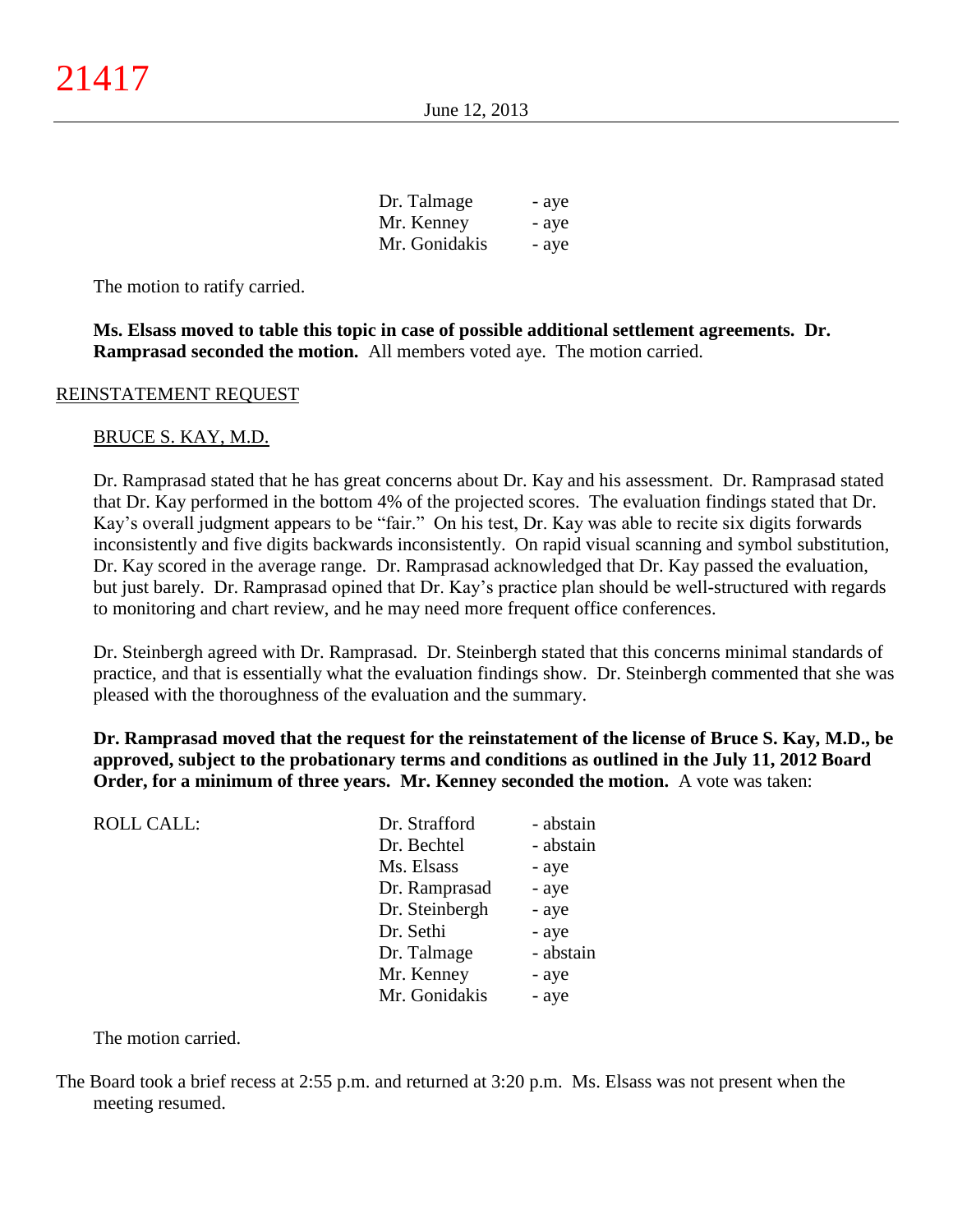### PROBATIONARY APPEARANCES

## RICHARD DAVID GRECZANIK, D.O.

Dr. Greczanik was making his final appearance before the Board pursuant to his request for release from the terms of his June 11, 2008 Consent Agreement. Ms. Bickers reviewed Dr. Greczanik's history with the Board.

Dr. Steinbergh noted that Dr. Greczanik is currently practicing family medicine. Dr. Greczanik agreed and stated that he also does some urgent care at his practice. Dr. Steinbergh asked if Dr. Greczanik has signed an agreement with the Ohio Physician's Health Program (OPHP). Dr. Greczanik replied that he has signed an agreement with OPHP and will continue to be monitored by them when he is released from his Consent Agreement.

Dr. Steinbergh asked Dr. Greczanik to discuss his recovery and his commitment to wellness. Dr. Greczanik stated that his recovery is going very well. Dr. Greczanik stated that the Board played a large role in saving his life because if he didn't have close monitoring and the requirement for inpatient treatment, he does not believe he would be alive today. Dr. Greczanik stated that he has a much greater zest for life and he plans to continue doing what he is doing. Dr. Greczanik stated that overconfidence is one of the paths to relapse, so he will be humble and do the things he does every day to stay sober. Dr. Steinbergh commented that continuing to be monitored is like an investment in Dr. Greczanik's future. Dr. Greczanik agreed.

Dr. Steinbergh asked if Dr. Greczanik's depression is under control. Dr. Greczanik replied that his depression is much better, noting that his depression medications have been reduced significantly since he last appeared before the Board. Dr. Greczanik stated that he continues to talk with his psychologist once per week. Dr. Steinbergh asked about Dr. Greczanik's family support. Dr. Greczanik stated that his family support is excellent and he has gotten married since his last appearance. Dr. Greczanik stated that he now has a 13-month-old son who is a blessing to him.

## **Dr. Ramprasad moved to release Dr. Greczanik from the terms of his June 11, 2008 Consent Agreement. Mr. Kenney seconded the motion.** All members voted aye. The motion carried.

## CHRISTOPHER S. CROOM, M.D.

Dr. Croom was making his initial appearance before the Board pursuant to the terms of his March 13, 2013 Consent Agreement. Ms. Bickers reviewed Dr. Croom's history with the Board.

Dr. Ramprasad commented that Dr. Croom's experience has been a long battle. Dr. Croom agreed and stated that he had a good recovery until about one year ago, when he became non-compliant with what had kept him healthy.

Responding to Dr. Ramprasad, Dr. Croom stated that the explanation he gives is not an excuse and that the bottom line is that he is an alcoholic who was not compliant. Dr. Croom explained that his wife has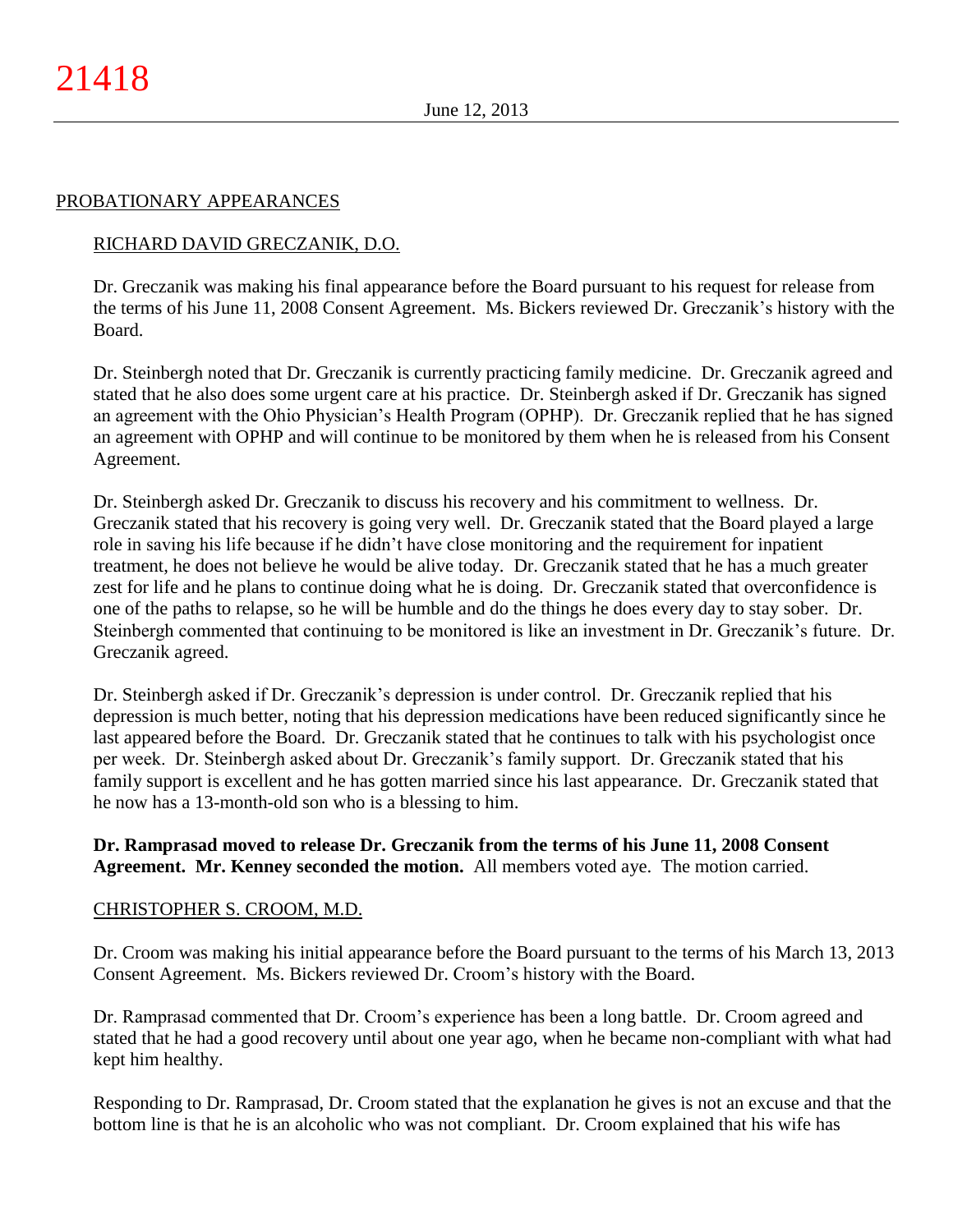multiple medical problems which further deteriorated about four years ago. At about the same time, Dr. Croom accepted a position as Chief of Staff at Miami Valley Hospital. Because of her chronic medical conditions, Dr. Croom's wife became more isolated and Dr. Croom became her primary emotional support. With that, plus the work at the hospital, Dr. Croom slowly stopped doing the things he had done, such as attend AA meetings and work with a sponsor. Dr. Croom stated that part of his recovery had been being emotionally honest with people, but he could not admit that he was not doing well when people kept complimenting him on handling his work along with his personal life. Dr. Croom stated that he ended up doing something insane, and he is now back before the Board.

Dr. Ramprasad asked if Dr. Croom had been working as a CEO or practicing as a physician. Dr. Croom answered that he had been practicing part-time and his Chief of Staff position was about a 20-hour-perweek commitment.

Dr. Ramprasad asked if Dr. Croom found his 28-day treatment to be useful. Dr. Croom replied that his treatment was very useful because he needed some time away. Dr. Croom stated that he had been brought into the emergency department of the hospital where he was Chief of Staff and he needed to be resuscitated. Dr. Croom found this to be a humbling experience. Dr. Croom stated that he had not realized how dysfunctional his home life had become. Dr. Croom stated that he also learned new information about the disease of addiction, which he found helpful.

Dr. Ramprasad asked how Dr. Croom's wife is doing. Dr. Croom answered that his wife is doing better and was been diagnosed with a common immune deficiency about six months ago. Dr. Croom stated that he and his wife are working on their relationship and are in couples therapy.

Dr. Steinbergh asked when Dr. Croom's sobriety date is. Dr. Croom replied that his sobriety date is February 13, 2013. Dr. Steinbergh asked if Dr. Croom has seen a psychiatrist. Dr. Croom replied that he saw a psychiatrist while in treatment and no underlying pathology was detected. Dr. Croom stated that he is currently seeing a therapist to deal with the situation of chronic illness in his family. Dr. Croom stated that he is not currently taking any medications.

Dr. Steinbergh asked if Dr. Croom understands his Consent Agreement. Dr. Croom replied that he understands his Consent Agreement and expressed gratitude that the Board is giving him the opportunity to practice medicine in Ohio again.

# **Dr. Ramprasad moved to continue Dr. Croom under the terms of his March 13, 2013 Consent Agreement. Dr. Bechtel seconded the motion.** All members voted aye. The motion carried.

# JENNIFER J. FURIN, M.D.

Dr. Furin was making her initial appearance before the Board pursuant to the terms of her January 9, 2013 Consent Agreement. Ms. Bickers reviewed Dr. Furin's history with the Board.

Dr. Ramprasad recalled that Dr. Furin had done good work in Africa. Dr. Ramprasad also recalled that Dr. Furin missed the last meeting with the Board because she was in treatment. Dr. Furin stated that she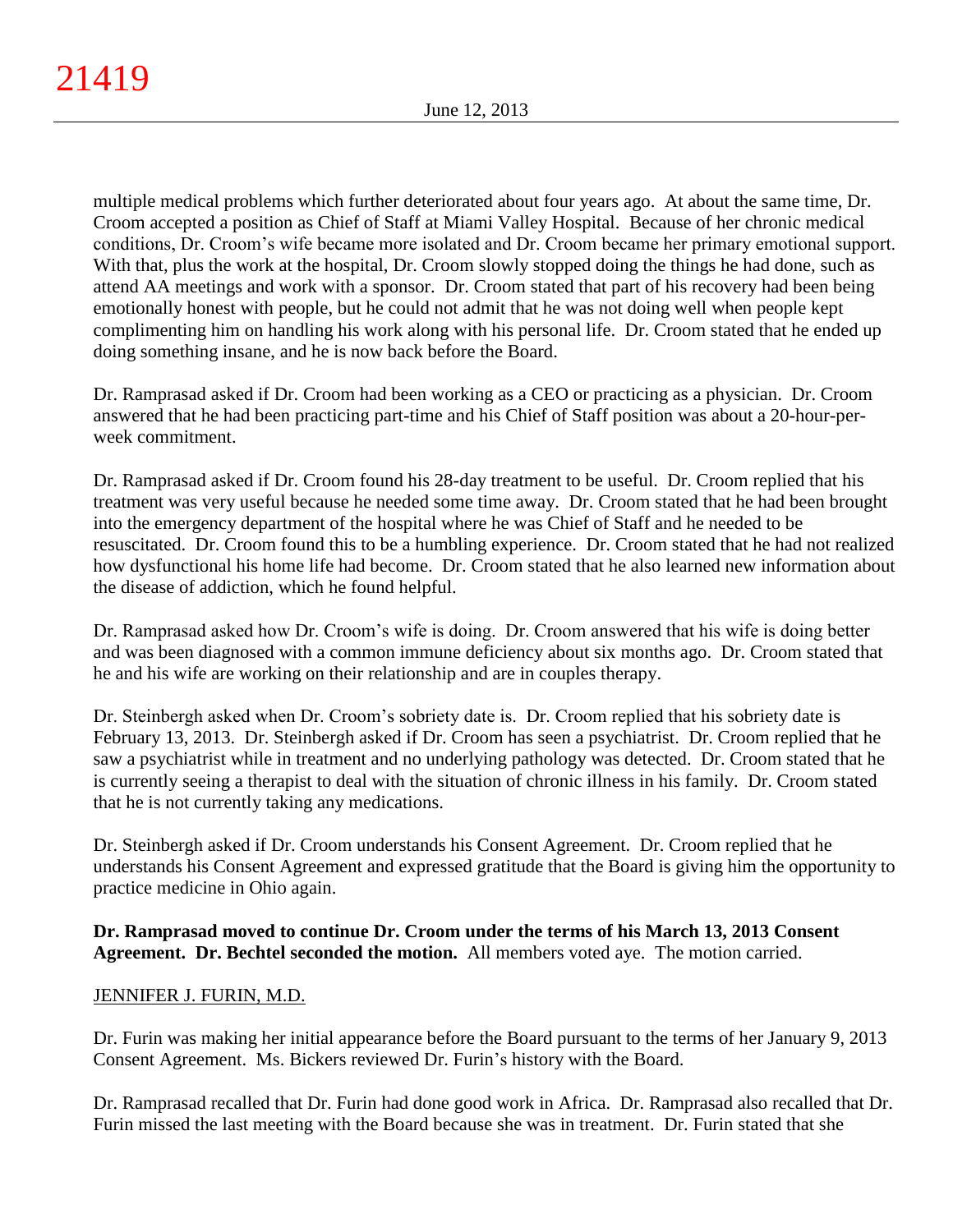completed a 28-day program at the Center for Chemical Addictions and Treatment in Cincinnati on May 6. Dr. Ramprasad noted that Dr. Furin had had similar treatment in Massachusetts. Dr. Furin agreed, but stated that her treatment in Massachusetts had not been 28 days of inpatient treatment. Dr. Furin stated that she had been undergoing treatment for post-traumatic stress disorder at that time following an assault she suffered in Africa.

Dr. Furin continued that when she relapsed, she reported it immediately to the Board. However, because Dr. Furin had not completed a full 28-day inpatient program, her medical license was suspended. Dr. Furin found her 28-day treatment to be a wonderful experience and she had been able to think about things that she had not thought about during her initial treatment. Dr. Furin stated that she is enrolled in aftercare and she has submitted the two evaluations that she is fit to practice medicine again, along with all the documentation necessary to have her license reinstated.

Responding to Dr. Ramprasad, Dr. Furin stated that an error in the documentation published on the Board's website stated that Dr. Furin had been convicted of felony drug trafficking, which was not the case. That information was seen by Dr. Furin's university. It was clarified that that was mistakenly published, but unfortunately Dr. Furin's academic appointment will not be renewed on July 1.

Dr. Ramprasad asked what Dr. Furin will be doing. Dr. Furin responded that she has been doing some consulting work for the World Health Organization and the Centers for Disease Control. Dr. Furin is also looking for other job options.

Dr. Ramprasad asked if Dr. Furin is taking any medications. Dr. Furin replied that she is not on any medications. Dr. Ramprasad asked if Dr. Furin has good family support. Dr. Furin replied that she has wonderful community support, she attends five AA meetings per week, she has a sponsor, and her sister has been incredibly supportive. Dr. Furin stated that she feels happy and humble in her recovery.

Dr. Steinbergh asked when Dr. Furin's sobriety date is. Dr. Furin replied that her sobriety date is July 21, 2012. Dr. Steinbergh stated that many physicians ultimately thank the Board for its intervention, though they may not appreciate it at the beginning of the process. Dr. Furin stated that she is already feeling the same way. Dr. Furin stated that in January, she had been somewhat frustrated by the Board's 28-day rule, but found her 28-day treatment to be a wonderful thing. Dr. Furin commented that she continues to work with the Ohio Physician's Health Program, as she has since 2010.

Dr. Ramprasad asked if Dr. Furin had any questions for the Board. Dr. Furin replied that she had no questions.

# **Dr. Ramprasad moved to continue Dr. Furin under the terms of her January 9, 2013 Consent Agreement. Dr. Bechtel seconded the motion.** All members voted aye. The motion carried.

# ALEXANDER C. HALKIAS, M.D.

Dr. Halkias was making his initial appearance before the Board pursuant to the terms of his March 13, 2013 Consent Agreement. Ms. Bickers reviewed Dr. Halkias' history with the Board.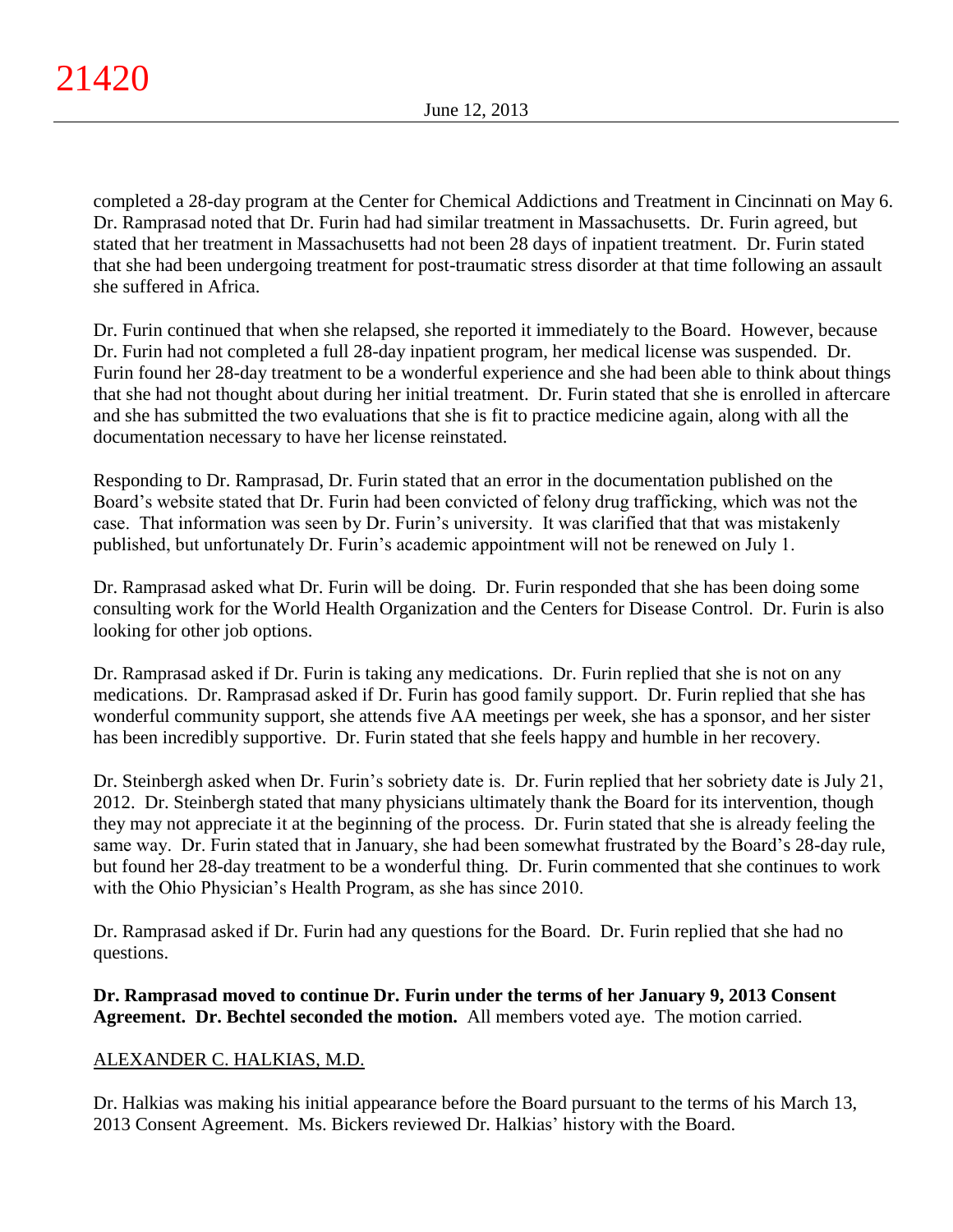Dr. Steinbergh asked when Dr. Halkias' sobriety date is. Dr. Halkias replied that his sobriety date is January 14, 2013. Dr. Steinbergh asked what Dr. Halkias is doing in terms of his recovery. Dr. Halkias answered that after his discharge from Glenbeigh on April 27, he has been attending three to seven meetings per week. Dr. Halkias also has a sponsor and a home group. Dr. Halkias stated that he has been compliance with FirstLab testing. Dr. Halkias stated that currently, due to his job situation, he is trying to get approval of COBRA coverage, which should happen by the end of this week. After that approval, Dr. Halkias will be able to start aftercare.

Dr. Steinbergh asked about Dr. Halkias' family support. Dr. Halkias stated that his family has been more supportive than he could have asked for. Dr. Halkias stated that he also has a significant other who is also a physician in Cleveland and has been attending Al-Anon meetings.

Dr. Ramprasad asked what Dr. Halkias will be doing, noting that he is permanently restricted from practicing anesthesia. Dr. Halkias stated that he is looking for a residency in internal medicine to move forward with his career.

Dr. Ramprasad noted that Dr. Halkias had an initial 28-day treatment, followed by another treatment that lasted almost 90 days. Dr. Halkias stated that during his initial treatment, he had been in denial that he needed help and he had not really been committed to recovery. Dr. Halkias stated that, as unfortunate as it was, it took the second incident for him to realize how severe and life-threatening the problem was.

Dr. Steinbergh asked about Dr. Halkias' treatment and current medications for his panic disorder and depression. Dr. Halkias stated that he has a strong family history of depression. Dr. Halkias had no symptoms of depression until November 2012, and that is when his problems began. Dr. Halkias stated that he sought treatment by a psychiatrist, but the prescribed medications did not work. This led to Dr. Halkias attempting to self-medicate. While at Glenbeigh, his medication was changed to Viibryd and he has been stable on that. Regarding his panic and anxiety disorder, Dr. Halkias was originally prescribed a benzodiazepine, which did not help. At Glenbeigh, Dr. Halkias was started on Gabapentin and underwent counseling and regular therapy appointments to help him work through the panic and anxiety disorder without medication.

Dr. Steinbergh asked if Dr. Halkias is comfortable with where he is at this point. Dr. Halkias answered that he is very comfortable and his mood is the best it has been since November 2012.

Dr. Steinbergh asked if Dr. Halkias understands his Consent Agreement. Dr. Halkias replied that he understands his Consent Agreement.

**Dr. Ramprasad moved to continue Dr. Halkias under the terms of his March 13, 2013 Consent Agreement. Dr. Bechtel seconded the motion.** All members voted aye. The motion carried.

# ROY W. HARRIS, D.O.

Dr. Harris was making his initial appearance before the Board pursuant to the terms of the Board's Order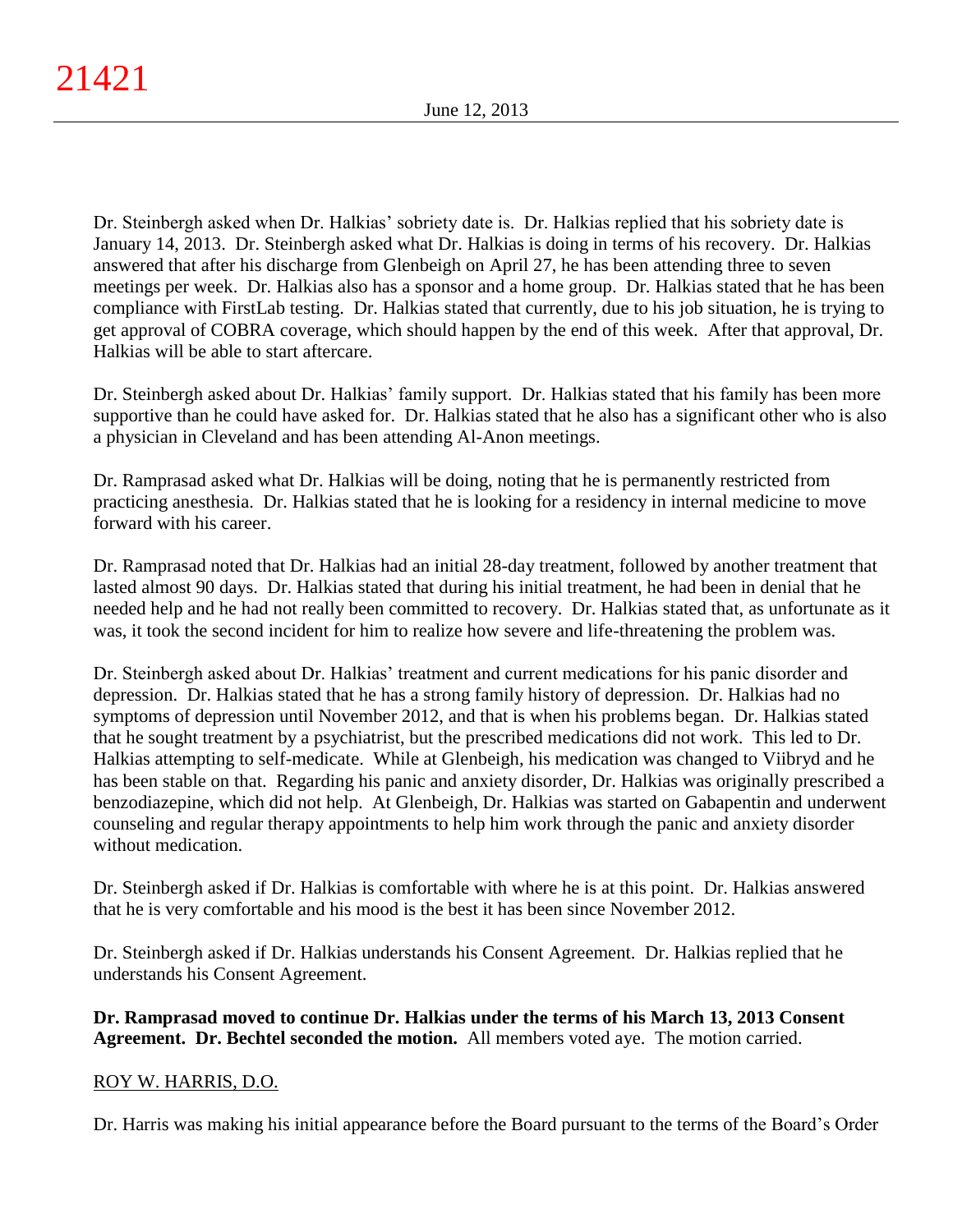of August 11, 2010. Ms. Bickers reviewed Dr. Harris's history with the Board.

Dr. Ramprasad asked if Dr. Harris has undergone ethics training. Dr. Harris replied that he attended two very good courses in Cleveland that he highly recommended. Dr. Ramprasad asked what Dr. Harris got out of the courses. Dr. Harris responded that he scored very high on the tests. Dr. Harris stated that he regards his medical license very highly and understands that practicing medicine is a privilege.

Dr. Harris continued that he had appealed the Board's Order because he did not prey on his patient, he just wrote a prescription for his girlfriend. However, Dr. Harris stated that he accepts the Board's Order and his punishment. Dr. Harris stated that he is having financial problems and noted that during the investigation, a Medical Board investigator told one of Dr. Harris' staff that he would not have a cent to his name when he was through. Dr. Harris stated that it has cost him about \$500,000.00 and close to \$97,000.00 in legal fees. Dr. Harris stated that he is not trying to cry on anyone's shoulders, but is just trying to get back into practice and move on with his life.

Dr. Harris continued that insurance companies are not credentialing him because of his probation, including United Health Care, the number one healthcare organization in the country. Dr. Harris stated that Medicare has not taken action, but he has lost Medicaid. Dr. Harris stated that he cannot give himself a salary because he has to pay six staff members plus rent. Dr. Harris expressed frustration at his situation.

Dr. Harris opined that he did not really misbehave and he would never do that to his medical license. Dr. Harris stated that he is in full compliance with the Board Order and he has not broken any laws, even traffic laws. Dr. Harris stated that he is trying to get reestablished to take care of the citizens of Bucyrus, Ohio, and 4,000 patients.

Dr. Ramprasad asked if Dr. Harris has good family support. Dr. Harris stated that he had an affair, which was very unprofessional and he asked the Board's forgiveness for that. Dr. Harris stated that physicians are held in too high esteem to engage in such behavior. Dr. Harris stated that this has been a very long, drawn-out process beginning in 2003 and has done a lot of damage to his relationship with his wife. Dr. Harris stated that his wife stood by his side because that is the kind of woman she is, and they'll be celebrating their  $11<sup>th</sup>$  anniversary on Saturday.

Dr. Ramprasad commented that the problems that have resulted from the investigation and the Board's action are not intentional, but the Board does the best thing for patient safety. Dr. Harris agreed and stated that there had not been an issue with patient safety, noting that he was allowed to continue practicing throughout his appeals. Dr. Harris hoped to get his probation reduced so he could get back to business. Dr. Harris hoped that in the future, the state can hand down different types of punishment. Dr. Harris opined that it was not the Board's purpose to put him out of business; otherwise, the Board would have revoked Dr. Harris' license. However, Dr. Harris stated that his probation is an automatic stop on credentialing by insurance companies.

**Dr. Ramprasad moved to continue Dr. Harris under the terms of the Board's Order of August 11, 2010. Dr. Sethi seconded the motion.** All members voted aye, except Dr. Steinbergh, who abstained. The motion carried.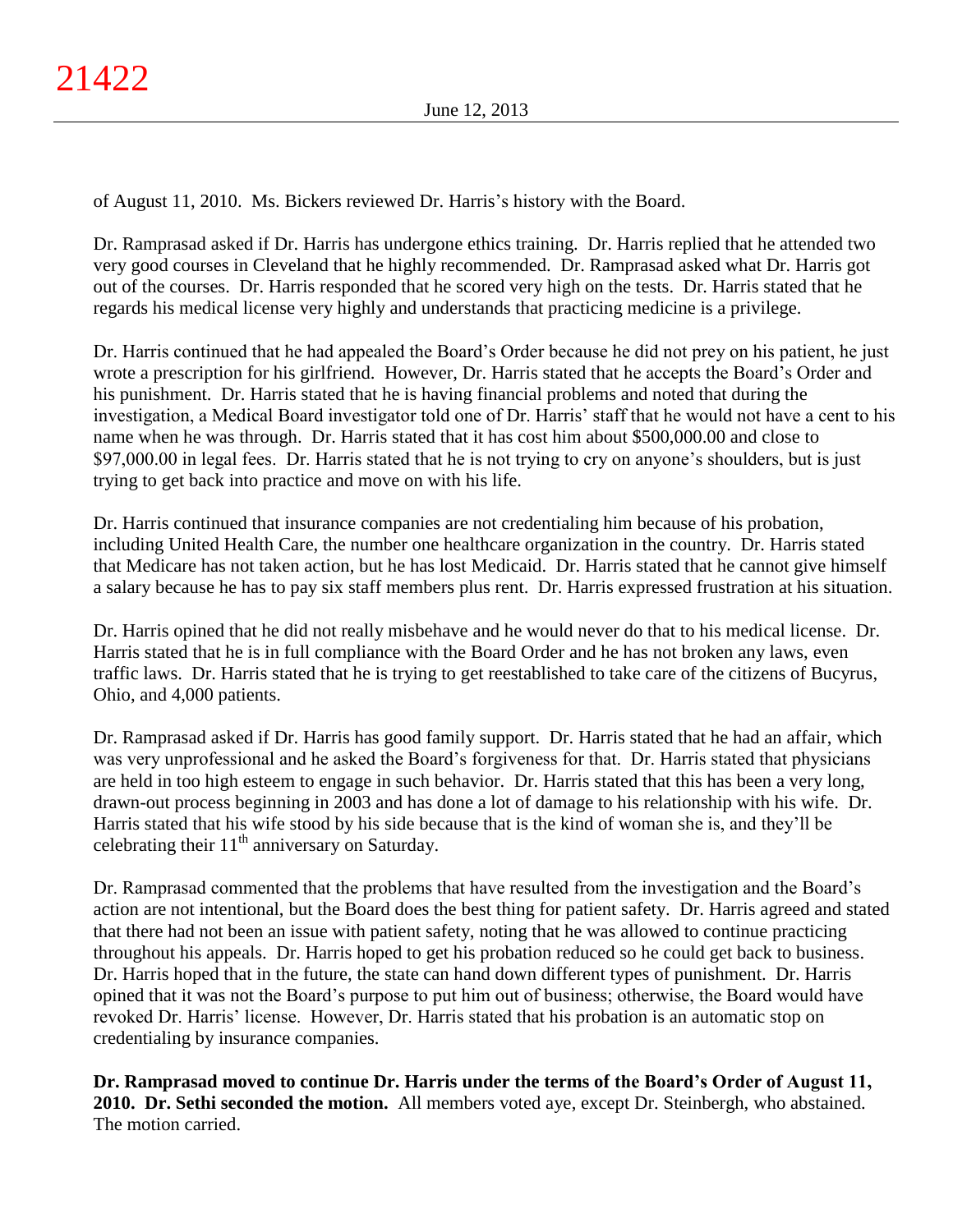# JEFFERY T. NELSON, M.D.

Dr. Nelson was making his initial appearance before the Board pursuant to the terms of his February 13, 2013 Consent Agreement. Ms. Bickers reviewed Dr. Nelson's history with the Board.

Dr. Steinbergh asked where Dr. Nelson is in his training. Dr. Nelson replied that he is just finishing his second year of neurosurgery residency. Dr. Steinbergh asked Dr. Nelson to describe how his residency is going and the pressures he is under. Dr. Nelson stated that the support he's received from his program is better than he could have expected. Dr. Nelson stated that the residency has allowed him flexibility to attend aftercare meetings and other aspects of his recovery program. Dr. Nelson was grateful to be treating patients again.

Dr. Steinbergh noted that Dr. Nelson has a diagnosis of ADHD and asked what treatment he is taking for that. Dr. Nelson responded that he takes Bupropion and Isotretinoin.

Dr. Ramprasad observed that Dr. Nelson is from Texas and asked how he came to Cleveland for his residency. Dr. Nelson stated that when he was applying for residencies, he was impressed with the Case Western Reserve University program because of the friendly atmosphere and the opportunity to work in both a private hospital and the county hospital. Dr. Nelson suspected that if he had been in another program, it would not have been as supportive of him.

Dr. Ramprasad asked if Dr. Nelson has privileges to prescribe controlled substances. Dr. Nelson replied that he can prescribe controlled substances and he is required to keep a log of all controlled substance prescriptions.

Dr. Ramprasad expressed concern about the possibility of relapse, noting the Dr. Nelson is young. Dr. Nelson stated that he is worried about relapse as well and stated that he has a family history of addiction on both sides of his family. Dr. Nelson stated that he has to be extremely vigilant for the rest of his life.

Dr. Steinbergh asked if Dr. Nelson understands his Consent Agreement. Dr. Nelson replied that he understands his Consent Agreement.

# **Dr. Ramprasad moved to continue Dr. Nelson under the terms of his February 13, 2013 Consent Agreement. Dr. Bechtel seconded the motion.** All members voted aye. The motion carried.

## GERALD K. PERELMAN, D.P.M.

Dr. Perelman was making his initial appearance before the Board pursuant to the terms of his April 10, 2013 Consent Agreement. Ms. Bickers reviewed Dr. Perelman's history with the Board.

Dr. Steinbergh asked what Dr. Perelman has learned from this experience. Dr. Perelman replied that he has learned a lot and he is happy to get back into practice. Dr. Perelman reported that he has had some difficulty getting back on insurance plans. Dr. Perelman stated that he is not seeing the same patients he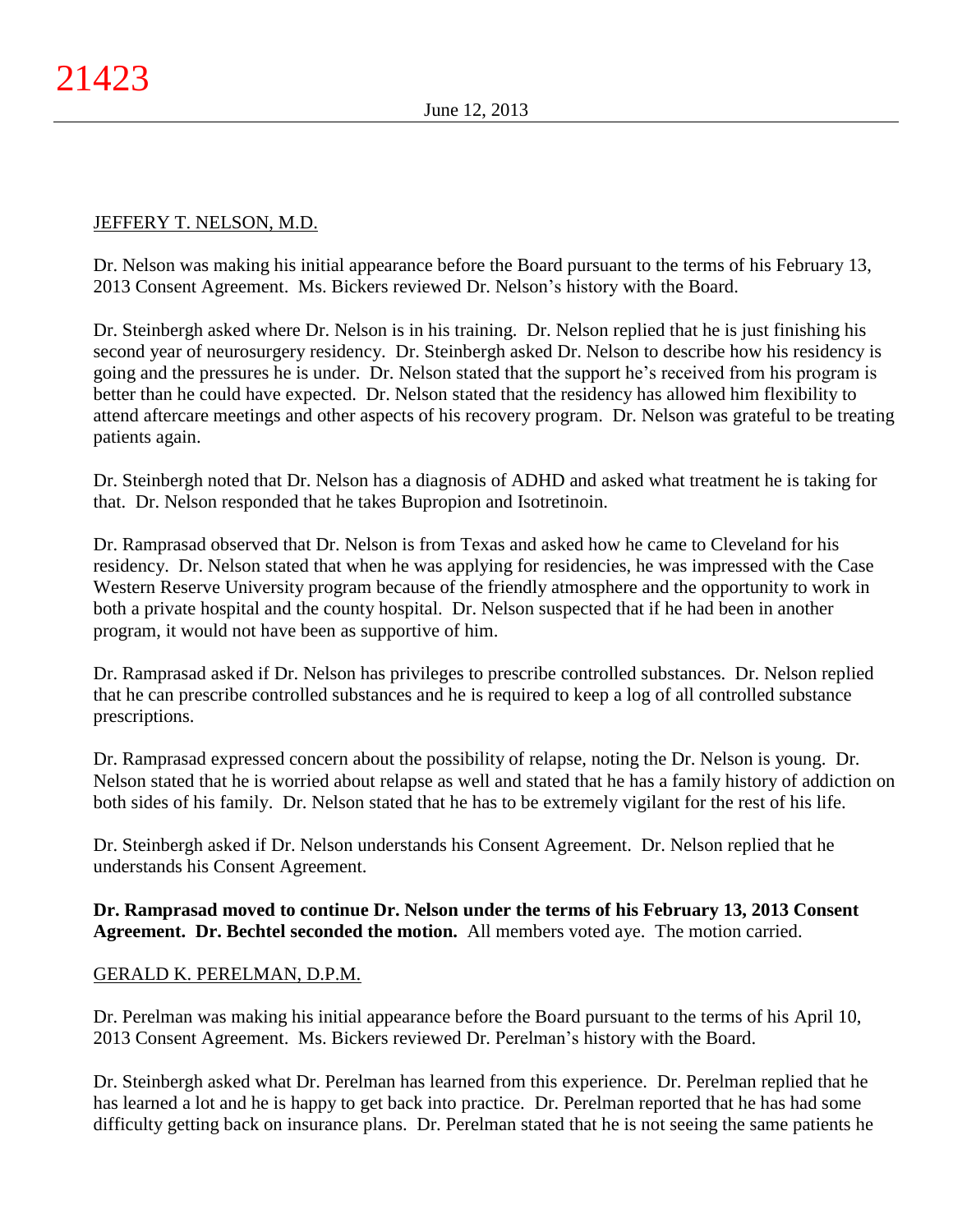had seen previously, which is helpful. Dr. Perelman stated that during his time off, he attended courses on medical record keeping and narcotics prescribing, which he found informative and eye-opening.

Responding to Dr. Ramprasad, Dr. Perelman stated that he has an office in Kenwood, Ohio, and an office in Wilmington, Ohio. Dr. Perelman is trying to make the Wilmington Office his primary office, noting that there is only one other podiatrist in that area and that podiatrist does not take many insurances.

Dr. Steinbergh asked if Dr. Perelman has surgical privileges. Dr. Perelman replied that he has not yet regained surgical privileges, but is in the process of doing so with one of his previous hospitals. Dr. Steinbergh asked if Dr. Perelman had had a large surgical practice. Dr. Perelman answered that his surgical practice had been small, consisting of about two to three cases per month. Dr. Steinbergh asked if Dr. Perelman currently refers surgical cases to another podiatrist. Dr. Perelman answered that that issue has not come up since he returned to practice.

Dr. Steinbergh was glad that Dr. Perelman is moving on with his practice. Dr. Perelman stated that it is a starting over process and was appreciative of the opportunity to do so.

Dr. Ramprasad asked if Dr. Perelman had any questions for the Board. Dr. Perelman replied that he has no questions.

**Dr. Ramprasad moved to continue Dr. Perelman under the terms of his April 10, 2013 Consent Agreement. Dr. Bechtel seconded the motion.** All members voted aye. The motion carried.

# PROBATION AND REINSTATEMENT CONSENT AGENDA

Dr. Steinbergh advised that at this time she would like the Board to consider the probationary reports and probationary requests on today's consent agenda. Dr. Steinbergh and Dr. Ramprasad stated that they wished to discuss some probationary reports and a request separately.

# JEAN ANNE CAIRNS, M.D.

Dr. Ramprasad expressed concern about whether the course *Prescribing Controlled Substances in Ohio During a Prescription Drug Abuse Crisis*, administered by the Ohio State Medical Association (OSMA), is adequate to fulfill the controlled substances course requirement in her Consent Agreement. Dr. Ramprasad suggested that the course only be approved to fulfill part of Dr. Cairns' controlled substances course requirement. Ms. Bickers noted that the course has already been approved as sufficient for Dr. Cairns' practice partner, whose case had the same fact pattern involving prescribing to family members.

Dr. Steinbergh asked if Dr. Cairns took the course prior to Board approval. Ms. Jones replied that the course was postponed due to insufficient enrollment, so Dr. Cairns has not yet taken the course. Dr. Steinbergh and Dr. Ramprasad felt that the course is a good review course, but is not robust enough to address Dr. Cairns' situation. Dr. Steinbergh stated that she could approve the course for partial credit, but was not comfortable with the number of hours.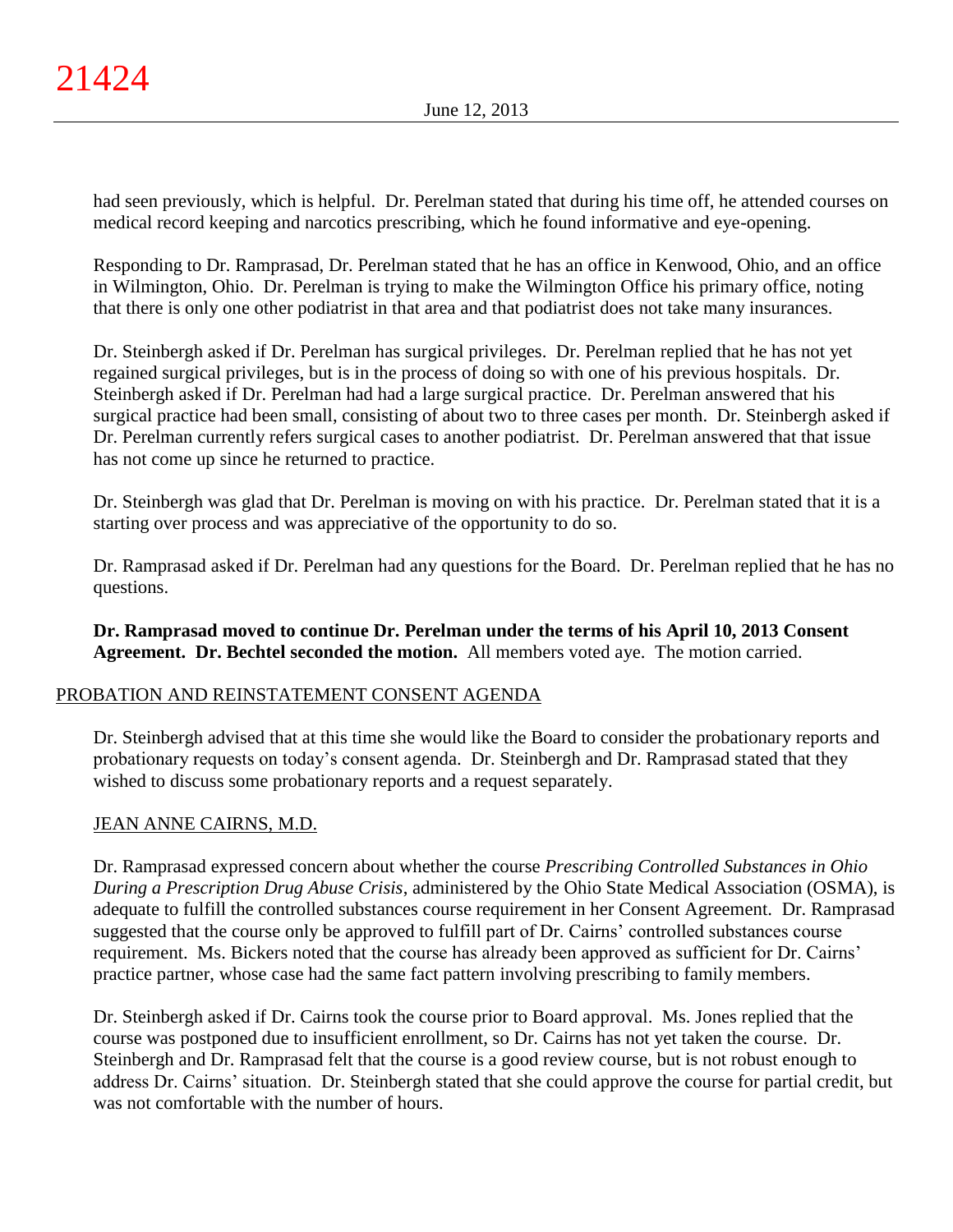Since Dr. Cairns has not yet taken the course, Dr. Steinbergh felt that the Board could suggest a more robust prescribing course. Dr. Ramprasad opined that the OSMA course should be approved in this instance since that course has already been approved for Dr. Cairn's partner for the same issues. Dr. Steinbergh opined that the Board should not set a lower standard for its expectations for this type of education. Ms. Bickers agreed and stated that the Board can do that going forward, but reiterated that disapproval of what has already been approved for Dr. Cairns' practice partner could create an appearance of inconsistency. Ms. Bickers stated that she could share the Board's concerns with both physicians and indicate that an additional course would be beneficial.

Dr. Ramprasad asked for the opinions of the Secretary and Supervising Member. Dr. Strafford noted that several people currently present in the meeting, including himself, have been faculty for the course in question. Further, the course is sponsored by the Board's colleagues at OSMA. Dr. Strafford agreed that the course is not very strong and talks more about the problem of inappropriate prescribing rather than the solution, though it is a good review course for a medical society meeting or hospital staff meeting. Dr. Bechtel agreed. However, timing is also an issue and the preferred course, Case Western Reserve University's *Intensive Course in Controlled Substance Prescribing*, is only offered twice a year. Dr. Strafford opined that the Board should strive for consistency, but agreed that the Board could suggest to both physicians that the Case Western Reserve University course or a similar course would be more valuable. Dr. Steinbergh commented that the intent of this process is to remediate and reeducate.

**Dr. Ramprasad moved to grant Jean Anne Cairns, M.D.'s request for approval of** *Intensive Course in Medical Records Keeping***, administered by Case Western Reserve University, to fulfill the medical records course requirement; and approval of** *Prescribing Controlled Substances in Ohio During a Prescription Drug Abuse Crisis***, administered by the Ohio State Medical Association, to fulfill the controlled substances course requirement. Dr. Sethi seconded the motion.** A vote was taken:

| <b>ROLL CALL:</b> | Dr. Strafford  | - abstain |
|-------------------|----------------|-----------|
|                   | Dr. Bechtel    | - abstain |
|                   | Dr. Ramprasad  | - aye     |
|                   | Dr. Steinbergh | - nay     |
|                   | Dr. Sethi      | - aye     |
|                   | Dr. Talmage    | - aye     |
|                   | Mr. Kenney     | - aye     |
|                   | Mr. Gonidakis  | - aye     |
|                   |                |           |

The motion carried.

# DEBORAH A. JORGENSEN, P.A.

Dr. Ramprasad asked if the Board has a list of ethics courses that probationers can take that are online and/or less expensive than the courses that are usually taken to fulfill ethics requirements. Ms. Bickers answered that traditionally, the Board has avoided approving online ethics courses. Dr. Strafford agreed, stating that online ethics courses offer little or no interaction with the instructor.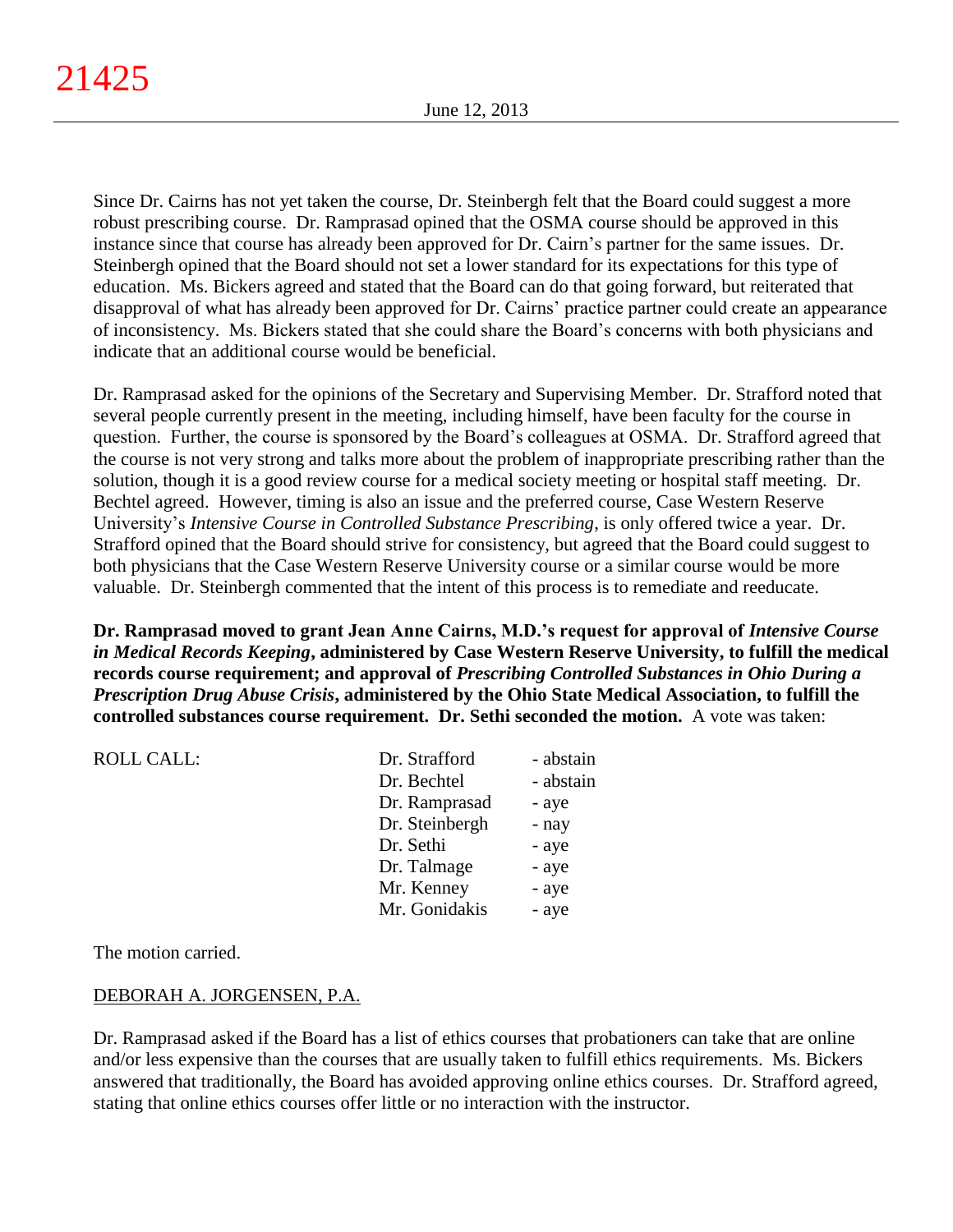# MARTIN R. HOBOWSKY, D.O.

Dr. Ramprasad noted that Dr. Hobowsky failed to appear for a probationary conference on April 8, 2013. Dr. Ramprasad asked what the procedure is for such instances. Ms. Bickers replied that if an appearance is missed, the probationer must provide an explanation. Depending on the explanation, the practitioner can be rescheduled for the following month.

**Dr. Ramprasad moved to accept the Compliance staff's Reports of Conferences on May 6 & 7, 2013, with: Muhammad N. Akhtar, M.D.; Franklin H. Baker, P.A.; Andrew J. Beistel, D.O.; Valentino J. Bianco, III, D.O.; Craig L. Bierer, D.O.; Kory D. Brownlee, D.P.M.; Lisa Ellen Burgan, M.T.; Franklin D. Demint, D.O.; Thomas A. Gibbs, D.O.; John Mark Hatheway, M.D.; Martin R. Hobowsky, D.O.; Nilesh B. Jobalia, M.D.; Deborah A. Jorgensen, P.A.; John R. Kerns, D.O.; Hungchih Lee, M.D.; Brian E. Leve, M.D.; Carol E. Lewis, M.D.; Paul D. Lopreato, P.A.; William G. Martin, M.D.; Zev R. Maycon, M.D.; Ronica A. Neuhoff, M.D.; William Popovich, M.D.; Lawrence Gene Ratcliff, M.D.; Dan Ryu, M.D.; Genevieve A. Salvaggio, M.T.; Jon Berkley Silk, Jr., M.D.; Joseph P. Sitarik, D.O.; Arthur H. Smith, M.D.; Rick D. St. Onge, M.D.; Rodney E. Stone, M.D.; Richard Mark Weil, M.D.; Randall G. Whitlock, Jr., P.A.; and Carmen L. Woolums, P.A.**

**Dr. Ramprasad further moved to accept the Compliance staff's Reports of Conferences and the Secretary and Supervising Member's recommendations, as amended, as follows:**

**To grant Cynthia Lynn Brown, M.D.'s request for approval of Michael Seng, M.D., to serve as**   $\bullet$ **the new treating psychiatrist;**

**To grant Paul P. Chu, M.D.'s requests for acceptance of the Compliance staff's report of**   $\bullet$ **conference on May 7, 2013; reduction in appearances from once every three months to once every six months; and discontinuance of the chart review requirement;**

**To grant Mark E. DiLuciano, M.D.'s request for acceptance of the Compliance staff's report of**   $\bullet$ **conference on May 7, 2013; discontinuance of the comparative audit/Pyxis Medstation report requirement; and discontinuance of the drug log requirement;**

**To grant Allison C. Heacock (Grauer), M.D.'s request for acceptance of the Compliance staff's**   $\bullet$ **report of conference on May 7, 2013; reduction in psychiatric sessions to every six months; discontinuance of the chart review requirement; and discontinuance of the drug log requirement;**

**To grant W. Andrew Highberger, M.D.'s request for approval of Richard N. Whitney, M.D., to**   $\bullet$ **serve as the new monitoring physician;**

 $\bullet$ **To grant Elizabeth B. Lottes, D.O.'s request for acceptance of Compliance staff's report of conference on May 7, 2013; and reduction in appearances to every six months;**

**To grant Mahendra K. Mahajan, M.D.'s request for acceptance of Compliance staff's report of**   $\bullet$ **conference on May 7, 2013; and discontinuance of the work hour restriction requirement;**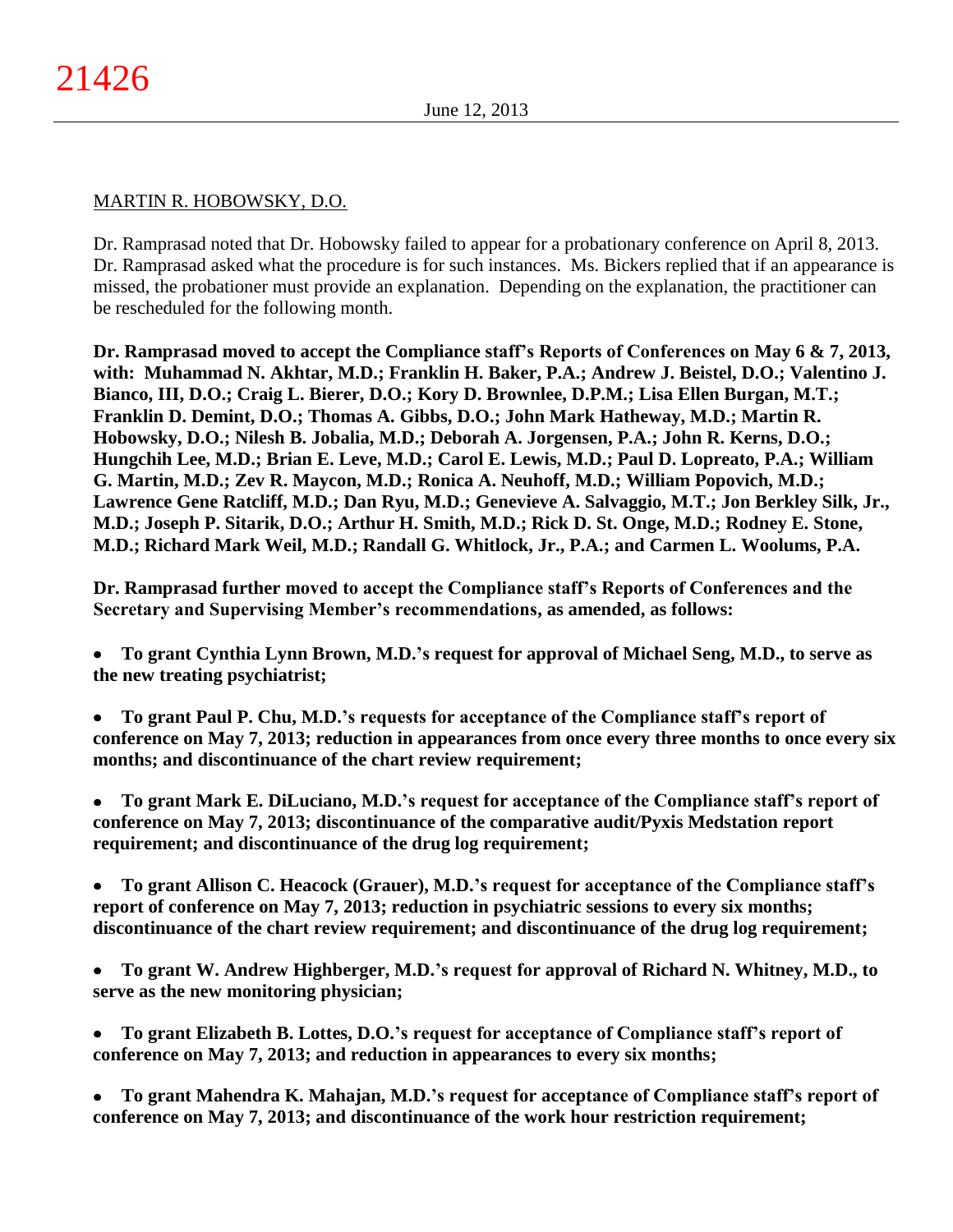**To grant Patrick K. McGriff, D.O.'s request for approval of the proposed practice plan;**   $\bullet$ **approval of Rani A. Lakhi, M.D., to serve as the monitoring physician; and determination of the frequency and number of charts to be reviewed at 10 charts per week;**

**To grant Bud E. Quintana, D.O.'s request for acceptance of Compliance staff's report of**   $\bullet$ **conference on May 7, 2013; discontinuance of the controlled substances log; and discontinuance of the chart review requirement;**

**To grant Sheila S. Reddy, M.D.'s request for approval of Michael J. McFarlane, M.D., to serve as**   $\bullet$ **the monitoring physician; and determination of the frequency and number of charts to be reviewed at 10 charts per month;**

**To grant Anthony M. Ruffa, D.O.'s request for approval of David Kemp, M.D., to serve as the**   $\bullet$ **treating psychiatrist; approval of Mark Hogue, Ph.D., to serve as the treating psychotherapist; approval of Michael O. Rowane, D.O., to serve as the monitoring physician; and determination of the frequency and number of charts to be reviewed at 10 charts per month;**

**To grant Richard J. Ryan, M.D.'s request for acceptance of Compliance staff's report of conference on May 7, 2013; and discontinuance of the controlled substance log requirement;**

**To grant Alan D. Sabino, M.D.'s request for acceptance of the Compliance staff's report of**   $\bullet$ **conference on May 6, 2013; and approval of Roger D. Yates, M.A., M.F.T., to conduct psychotherapy;**

**To grant Myron L. Shank, M.D.'s request for approval of** *Risk Management Consult; Pain*   $\bullet$ *Management***, administered by Medical Protective; approval of** *Responsible Opioid Prescribing: A Clinician's Guide*, administered by the Federation of State Medical Boards; approval of *Ethics and Regulations of Pain Management***, administered by the Texas Medical Association; approval of**  *Opioid Analgesics: Recognizing the Risk of Abuse and Misuse***, administered by the National Association for Continuing Education; approval of** *Therapeutic Updates, Best Practices and Barriers to Care in the Treatment of Chronic Pain***, administered by ScientiaCME; approval of** *Legal Advisor: Identifying drug dependence***, administered by the Massachusetts Medical Society; approval of**  *Managing Non-Cancer Related Chronic Pain Without Opioids***, administered by CMEweb, to fulfill the controlled substance prescribing course requirement; approval of** *Risk Management Essentials: Documentation***, administered by Medical Protective, to fulfill the medical records course requirement; and approval of** *Maintenance of Professional Boundaries and Effective Management of Challenging Patient Encounters***, administered by the Texas Medical Association, to fulfill the professional ethics course requirement;**

**To grant Denise J. Signs, M.D.'s request for acceptance of Compliance staff's report of**   $\bullet$ **conference on May 7, 2013; reduction in appearances from every three months to every six months; reduction in drug and alcohol rehabilitation meetings to two per week with a minimum of 10 per month; and discontinuance of the chart review requirement;**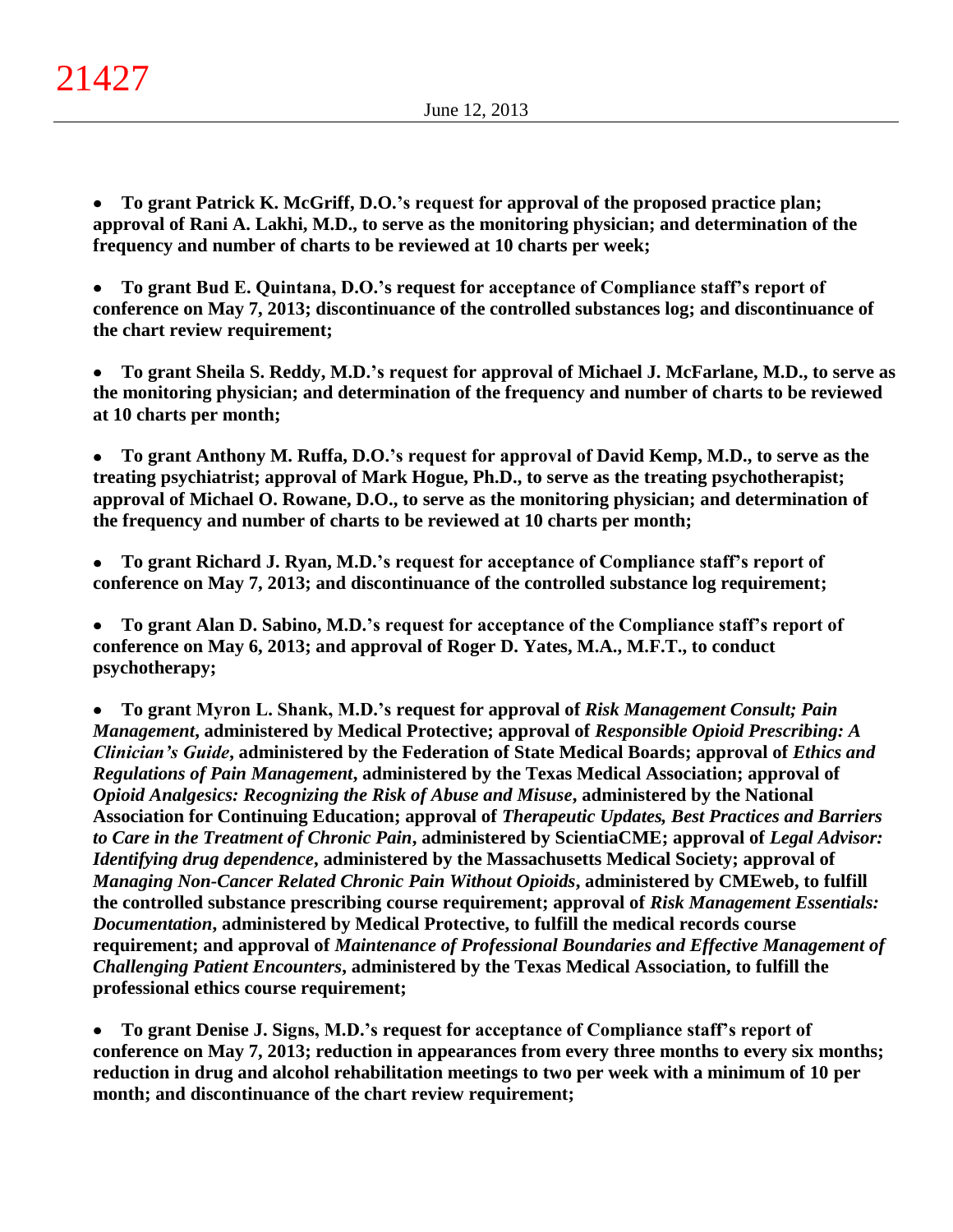**To grant James H. Silverblatt, M.D.'s request for approval of** *Intensive Course in Medical Ethics,*   $\bullet$ *Boundaries and Professionalism***, administered by Case Western Reserve University, to fulfill the ethics course requirement; and approval of** *Intensive Course in Controlled Substance Prescribing: Pain, Anxiety, and Insomnia***, administered by Case Western Reserve University, to fulfill the boundaries course requirement;**

**To grant Mitchell E. Simons, M.D.'s request for approval of the modified list of chaperones; and**  $\bullet$ 

**To grant Gregory M. Thomas, M.D.'s request for approval of Christine D. Ellis, M.D., to serve as**   $\bullet$ **the new monitoring physician; and determination of the frequency and number of charts to be reviewed at 10 charts per week.**

**Dr. Sethi seconded the motion. A vote was taken**:

| <b>ROLL CALL:</b> | Dr. Strafford  | - abstain |
|-------------------|----------------|-----------|
|                   | Dr. Bechtel    | - abstain |
|                   | Dr. Ramprasad  | - aye     |
|                   | Dr. Steinbergh | - aye     |
|                   | Dr. Sethi      | - aye     |
|                   | Dr. Talmage    | - aye     |
|                   | Mr. Kenney     | - aye     |
|                   | Mr. Gonidakis  | - aye     |
|                   |                |           |

The motion carried.

## ADMINISTRATIVE REPORT

**Fiscal Years 2014-2015 Biennial Budget:** Ms. Anderson stated that the Biennial Budget Bill for Fiscal Years 2014-2015 passed the Senate with amendments last week. A Conference Committee has been named to reconcile the Senate and House Budget Bills. Ms. Anderson stated that the Board's proposed increase in physician license renewal fees was not included in either version of the Budget and it is very unlikely to be added by the Conference Committee.

Ms. Anderson stated that the Board's financial situation has evolved somewhat during the budget process. Ms. Anderson noted that the Board's revenue has been higher than expected due to several reasons, including an increase in license renewals, an increase in supervisory agreements, and the increase in the massage therapist licensure fee that was implemented in 2012. In addition, expenditures are about \$1,100,000.00 lower than expected as a result of deliberate spending cuts, putting the computer refresh program on hold, and a number of high-level staff vacancies. Ms. Anderson also pointed out that there has been an unprecedented number of staff out on disability, which is paid from a different fund.

Ms. Anderson continued that the projected ending balance for Fiscal Year 2015 is \$2,100,000.00, based on revenue projections and assuming that the Board will spend its full appropriation of \$9,172,000.00; Ms. Anderson stated that it is unlikely that the Board will spend its full appropriation. The budget supports 82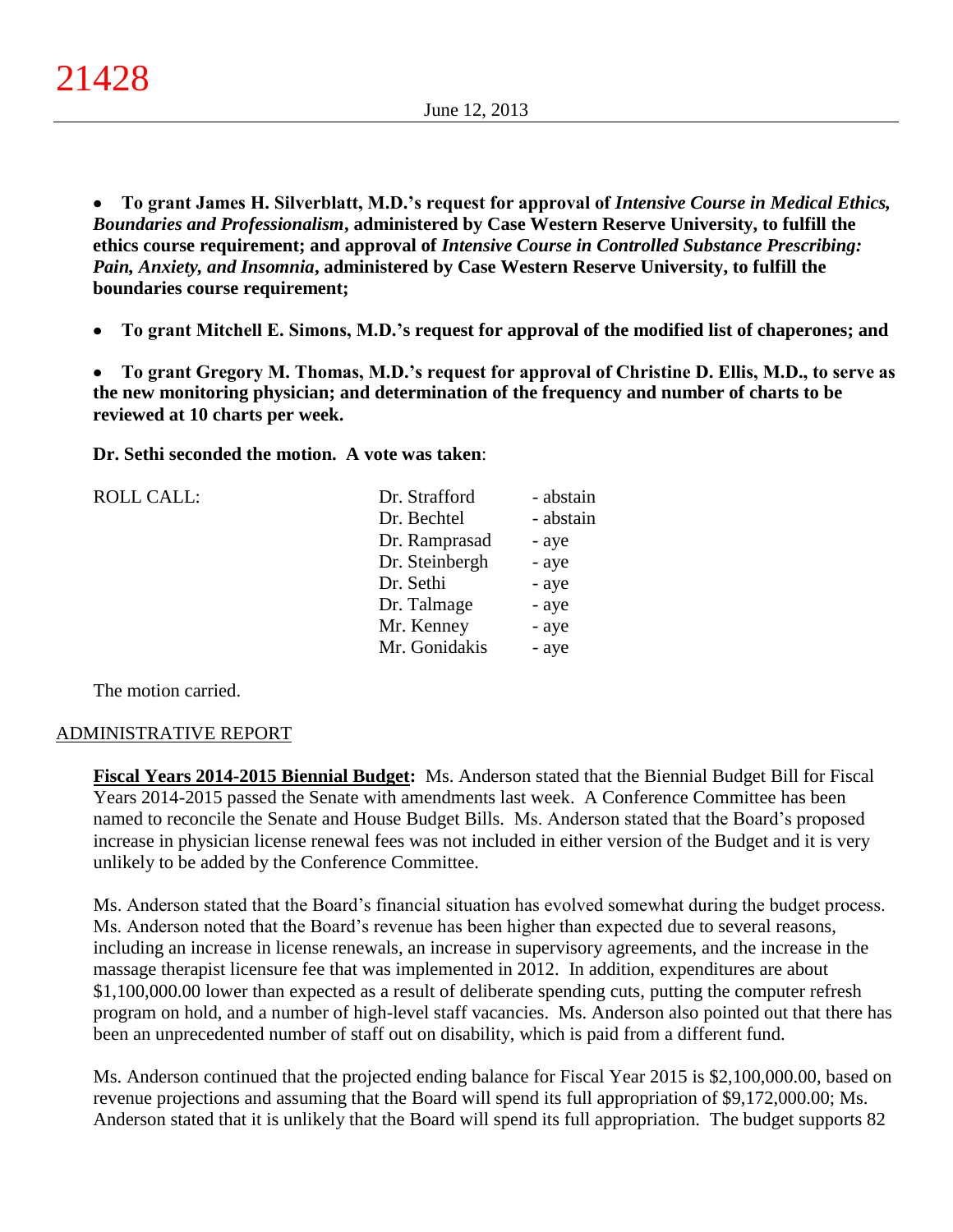positions, which is down from the 87 that was originally requested. Ms. Anderson stated that the Board has not had 82 filled staff positions this year, but many of the vacancies will need to be filled in the near future.

Ms. Anderson stated that the Board's proposal for expedited licensure was included in the Senate version of the budget, but it was amended to remove the requirement for specialty board certification for those using expedited licensure. Ms. Anderson stated that she and Mr. Miller met a great deal on this issue with the Ohio State Medical Association (OSMA), the Ohio Hospital Association (OHA) and the National Council on Quality Assurance (NCQA). Ms. Anderson stated that there were concerns that by not having the training and education verified in some way through the specialty boards or some other means, the Medical Board's website would lose its NCQA approval. Hospital credentialers rely on NCQA approval to insure that what they find on the website is valid and true. If NCQA approval is lost, then all checks on credentials would have to be handled by the Board's staff by hand, a very time-consuming process.

Ms. Anderson stated that language contained in Paragraph D indicates that within 60 days of the effective date of the section, the Board must approve acceptable means of demonstrating compliance with the Board's existing statutes regarding medical education and training requirements. Ms. Anderson stated that the NCQA will accept specialty board certification, American Medical Association/American Osteopathic Association profiles, and Federal Credential Verification Service, but this was not part of the initial expedited licensure proposal. Ms. Anderson stated that if this language is included in the bill, the Board will be asked to establish, by policy, a list of what is acceptable for the expedited licensure program.

Ms. Anderson stated that with the approval of expedited licensure, it is anticipated that the Board will see approximately \$500,000.00 in additional revenue annually. Ms. Anderson noted that this is about half of what the proposed license renewal fee would have provided if it had been approved. Ms. Anderson stated that she will continue to work with the Conference Committee on the expedited licensure language.

Ms. Anderson stated that there are other legislative vehicles that the Board can look at for pursing an increase in license renewal fees. Other measures will also be examined, such as non-disciplinary fines for Continuing Medical Education (CME) violation. Mr. Kenney and Mr. Gonidakis have also been involved in these efforts.

Mr. Kenney noted that the proposal for expedited licensure includes a fee of \$1,000.00 and asked if that figure had been approved by the Board. Ms. Anderson stated that the issue was discussed many times and had been approved. Mr. Kenney stated that he would not have approved the \$1,000.00 fee, noting that the Board could have charged \$5,000.00 or more and physicians would pay it because they would save much more than that by getting licensed sooner with expedited licensure.

The Board discussed this issue thoroughly. Dr. Ramprasad agreed with Mr. Kenney, but opined that very few physicians would use expedited licensure if the fee was \$5,000.00. Ms. Anderson stated that the \$1,000.00 figure was the result of negotiation and noted that at one time, the Ohio State Medical Association had suggested a fee of only \$335.00. Dr. Talmage opined that the Board's estimate on revenue from expedited licensure is overly optimistic. Dr. Talmage stated that most physicians and residents know if they will be working in Ohio three to four months ahead of time, and therefore will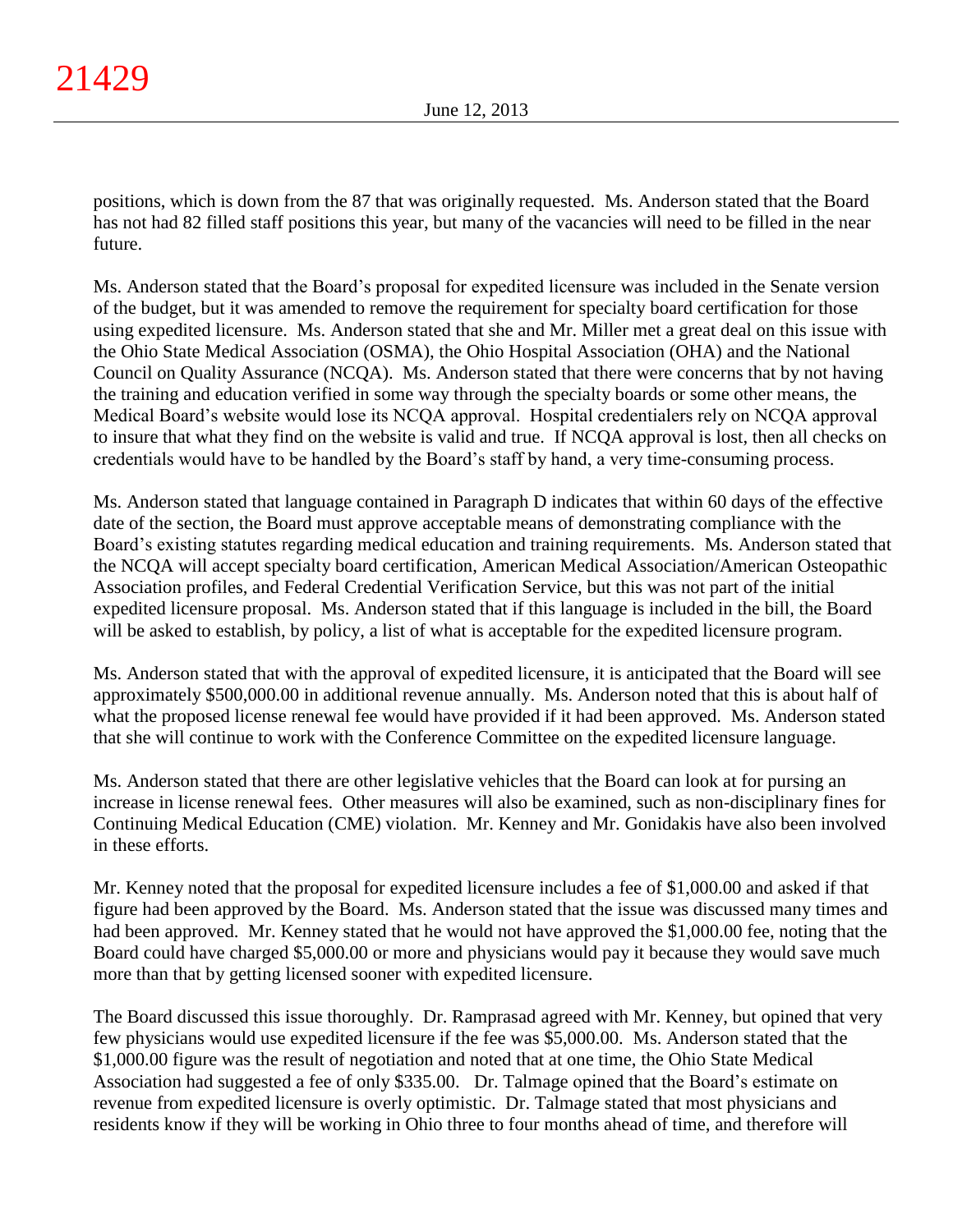forego the expedited licensure and simply wait the 60 to 75 days for the traditional licensure process. Dr. Talmage opined that even a \$1,000.00 fee may be a significant disincentive to use the program. Ms. Anderson noted that medical school deans and hospital credentialers strongly support the current proposal and feel that it will get physicians into their facilities more quickly.

Mr. Gonidakis stated that in the current political climate in the state legislature, any additional fee of any amount is seen as a tax hike. Mr. Gonidakis likened even having discussions of such a fee with the legislature to navigating a minefield.

**Prescribing and Prescription Drug Abuse Issues:** Ms. Anderson stated that there have been a number of meetings on the proposed prescribing guidelines for an 80 morphine equivalent dose (MED) trigger that was adopted by the Board in May. Yesterday, Ms. Anderson, Dr. Strafford, and Dr. Bechtel attended a meeting of the education subcommittee of the group and discussed ways to communicate the new guidelines to the physician community. The group will reconvene in about a month with ideas for educational modules. Dr. Strafford and Dr. Bechtel will continue working on the actual guidelines while Ms. Anderson will work on the action steps that will accompany the guidelines, such as informed consent.

Mr. Kenney exited the meeting at this time.

Ms. Anderson stated that she, Dr. Strafford, and Dr. Bechtel also attended a metrics meeting, and will attend another scheduled for June 17, to discuss ways to measure whether the program is successful. These metrics will include lowering the number or percentage of patients receiving polypharmacy, benzodiazepines, and opioids. Ms. Anderson stated that the metrics continue to be a work in progress. The timeline for developing the metrics has been moved to September 1.

**Inspector General's Report:** Ms. Anderson stated that pursuant to the Inspector General's report regarding former Chief Investigator Doug Edwards, the Board is required to provide information to the Inspector General's office by July 22 on the implementation of their recommendations. The information will also be provided to the Governor's Legal Counsel, at their request. A draft of proposed updates to two of the Board's policies has been provided to the Board members and can be further discussed at the July Board meeting.

# LEGISLATIVE REPORT

Ms. Anderson stated that in addition to the expedited licensure previously discussed, there are other amendments in the budget bill that relate to the Medical Board. First, the Board will be required to promulgate an internal management rule regarding the Board's Annual Report. The Board will also be required to include certain performance measures in the Annual Report.

In addition, the Board will not be required to obtain the approval of the Controlling Board for contracts under \$50,000.00. Ms. Anderson anticipated that the Board will contract with two hearing examiners for the next biennium and those contracts will probably be under \$50,000.00.

Lastly, a change was made regarding a limited grandfathering provision in the legislation for licensing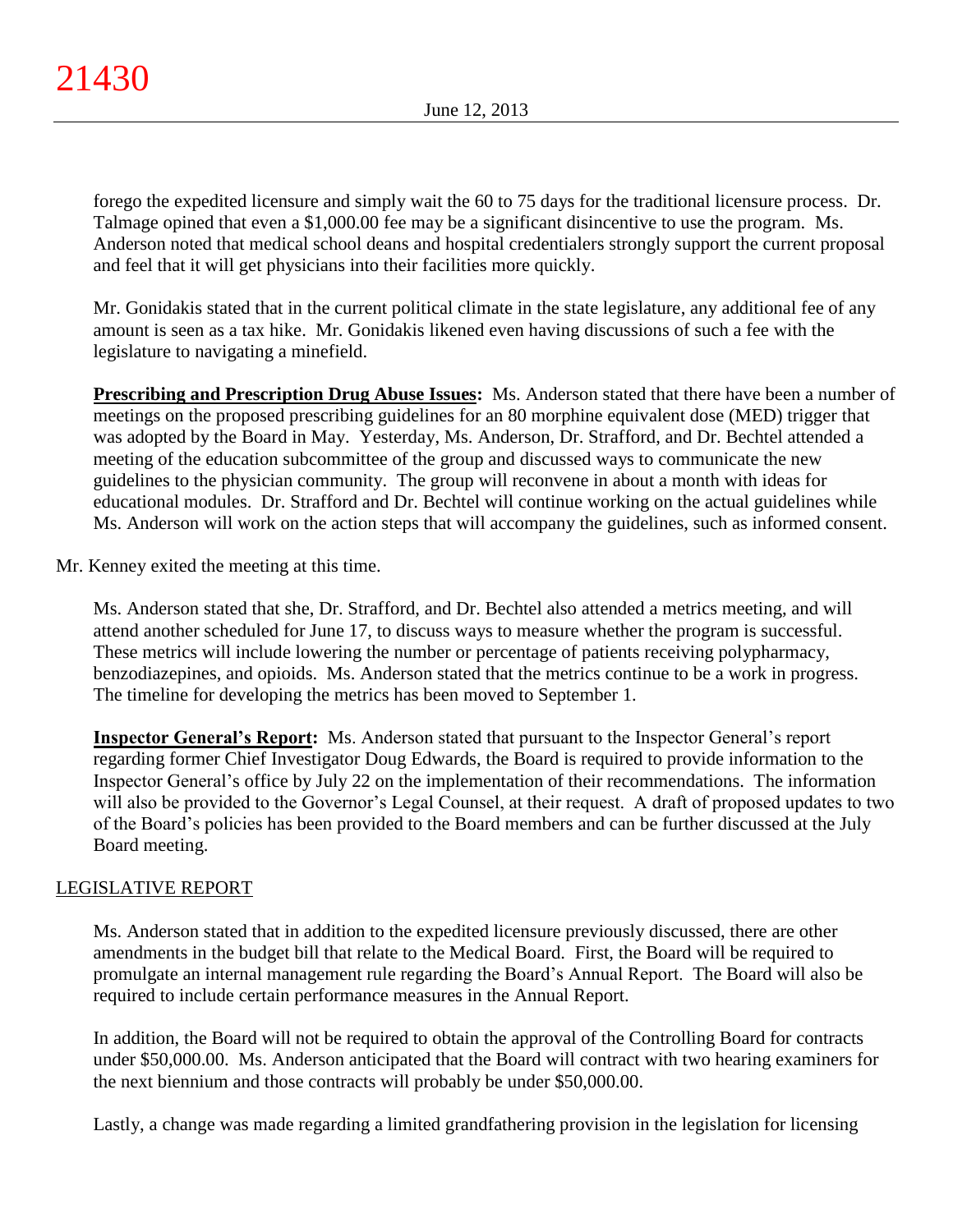genetic counselors.

### EXECUTIVE SESSION

**Dr. Strafford moved that the Board declare Executive Session to consider the discipline of a public employee. Dr. Bechtel seconded the motion.** A vote was taken:

| <b>ROLL CALL:</b> | Dr. Strafford  | - aye |
|-------------------|----------------|-------|
|                   | Dr. Bechtel    | - aye |
|                   | Dr. Ramprasad  | - aye |
|                   | Dr. Steinbergh | - aye |
|                   | Dr. Sethi      | - aye |
|                   | Dr. Talmage    | - aye |
|                   | Mr. Gonidakis  | - aye |

The motion carried.

Pursuant to Section 121.22(G)(3), Ohio Revised Code, the Board went into executive session with Ms. Anderson, Ms. Loe, and Ms. Debolt in attendance. Mr. Kenney returned to the meeting during the Executive Session.

The Board returned to public session.

### DANIEL ZINSMASTER

Dr. Steinbergh noted that enforcement attorney Daniel Zinsmaster has recently resigned from the Board. Dr. Steinbergh commented that Mr. Zinsmaster did good work for the Board and she was sorry to see him go. Ms. Anderson stated that Mr. Zinsmaster is an excellent attorney whom she had considered for promotion. However, Mr. Zinsmaster accepted a job with Dinsmore and Shohl, a law firm which represents many practitioners before the Board. Ms. Anderson stated that this was a difficult decision for Mr. Zinsmaster, but this was a good opportunity for him. Dr. Talmage noted that Mr. Zinsmaster, a young man with a family, will be able to make more money in the private sector than the Board would be able to offer.

Mr. Gonidakis asked how the revolving door law applies to Mr. Zinsmaster's possible representation of practitioners before the Board. Ms. Anderson replied that there is a one-year waiting period, and Mr. Zinsmaster is forever barred from working on any matter that he had worked on for the Board.

## DR. STEINBERGH IN *OHIO UNIVERSITY MEDICINE* MAGAZINE

Dr. Strafford stated that Dr. Steinbergh has been featured in the latest issue of *Ohio University Medicine*. Dr. Steinbergh stated that the article is about mentoring and described her experience in meeting a young man who aspired to be an osteopathic physician. With Dr. Steinbergh's encouragement and guidance, the young man attended the Ohio University Heritage College of Osteopathic Medicine, graduated from that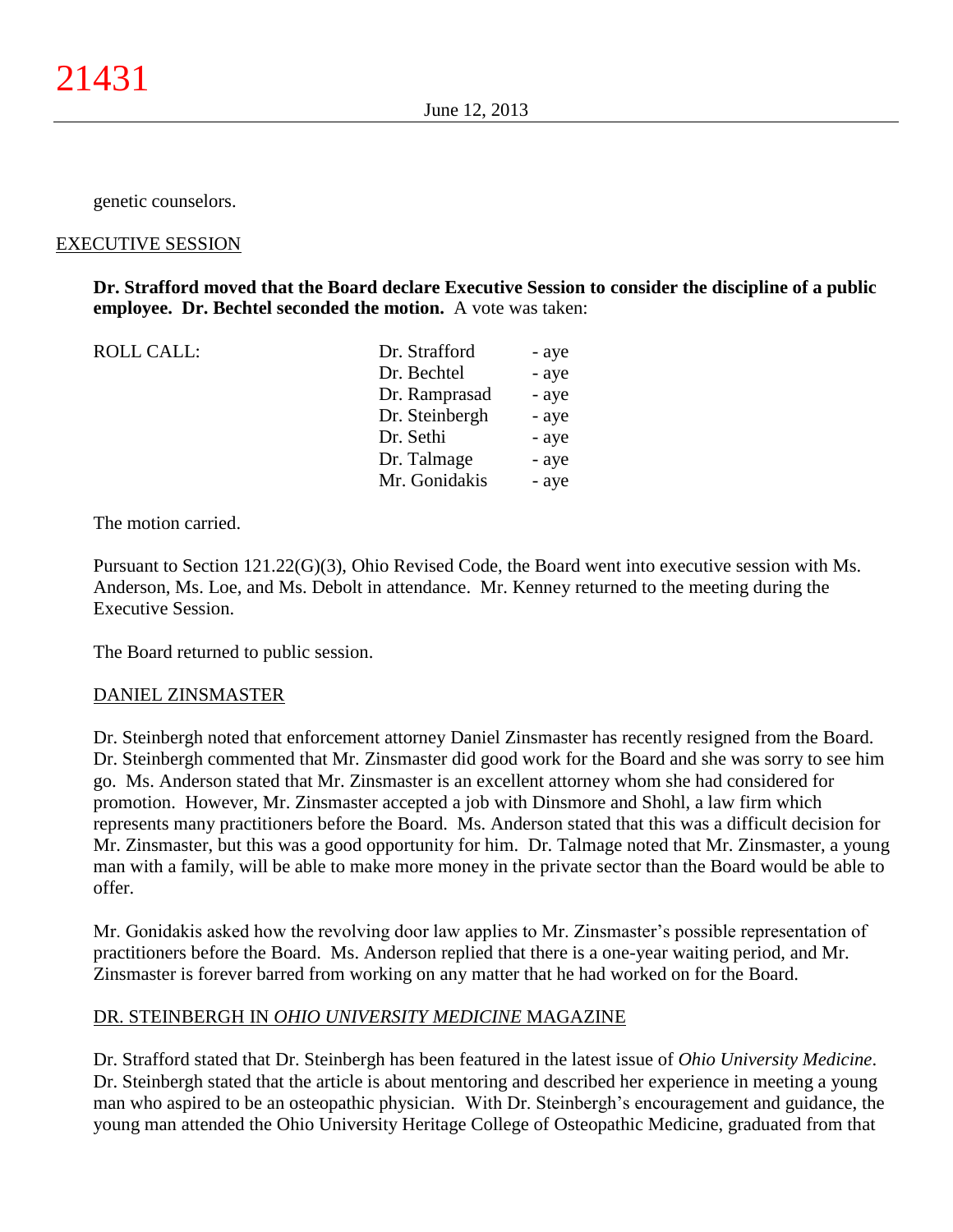institution, and entered into a family practice residency. Dr. Steinbergh expressed great pride in the young man's accomplishments and stated that, as President of the Board, she will have the pleasure of personally signing the medical license he will receive this year.

Thereupon, at 5:20 p.m., the June 12, 2013 session of the State Medical Board of Ohio was adjourned by Dr. Steinbergh.

We hereby attest that these are the true and accurate approved minutes of the State Medical Board of Ohio meeting on June 12, 2013, as approved on July 10, 2013.

 $x$ empa nu. pande español

Anita M. Steinbergh, D.D., President

 $\frac{1}{2}$  and since  $\frac{1}{2}$ 

J. Craig Strafford, M.D., M.P.H., Secretary



(SEAL)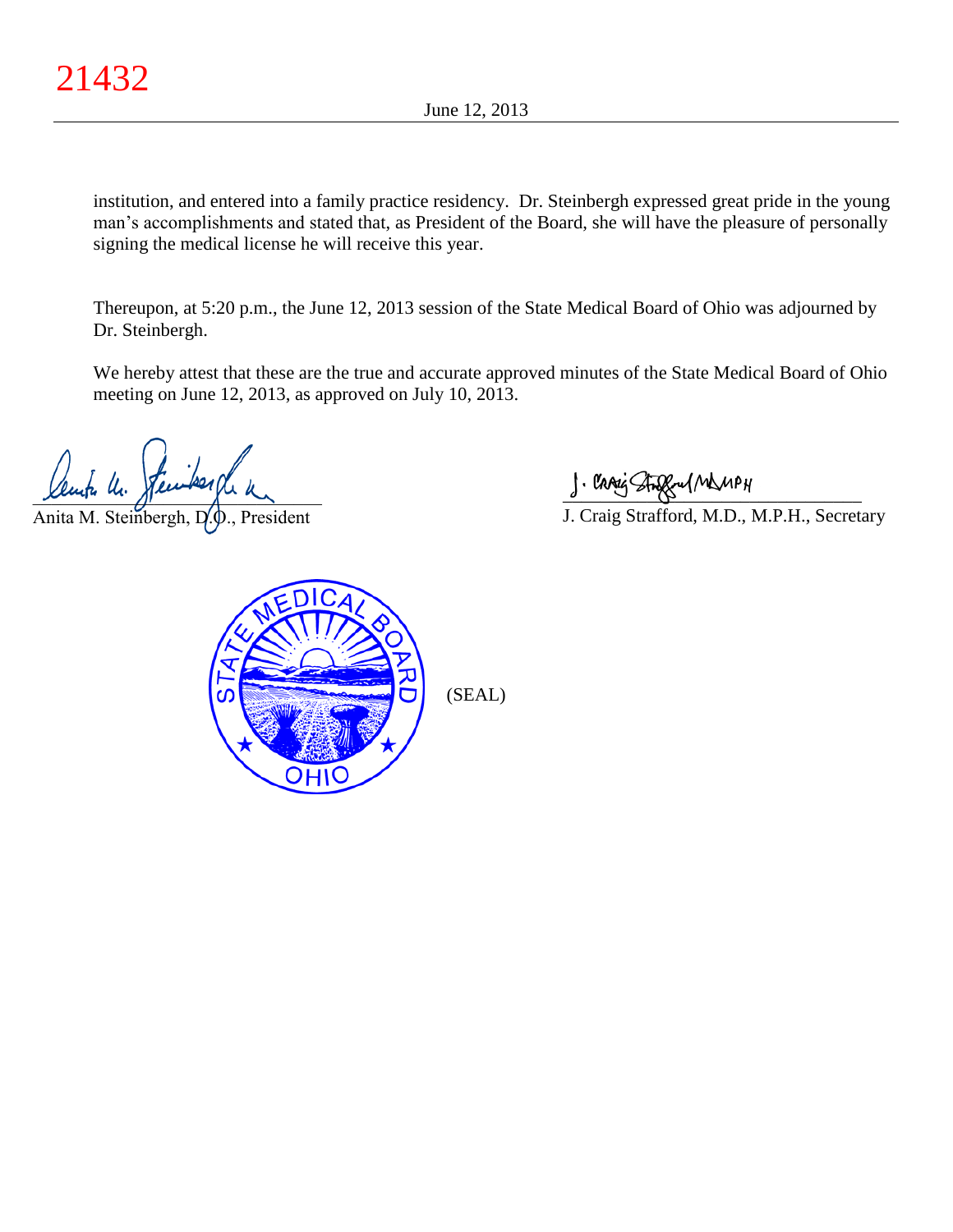## **MINUTES**

# **THE STATE MEDICAL BOARD OF OHIO**

### **June 13, 2013**

Anita M. Steinbergh, D.O., President, called the meeting to order at 8:00 a.m., in the Administrative Hearing Room of the James A. Rhodes State Office Tower, 30 E. Broad St., Columbus, Ohio 43215, with the following members present: Kris Ramprasad, M.D., Vice-President; J. Craig Strafford, M.D., Secretary; Mark A. Bechtel, M.D., Supervising Member; Lance A. Talmage, M.D.; Laurie O. Elsass; Donald R. Kenney, Sr.; Michael L. Gonidakis; and Sushil M. Sethi, M.D. The following member did not attend the meeting: Amol Soin, M.D.

Also present were: Kimberly Anderson, Interim Executive Director; Susan Loe, Assistant Executive Director, Program Management and Operations; Michael Miller, Interim Assistant Executive Director, Licensure and Renewal; Sallie J. Debolt, General Counsel; William Schmidt, Senior Counsel; Joan K. Wehrle, Education & Outreach Program Manager; Rebecca Marshall, Chief Enforcement Attorney; Danielle Bickers, Compliance Supervisor; Melinda Snyder, Assistant Attorney General; Nicole Weaver, Chief of Licensure; Barbara Jacobs, Senior Executive Staff Attorney; Cathy Hacker, Physician Assistant Program Administrator; and Benton Taylor, Executive Assistant to the Executive Director.

## REPORTS BY ASSIGNED COMMITTEE

## BOARD MEMBER ETHICS TRAINING

Dr. Steinbergh stated that Executive Committee considered the options for ethics training, which is required of all Board members and staff annually. The Executive Committee recommended that all Board members receive the training in whatever option is appropriate, including webinars or by training sessions offered statewide by the Ethics Commission throughout the year. The Executive Committee also recommended that Ms. Debolt provide training on Thursday, September 12, following that day's Board meeting. Dr. Steinbergh stated that all Board members must complete ethics training by the end of December.

## STATE MEDICAL BOARD RETREAT

Dr. Steinbergh stated that in the past, the Board held retreats to cover a variety of topics. Dr. Steinbergh felt that this year, especially with the number of new Board members, it would be valuable to have a retreat to discuss the basics of the Board's processes on complaints, investigations, compliance, and enforcement. The Board will also discuss strategic planning at the retreat. Ms. Anderson has asked if LeanOhio is willing to participate in the retreat and they have agreed.

Dr. Steinbergh stated that the retreat is scheduled for Thursday, October 10, from 8:00 to 3:30, and will take place on the  $31<sup>st</sup>$  Floor of the Vern Riffe Center.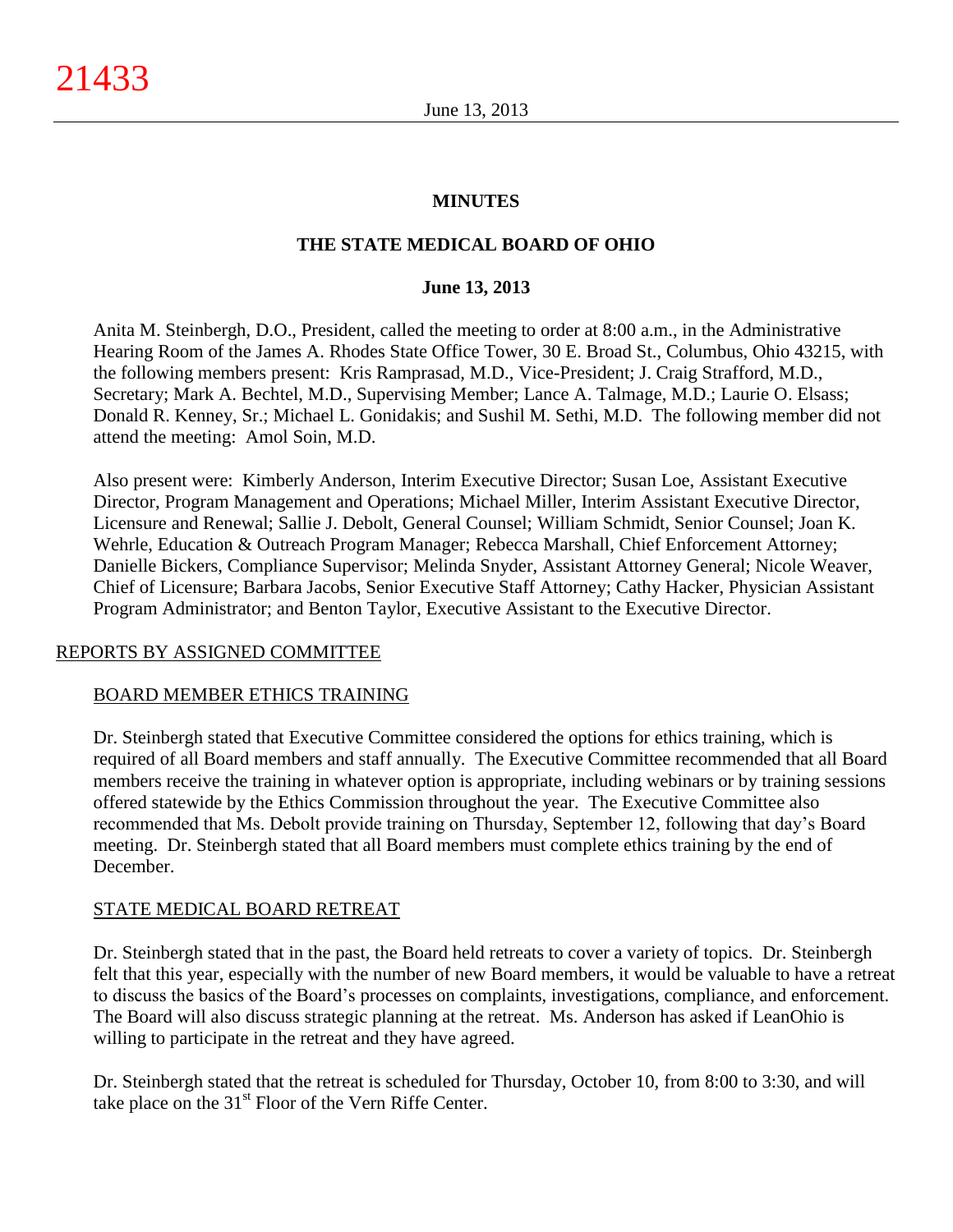# MEDICAL BOARD MEDIA PLAN

Dr. Steinbergh stated that the media plan presented to the Board is a reiteration of what the Board has already been doing. Dr. Steinbergh asked the Board members to review the plan for discussion next month.

Dr. Steinbergh stated that over the next several months, the Executive Committee will meet individually with the executive committees of the Ohio State Medical Association, the Ohio Osteopathic Association, the Ohio Podiatric Medical Association, and the Academy of Medicine of Cleveland and Northern Ohio.

Ms. Wehrle reminded the Board that there will be a presentation on genetic counseling on Thursday of the July Board meeting. Mr. Gonidakis asked who will be giving the presentation. Ms. Anderson stated that the presentation will be given by genetic counselor Dawn Allain, M.S., C.G.C., and medical geneticist Shawn McCandless, M.D. Ms. Anderson stated that Ms. Allain worked with the Medical Board in developing that legislation for licensing genetic counselors. The presentation will be an overview of what genetic counseling is and what conditions it can be used for. Dr. Ramprasad asked that the presentation also include discussion of oversight and where the genetic counseling profession is expected to be in the future.

# FISCAL REPORT

Ms. Loe stated that the April fiscal report has been provided to all Board members. Ms. Loe stated that in April, the Board had revenue of about \$850,000.00 and expenditures of about \$650,000.00. Ms. Loe stated that the Board's cash balance is about \$3,100,000.00, which is significantly more than had been projected. Ms. Loe continued that, based on information received earlier this week, revenue in May was about \$600,000.00.

Dr. Ramprasad noted that the projected reserve balance at the end of Fiscal Year 2015 is \$2,100,000.00 and asked how that compared to what the Board should have in its reserves. Ms. Loe stated that that figure is approximately where it should be. Ms. Loe stated that reserves should be about one-quarter of the budget, so \$2,100,000.00 would be considered about right for an \$8,000,000.00 budget and a little low for a \$9,000,000.00 budget. Ms. Loe commented that this figure is higher than had been previously projected.

# LICENSURE APPLICATION REVIEWS

# IGAL BREITMAN, M.D.

Dr. Ramprasad stated that Dr. Breitman is requesting a good-cause exemption to the Board's 10-year rule for passing all three steps of the United States Licensing Examination (USMLE). Dr. Breitman graduated from medical school in Israel and has traveled extensively in and out of the United States. Dr. Breitman explained that he did not meet the 10-year rule because he was out of the United States for quite some time. Since returning to the United States, Dr. Breitman has been an instructor in the surgery department at Vanderbilt University, 2009-2011, and has been participating in a surgical residency since July 2011.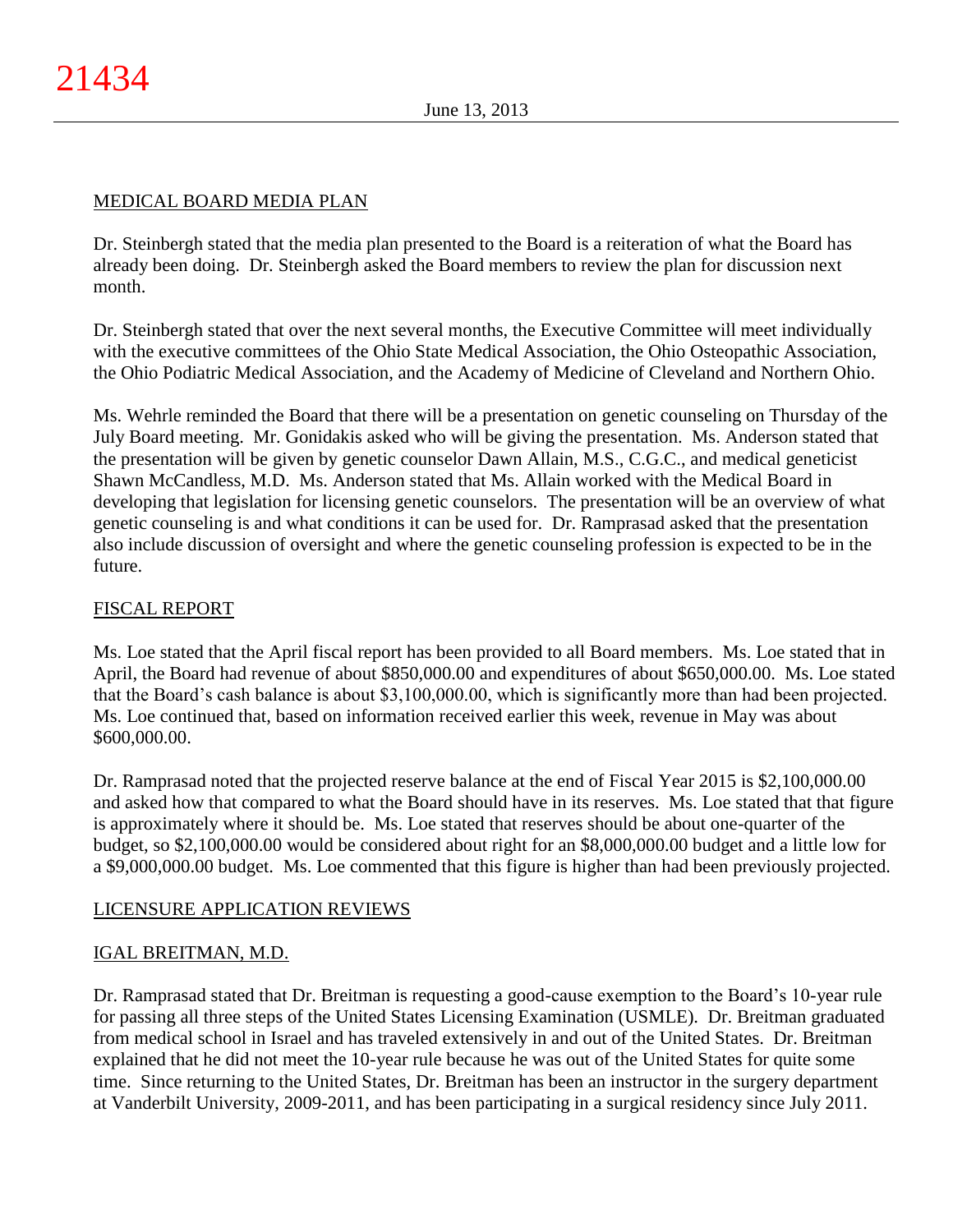The Group 1 Committee felt that Dr. Breitman's explanations were adequate and recommended approving the request.

**Dr. Bechtel moved to approve Dr. Breitman's request for a good cause exception of the 10-year rule as outlined in 4731-6-14(C)(3)(c)(ii), and accept his examination sequence in order for him to be granted a license. Ms. Elsass seconded the motion.** A vote was taken:

| <b>ROLL CALL:</b> | Dr. Strafford  | - aye |
|-------------------|----------------|-------|
|                   | Dr. Bechtel    | - aye |
|                   | Ms. Elsass     | - aye |
|                   | Dr. Ramprasad  | - aye |
|                   | Dr. Steinbergh | - aye |
|                   | Dr. Sethi      | - aye |
|                   | Dr. Talmage    | - aye |
|                   | Mr. Kenney     | - aye |
|                   | Mr. Gonidakis  | - aye |
|                   |                |       |

The motion carried.

## ROOSEVELT BRYANT, III, MD

Dr. Ramprasad stated that Dr. Bryant is requesting a good-cause exception to the Board's 10-year rule for passing all three steps of the United States Licensing Examination (USMLE). Dr. Bryant is over the 10 year limit by 28 days. Dr. Bryant passed Step III of the USMLE on his fourth attempt, which falls within the Board's rules on attempt limits. Dr. Bryant works at Amplatz Children's Hospital as a pediatric surgeon and has been Surgical Director of the Department of Pediatric Cardiac Surgery since July 2012.

The Group 1 Committee felt that Dr. Bryant had good cause and recommended approval of his request.

**Ms. Elsass moved to approve Dr. Bryant's request for a good cause exception of the 10-year rule as outlined in 4731-6-14(C)(3)(c)(ii), and accept his examination sequence in order for him to be granted a license. Dr. Bechtel seconded the motion.** A vote was taken:

| <b>ROLL CALL:</b> | Dr. Strafford  | - aye |
|-------------------|----------------|-------|
|                   | Dr. Bechtel    | - aye |
|                   | Ms. Elsass     | - aye |
|                   | Dr. Ramprasad  | - aye |
|                   | Dr. Steinbergh | - aye |
|                   | Dr. Sethi      | - aye |
|                   | Dr. Talmage    | - aye |
|                   | Mr. Kenney     | - aye |
|                   | Mr. Gonidakis  | - aye |

The motion carried.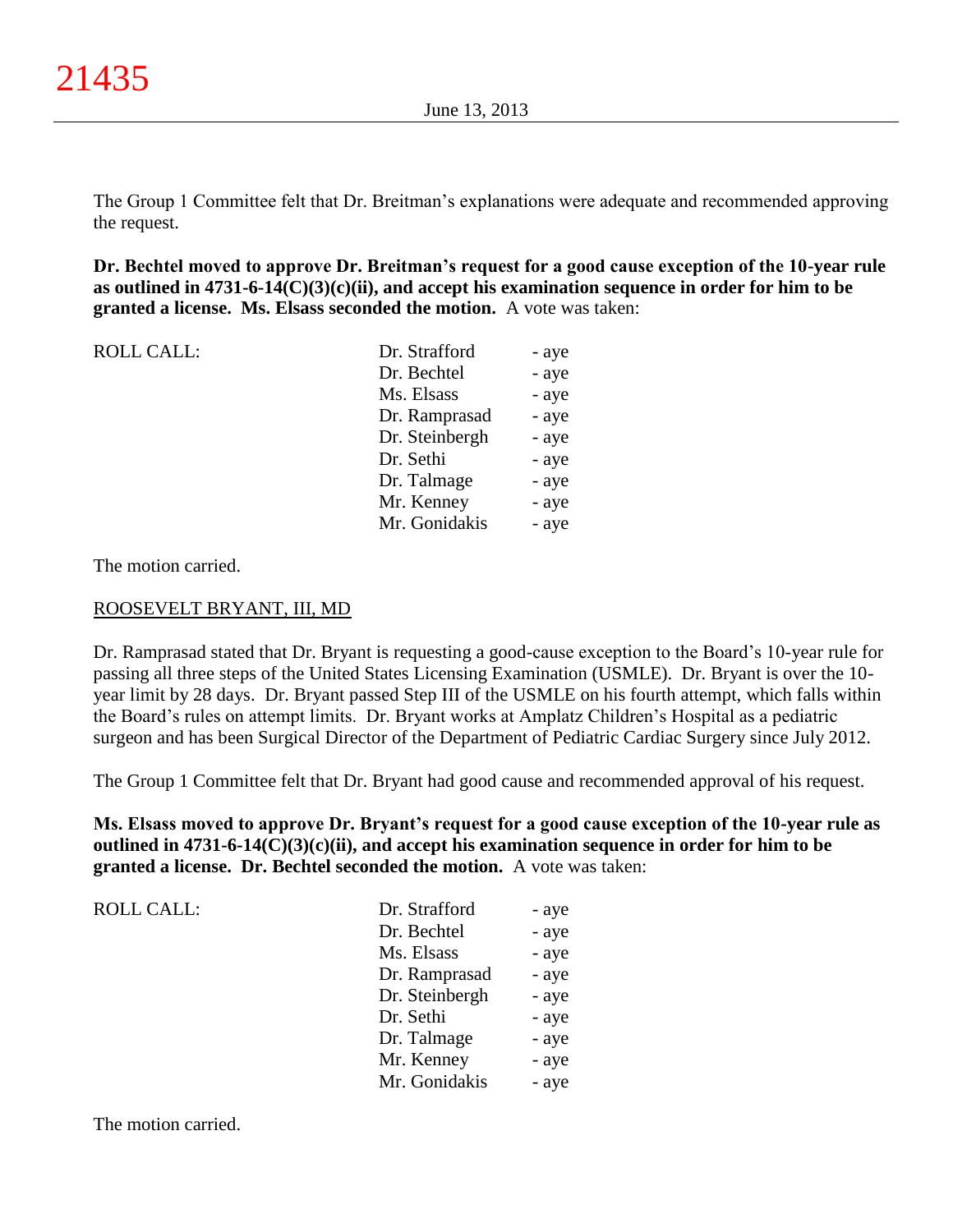# STEPHEN CARDAMONE, D.O.

Dr. Ramprasad stated that Dr. Cardamone, whose Ohio medical license expired in 2005, has held medical licenses in Wisconsin and Iowa. Dr. Cardamone has primarily worked as a chief medical officer and other administrative work. In his request for restoration of his Ohio license, Dr. Cardamone stated that he does not intend to practice clinical medicine in Ohio. Dr. Ramprasad noted that Dr. Cardamone is boardcertified in family practice.

Dr. Ramprasad continued that the Group 1 Committee is very reluctant to restore Dr. Cardamone's license because he has not practiced clinical medicine since 2002. The Group 1 Committee recommended that Dr. Cardamone's application be approved, pending successful completion of the Comprehensive Osteopathic Medical Variable-Purpose Examination (COMVEX). Dr. Steinbergh noted that Dr. Cardamone, an osteopathic physician, is certified by the American Board of Family Medicine, an allopathic medicine organization. Therefore, Dr. Steinbergh suggested that completion of the Special Purpose Examination (SPEX) also be acceptable.

**Ms. Elsass moved to approve Dr. Cardamone's request for restoration of his license to practice osteopathic medicine and surgery in Ohio, pending successful completion of the SPEX examination or the COMVEX examination. Dr. Bechtel seconded the motion.** A vote was taken:

| <b>ROLL CALL:</b> | Dr. Strafford  | - aye |
|-------------------|----------------|-------|
|                   | Dr. Bechtel    | - aye |
|                   | Ms. Elsass     | - aye |
|                   | Dr. Ramprasad  | - aye |
|                   | Dr. Steinbergh | - aye |
|                   | Dr. Sethi      | - aye |
|                   | Dr. Talmage    | - aye |
|                   | Mr. Kenney     | - aye |
|                   | Mr. Gonidakis  | - aye |
|                   |                |       |

The motion carried.

## NANCY COUNTERMAN, L.M.T.

Dr. Ramprasad stated that Ms. Counterman has not practiced massage therapy since 2009. The Group 1 Committee recommended approving Ms. Counterman's application for restoration of her license, pending successful completion of Massage and Bodywork Licensing Examination (MBLEX).

**Dr. Strafford moved to approve Ms. Counterman's request for restoration of her license to practice massage therapy in Ohio, pending successful completion of the MBLEX examination. Ms. Elsass seconded the motion.** A vote was taken: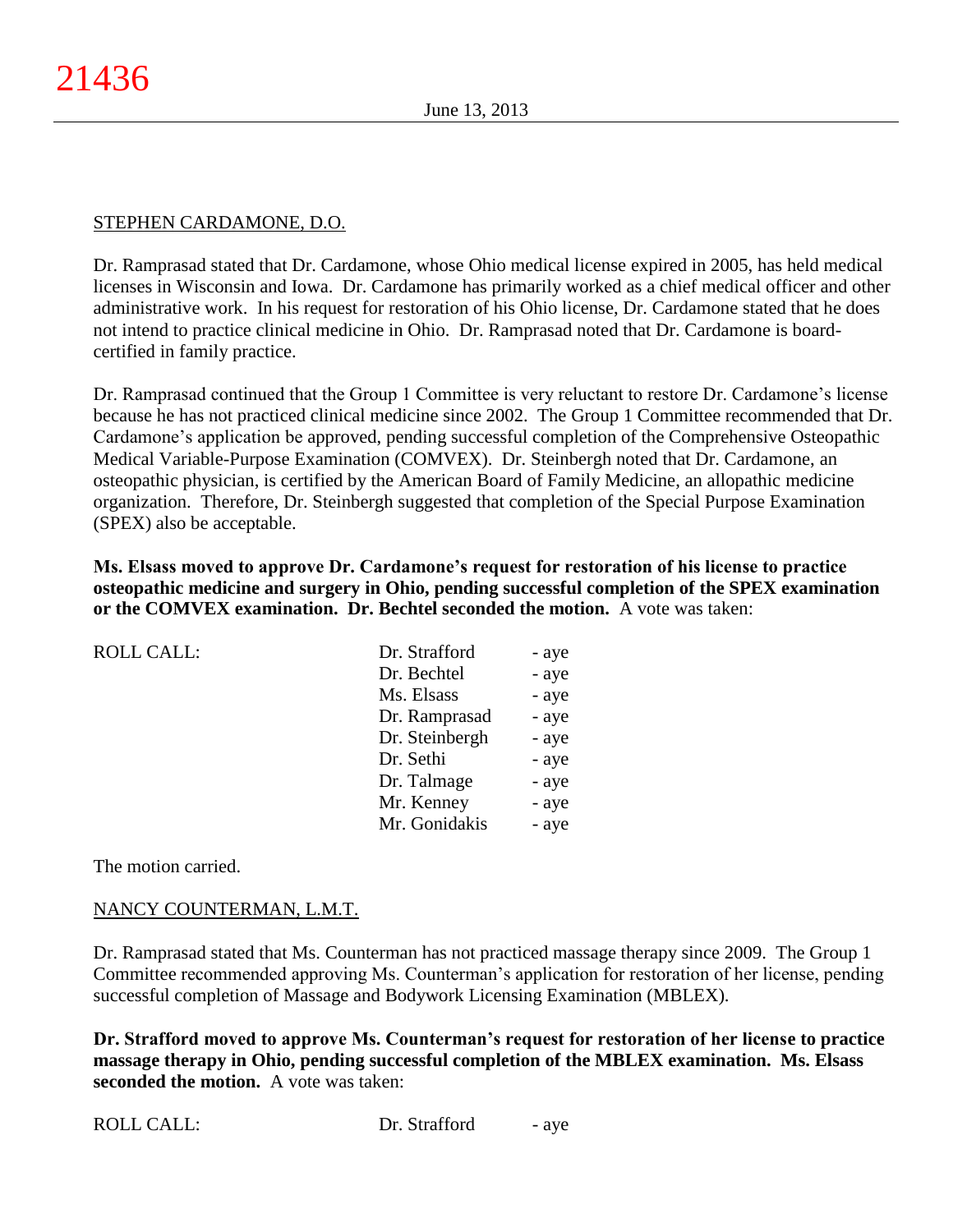| - aye |
|-------|
| - aye |
| - aye |
| - aye |
| - aye |
| - aye |
| - aye |
| - aye |
|       |

The motion carried.

### GARETH MORRIS-STIFF, M.D.

Dr. Ramprasad stated that Dr. Morris-Stiff has finished 12 months of a clinical fellowship in hepatobiliary surgery and transplant surgery at the Cleveland Clinic. Dr. Ramprasad noted that Dr. Morris-Stiff, who graduated from medical school in Wales in 1992, has returned to the United Kingdom and has been doing various *locum tenens* work since 2008. There is no indication that Dr. Morris-Stiff is practicing hepatobiliary surgery or transplant surgery since returning to the United Kingdom, though he is a consultant surgeon in general hepatobiliary surgery in a Belfast hospital. Reference letters on Dr. Morris-Stiff's behalf have been received from the Cleveland Clinic, which is prepared to offer him a job performing outpatient surgery and research.

Dr. Ramprasad stated that the Group 1 Committee does not feel the Dr. Morris-Stiff's experience is sufficient to grant him equivalency of 24 months of graduate medical education. Also, there is no indication that Dr. Morris-Stiff has been in research or has performed outstanding work. Dr. Ramprasad opined that Dr. Morris-Stiff should obtain an additional 12 months of graduate medical education.

**Ms. Elsass moved to deny Dr. Morris-Stiff's request to deem his training and experience in the United Kingdom and the United States to be equivalent to 24 months of graduate medical education. Dr. Bechtel seconded the motion.** A vote was taken:

| <b>ROLL CALL:</b> | Dr. Strafford  | - aye |
|-------------------|----------------|-------|
|                   | Dr. Bechtel    | - aye |
|                   | Ms. Elsass     | - aye |
|                   | Dr. Ramprasad  | - aye |
|                   | Dr. Steinbergh | - aye |
|                   | Dr. Sethi      | - aye |
|                   | Dr. Talmage    | - aye |
|                   | Mr. Kenney     | - aye |
|                   | Mr. Gonidakis  | - aye |
|                   |                |       |

The motion carried.

### DERMONT PHELAN, M.D.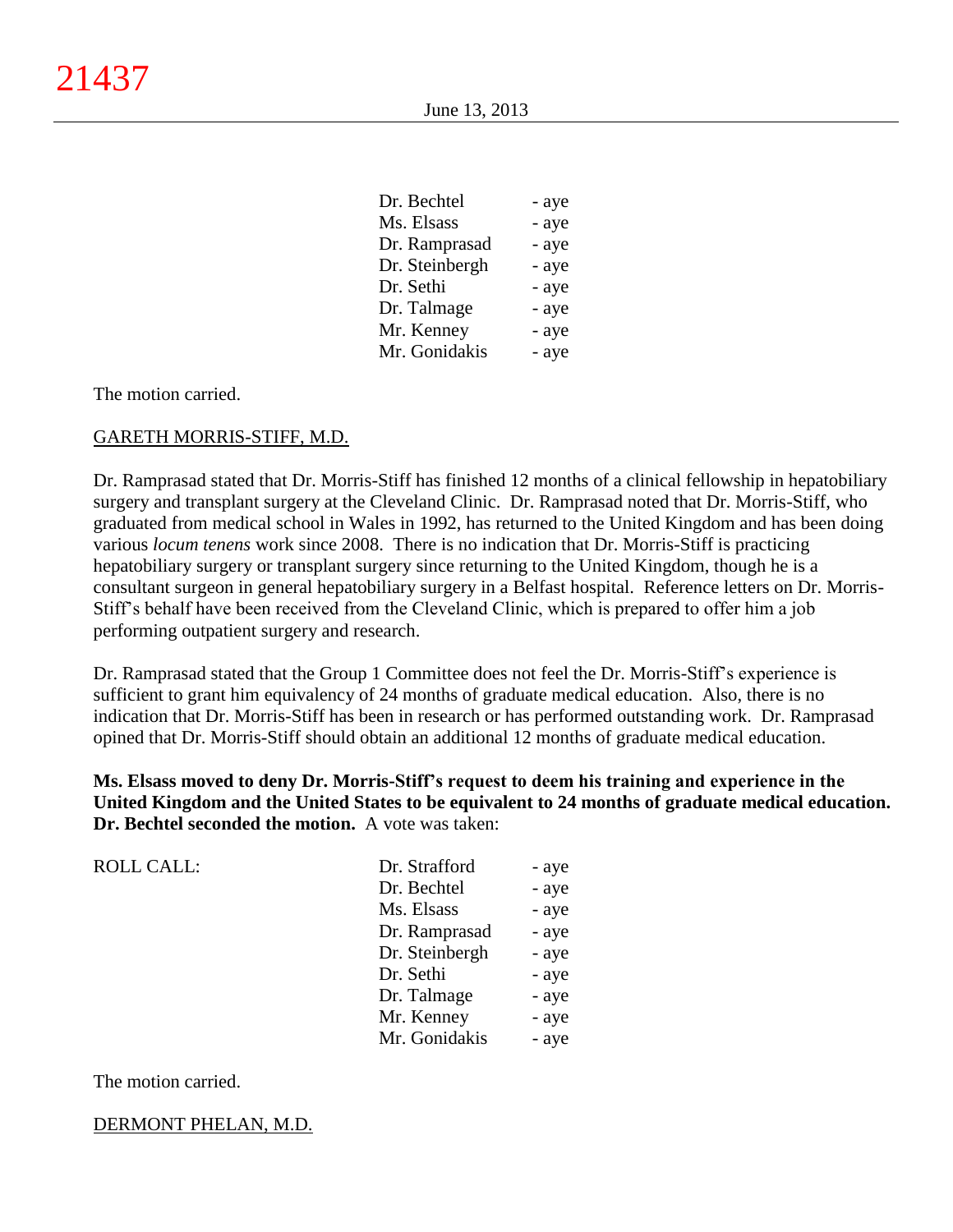Dr. Ramprasad stated that Dr. Phelan will complete a two-year fellowship at the Cleveland Clinic in June 2013. The Group 1 Committee recommended that Dr. Phelan not receive a license until he has completed the fellowship.

**Ms. Elsass moved to approve Dr. Phelan's request a license to practice medicine and surgery in Ohio, pending completion of his fellowship training and receipt of all other documentation required for licensure. Dr. Talmage seconded the motion.** A vote was taken:

| <b>ROLL CALL:</b> | Dr. Strafford  | - aye |
|-------------------|----------------|-------|
|                   | Dr. Bechtel    | - aye |
|                   | Ms. Elsass     | - aye |
|                   | Dr. Ramprasad  | - aye |
|                   | Dr. Steinbergh | - aye |
|                   | Dr. Sethi      | - aye |
|                   | Dr. Talmage    | - aye |
|                   | Mr. Kenney     | - aye |
|                   | Mr. Gonidakis  | - aye |
|                   |                |       |

The motion carried.

## CLINICAL RESEARCH FACULTY CERTIFICATE APPLICATION REVIEW

## JAMES KAYIMA, M.D.

Dr. Ramprasad stated that Dr. Kayima from Uganda has applied for a Clinical Research Faculty Certificate in order to work at the Cleveland Clinic. Dr. Ramprasad stated that Dr. Kayima's experience in the medical field is very varied. At the Cleveland Clinic, Dr. Kayima will work on rheumatic heart disease and will have adequate oversight. The Group 1 Committee felt that this application fits the Board's criteria and recommended approval of the application.

### **Dr. Bechtel moved to approve Dr. Kayima's application for a Clinical Research Faculty Certificate. Ms. Elsass seconded the motion.** A vote was taken:

| <b>ROLL CALL:</b> | Dr. Strafford  | - aye |
|-------------------|----------------|-------|
|                   | Dr. Bechtel    | - aye |
|                   | Ms. Elsass     | - aye |
|                   | Dr. Ramprasad  | - aye |
|                   | Dr. Steinbergh | - aye |
|                   | Dr. Sethi      | - aye |
|                   | Dr. Talmage    | - aye |
|                   | Mr. Kenney     | - aye |
|                   | Mr. Gonidakis  | - aye |
|                   |                |       |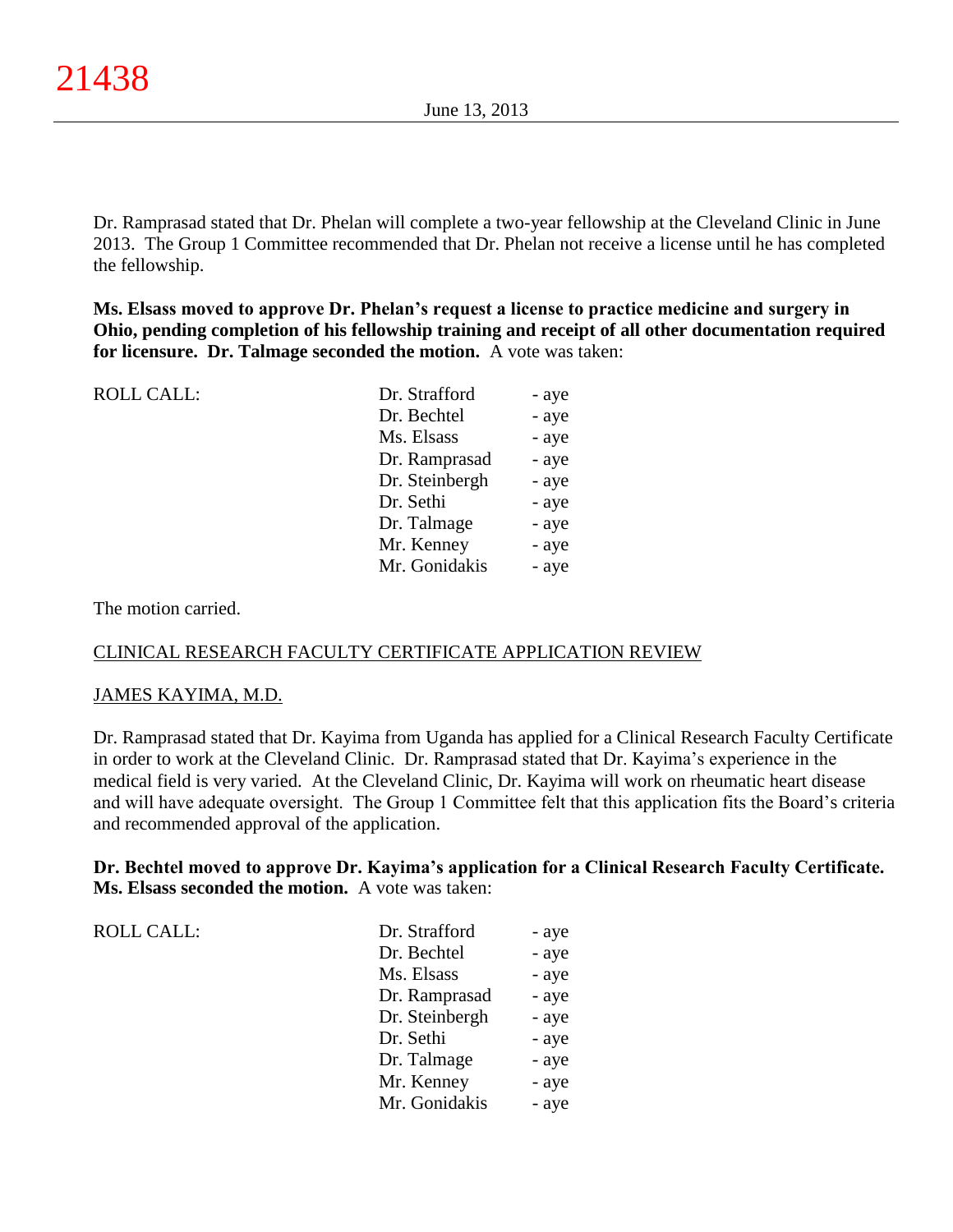The motion carried.

# PHYSICIAN ASSISTANT MATTERS

# REVIEW CHANGE TO FORMULARY

Dr. Steinbergh stated that the Physician Assistant Policy Committee (PAPC) discussed the proposed changes to the physician assistant formulary, which will adjust the classifications used in the formulary. The changes to the formulary's classification continues to be a work in progress.

Dr. Steinbergh stated that two drugs, AndroGel and Proscar, were also discussed. It was recommended to change the authority of AndroGel from "may not prescribe" to "physician-initiated prescription." Ms. Hacker commented that the medications were originally in the "may not prescribe" category due to concerns for potential abuse. The PAPC now recommends that physician assistants be allowed to prescribe AndroGel, so long as the prescription is initiated by a physician and any changes in dosage are approved by a physician.

Ms. Hacker noted that the prescribing of Proscar differs depending on whether the patient is male or female. Dr. Ramprasad asked what the difference is. Dr. Talmage replied that the difference is in the dosage. Dr. Strafford agreed and also noted a suspected aphrodisiac effect in females, though no doubleblind study has ever confirmed that. Ms. Debolt noted that, according to Dr. Flora of the PAPC, the use of Proscar in females is an off-label use.

Dr. Ramprasad asked if physicians can use mediations for off-label purposes, including herbal medicines. Ms. Debolt replied that physicians can use off-label, but herbal medications are not labeled at all. Dr. Talmage stated that the Food and Drug Administration is forbidden from regulating herbals or botanicals. Mr. Schmidt stated that the use of herbal medicine falls under the alternative medicine statute, which states that a physician can use alternative medicine as long as appropriately approved and accepted treatment modalities and diagnostic modalities are not bypassed and as long as the physician meets the minimal standards of care.

**Dr. Bechtel moved to approve the proposed changes to the physician assistant formulary. Ms. Elsass seconded the motion.** All members voted aye. The motion carried.

# SPECIAL SERVICES APPLICATION REVIEW

## DOWNTOWN DERMATOLOGY

Dr. Steinbergh stated that this application for special services involves excision of epidermal cysts, normal and abnormal/dysplastic nevi, and basal cell skin cancer. The special services plan will utilize 100% onsite supervision, of which 10% will be direct supervision. The physician assistant will observe 25 procedures performed by the physician, then will perform 25 procedures will being observed by the physician. The physician will make the clinical decision of whether or not the lesion needs to be excised. Lastly, the physician assistant must have at least two years of dermatology experience.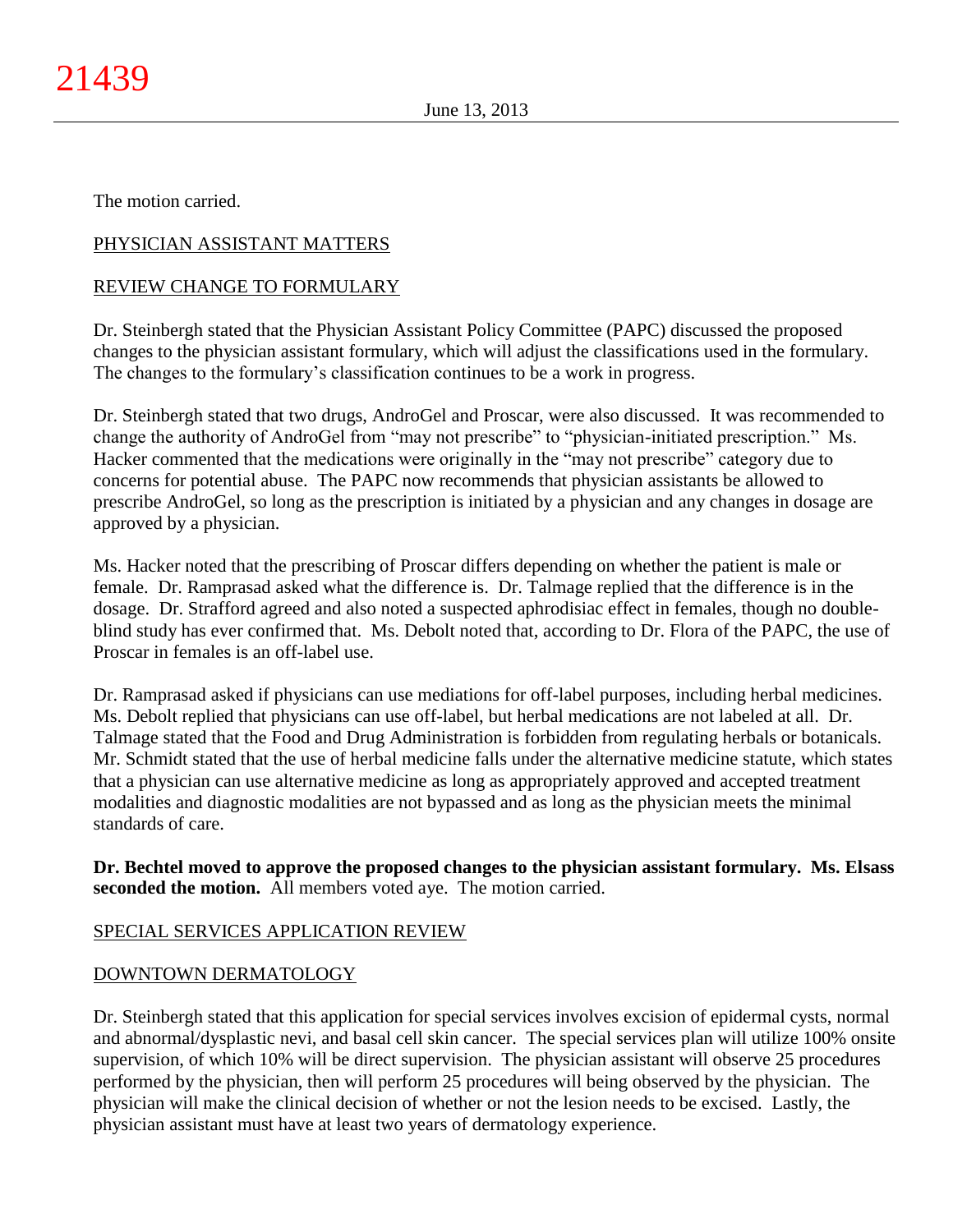Dr. Steinbergh stated that the Physician Assistant Policy Committee and the Group 2 Committee recommend approval of this application.

# **Dr. Talmage moved to approve the Special Services Application of Downtown Dermatology. Dr. Bechtel seconded the motion.** All members voted aye. The motion carried.

# RULES REVIEW

Ms. Debolt stated that the proposed rule will require physician assistants who prescribe to use the Ohio Automated Rx Reporting System (OARRS) as part of the quality assurance plan to be reviewed by the physician assistant's supervising physician.

Dr. Sethi asked what safeguards are in place to ensure that narcotics prescribed by physician assistants are being prescribed appropriately and are not being diverted. Ms. Debolt replied that the supervising physician should be reviewing the physician assistant's decisions to prescribe or not prescribe. Dr. Sethi stated that when he sees a patient who had previously been treated by a physician assistant, the chart does not indicate the name of the physician assistant's supervising physician. Dr. Sethi also asked if the signature of the supervising physician is required when a physician assistant prescribes. Ms. Debolt replied that the law is very clear that the supervising physician's signature is not required on prescriptions. However, Ms. Debolt stated that the law does require the physician assistant to write the name of the supervising physician in the patient chart, and failure to do so can be the basis of a complaint to the Board.

Following comments that some physician assistants may have Drug Enforcement Administration (DEA) registration in another state and are using it to prescribe in Ohio, Dr. Strafford noted that DEA certificates are not transferrable from the address to which is was issued. Ms. Debolt agreed, but stated that she has received calls from people who think they are transferrable. Dr. Steinbergh stated that physicians should know that DEA certificates are not, and have never been, transferrable.

**Dr. Strafford moved to approve the proposed rule to be submitted to the Common Sense Initiative. Ms. Elsass seconded the motion.** All members voted aye. The motion carried.

# REVIEW CHANGES TO PROVISIONAL CERTIFICATE TO PRESCRIBE APPLICATION

Ms. Hacker stated that the proposed changes to the application for a provisional certificate to prescribe are minimal. Specifically, the forms and directions for 10-year grandfather clause were removed because that route to licensure is no longer valid. Also, the proposed changes will ask for the applicant's email address and the date they received their certificate or obtain their master's degree. Dr. Steinbergh stated that the Group 2 Committee recommends approval of the changes.

**Dr. Ramprasad moved to approve the proposed changes to the Provisional Certificate to Prescribe application. Ms. Elsass seconded the motion.** All members voted aye. The motion carried.

# REVIEW DRAFT MODEL SUPERVISORY PLAN APPLICATION FOR ORTHOPEDIC PRACTICES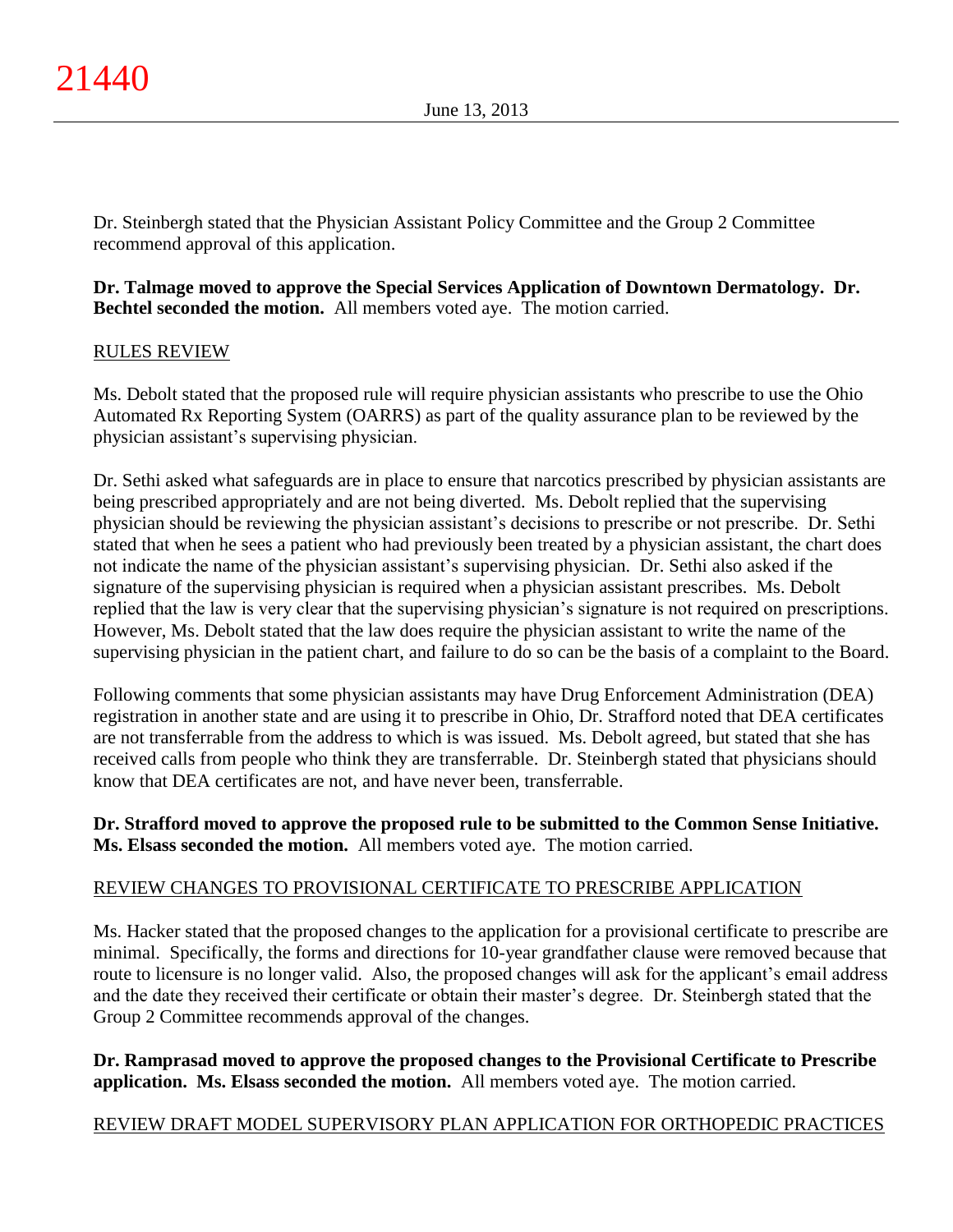Dr. Steinbergh stated that the Physician Assistant Policy Committee reviewed this draft model and tabled it for further discussion. The draft model was developed by the Ohio Association of Physician Assistants, as well as some orthopedists from the Ohio Society of Orthopedists.

The Board took a recess at 8:50 a.m. and resumed the meeting at 9:15 am in Room 452 of the Rhodes State Office Tower. Dr. Bechtel was not present when the meeting resumed.

### EXECUTIVE SESSION

**Dr. Strafford moved to go into Executive Session to consider the appointment of the Executive Director. Ms. Elsass seconded the motion.** A vote was taken:

| <b>ROLL CALL:</b> | Dr. Strafford  | - aye |
|-------------------|----------------|-------|
|                   | Ms. Elsass     | - aye |
|                   | Dr. Ramprasad  | - aye |
|                   | Dr. Steinbergh | - aye |
|                   | Dr. Sethi      | - aye |
|                   | Dr. Talmage    | - aye |
|                   | Mr. Kenney     | - aye |
|                   | Mr. Gonidakis  | - aye |
|                   |                |       |

The motion carried.

Pursuant to Section 121.22(G)(3), Ohio Revised Code, the Board went into executive session.

Mr. Gonidakis exited the meeting during the Executive Session.

The Board returned to public session.

The Board took a brief recess and reconvened in the Administrative Hearing Room of the Rhodes State Office Tower. Mr. Gonidakis was present when the meeting resumed.

## REIMBURSEMENT OF DR. TALMAGE'S TRAVEL EXPENSES

Dr. Steinbergh stated that Dr. Talmage had traveled to a meeting of the Ohio State Medical Association representing the Board. Dr. Talmage has requested *per diem*, as well as reimbursement for mileage and lodging expenses.

**Dr. Sethi moved to approve Dr. Talmage's request for** *per diem***, as well as reimbursement of travel expenses, for his representation of the Board at the meeting of the Ohio State Medical Association. Ms. Elsass seconded the motion.** All members voted aye, except Dr. Talmage, who abstained. The motion carried.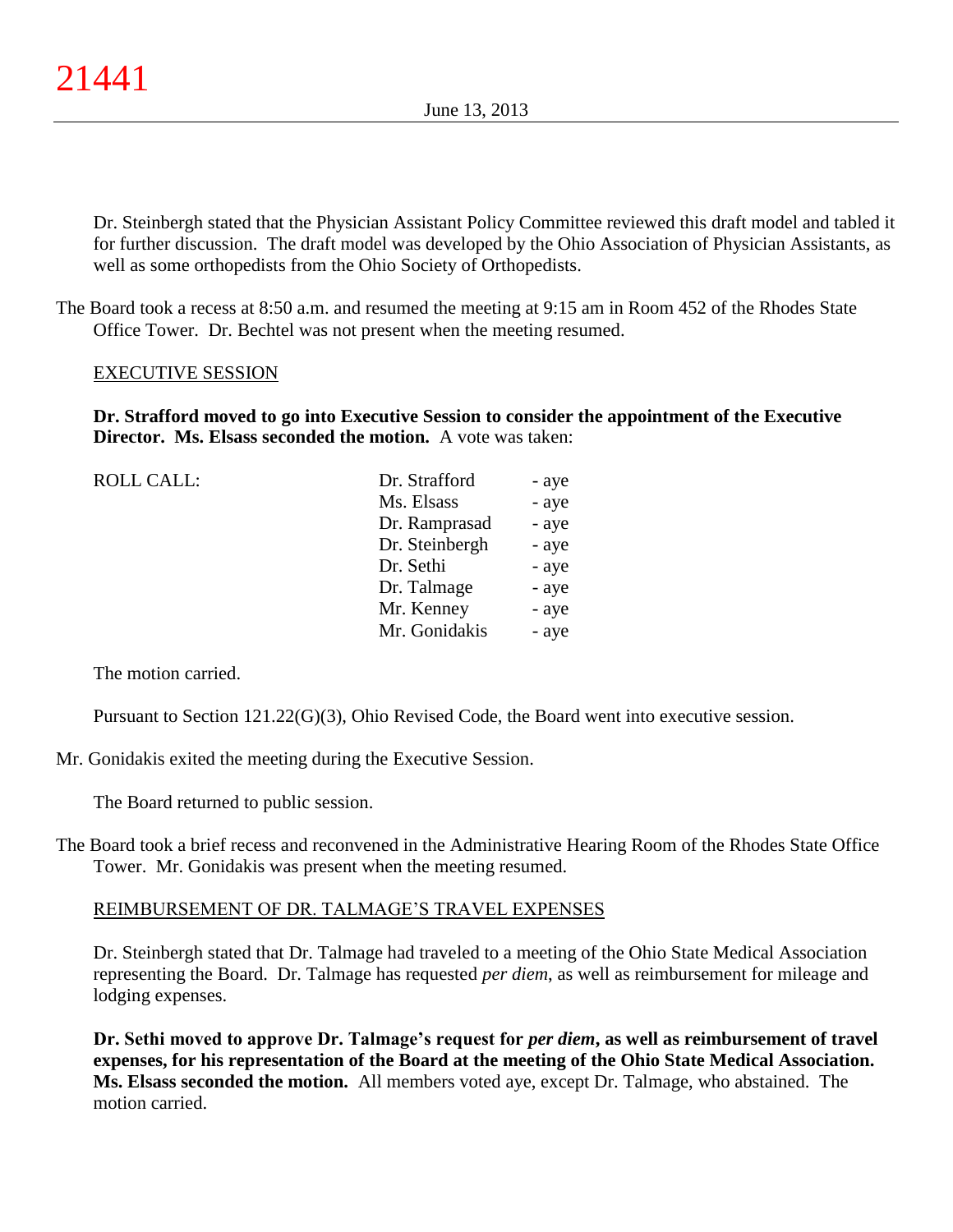## MS. ELSASS' SERVICE TO THE BOARD

Dr. Steinbergh stated that Ms. Elsass has chosen not to seek reappointment to another term on the Board, and her current term expires on July 31. Also, Ms. Elsass will not be able to attend the July 2013 meeting, so the current meeting is Ms. Elsass' last. Dr. Steinbergh thanked Ms. Elsass for her support and participation. Ms. Elsass stated that serving on the Board has been a wonderful learning experience that she is proud of. Ms. Elsass appreciated the help she received from the other Board members and the Board staff.

# APPOINTMENT OF THE EXECUTIVE DIRECTOR

**Ms. Elsass moved to make an offer to Aaron E. Haslam, J.D., to serve as the Executive Director of the State Medical Board of Ohio. Ms. Elsass further move to delegate the authority to negotiate salary and starting date to Dr. Steinbergh and Dr. Ramprasad. Ms. Elsass further move that upon Mr. Haslam's acceptance of the offer, he shall be appointed the Executive Director, to begin service as of the starting date mutually agreed upon, and with authority to act as the appointing authority for day-to-day operations of the agency, including but not limited to, hiring, firing, accepting resignations, imposing employee disciplinary action, and approving or denying leave requests; to sign any fiscal or administrative documents; to contract for services as necessary to carry out the Board's responsibilities, with the stipulation that all invoices of \$5,000 or higher must be approved by the President; to serve as the custodian of the Board's records, with authority to delegate certification of documents to other staff members as the need arises; and to designate other staff members to sign personnel, fiscal, and administrative documents as the need arises. Mr. Kenney seconded the motion.** All members voted aye. The motion carried.

Dr. Steinbergh noted that Mr. Haslam is present in the meeting. Dr. Steinbergh stated that Mr. Haslam currently serves the Ohio Attorney General Office as Chief Director of the Attorney General's Prescription Drug Abuse Initiative, as well as the coordinator for special prosecutions for prescription drugs. Mr. Haslam has served in the Adams County prosecutor's office, both as an assistant prosecutor and chief assistant prosecutor, and was elected prosecutor in 2008, serving from January 2009 to February 2011.

Mr. Haslam stated that he looks forward to this opportunity and felt that there is a great future ahead of the Board.

Dr. Bechtel entered the meeting at this time.

## EXECUTIVE SESSION

**Ms. Elsass moved to declare Executive Session for the purposes of hiring the Executive Director. Dr. Ramprasad seconded the motion.** A vote was taken:

| ROLL CALL: | Dr. Strafford | - aye |
|------------|---------------|-------|
|            | Dr. Bechtel   | - aye |
|            | Ms. Elsass    | - aye |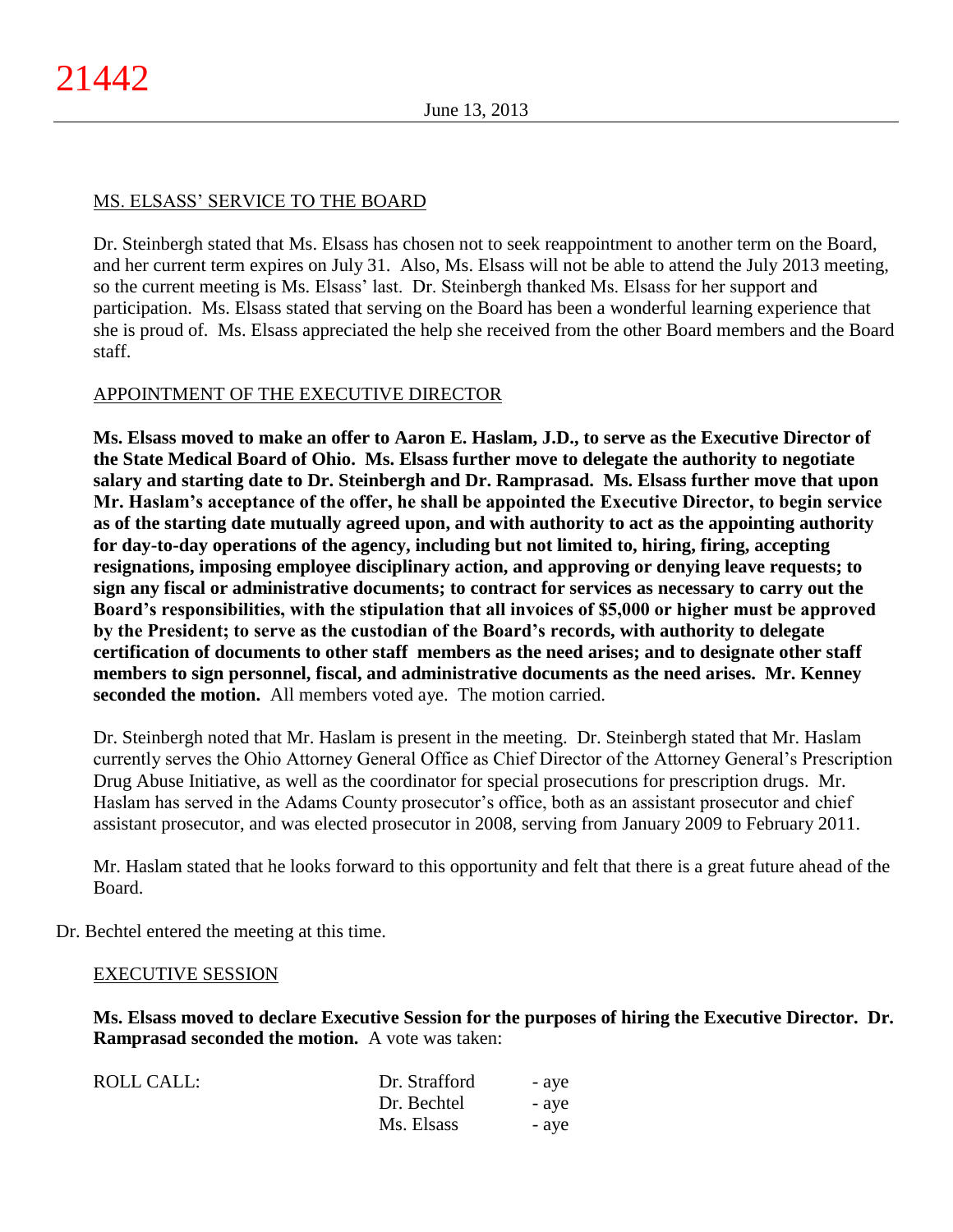| Dr. Ramprasad  | - aye |
|----------------|-------|
| Dr. Steinbergh | - aye |
| Dr. Sethi      | - aye |
| Dr. Talmage    | - aye |
| Mr. Kenney     | - aye |
| Mr. Gonidakis  | - aye |

The motion carried.

Pursuant to Section 121.22(G)(3), Ohio Revised Code, the Board went into executive session, with Mr. Haslam present.

The Board returned to public session.

On behalf of the Board, Dr. Steinbergh recognized the significant contribution Ms. Anderson made during her time as Interim Executive Director. Dr. Steinbergh stated that Ms. Anderson has unquestionably performed her duties honorably. Dr. Steinbergh thanked Ms. Anderson for her tremendous efforts, as well as the efforts of her senior staff.

The Board took a brief recess and resumed the meeting with most of the Board staff present.

Dr. Steinbergh informed the staff that that Board has offered the position of Executive Director to Aaron Haslam, who has accepted. Mr. Haslam will begin his duties as Executive Director on July 1, 2013. Mr. Haslam stated that everyone on the staff will be seeing him over the next few weeks and he is excited for this opportunity.

Dr. Steinbergh stated that this decision was not an easy one. Dr. Steinbergh again thanked Ms. Anderson and her senior staff for their enormous efforts on behalf of the Board since October 2012. Dr. Steinbergh stated that Ms. Anderson made a tremendous difference and the Board has moved forward with her guidance. Dr. Steinbergh was hopeful that Ms. Anderson will continue with the Board and provide her tremendous insight and experience.

Thereupon at 12:45 p.m., the June 13, 2013, meeting of the State Medical Board of Ohio was duly adjourned by Dr. Steinbergh.

We hereby attest that these are the true and accurate approved minutes of the State Medical Board of Ohio meeting on June 12-13, 2013, as approved on July 11, 2013.

 $x$ empa nu. pande español

Anita M. Steinbergh, D.D., President

 $\frac{1}{2}$  and since  $\frac{1}{2}$ 

J. Craig Strafford, M.D., M.P.H., Secretary